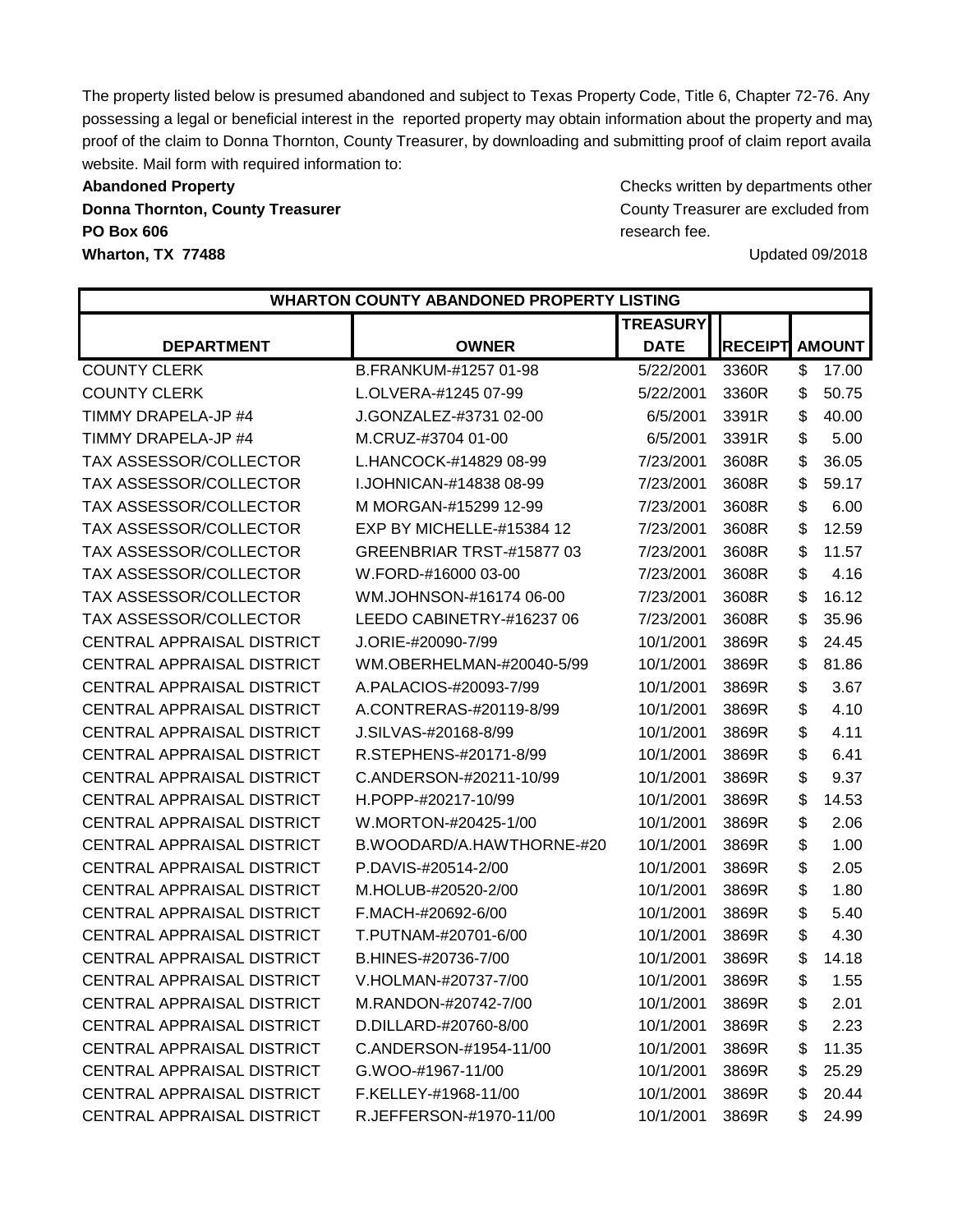| CENTRAL APPRAISAL DISTRICT | R.DELEON-#20776-08/00      | 10/1/2001  | 3869R | \$<br>1.00   |
|----------------------------|----------------------------|------------|-------|--------------|
| CENTRAL APPRAISAL DISTRICT | HUDGRO, INC. - #1976-11/00 | 10/1/2001  | 3869R | \$<br>15.08  |
| <b>JUVENILE PROBATION</b>  | CAUSE#1950-COINMACH        | 6/5/2002   | 4909R | \$<br>33.33  |
| <b>JUVENILE PROBATION</b>  | CAUSE#1663-M. CUNNINGHAM   | 6/5/2002   | 4909R | \$<br>79.53  |
| TAX ASSESSOR/COLLECTOR     | CK#16713-M. COLLINS        | 6/28/2002  | 4956R | \$<br>11.88  |
| TAX ASSESSOR/COLLECTOR     | CK#18239-R. RAY            | 6/28/2002  | 4956R | \$<br>1.06   |
| <b>JUVENILE PROBATION</b>  | A.SOLIS-CAUSE#1980         | 7/11/2002  | 5042R | \$<br>58.33  |
| <b>JUVENILE PROBATION</b>  | J. RAMIREZ-CAUSE1663       | 2/5/2003   | 5829R | \$<br>10.78  |
| <b>JUVENILE PROBATION</b>  | L. HIPPEL#2131/2132        | 9/3/2003   | 6703R | \$<br>50.00  |
| <b>JUVENILE PROBATION</b>  | R. SPARKS#2131/2132        | 9/3/2003   | 6703R | \$<br>25.00  |
| <b>JUVENILE PROBATION</b>  | W.RUSSELL#2153/2154        | 9/3/2003   | 6703R | \$<br>33.33  |
| <b>JUVENILE PROBATION</b>  | K. BELL-#2245              | 9/3/2003   | 6703R | \$<br>6.67   |
| <b>JUVENILE PROBATION</b>  | M.FORTUNATO2131/2132       | 9/3/2003   | 6703R | \$<br>100.00 |
| <b>JUVENILE PROBATION</b>  | P. LEOPOLD-#1722           | 9/3/2003   | 6703R | \$<br>8.33   |
| <b>JUVENILE PROBATION</b>  | LUCKY'S BAR-#2306          | 9/3/2003   | 6703R | \$<br>59.00  |
| <b>SHERIFF</b>             | RFRAZIER-#1-05/98(COM)     | 10/25/2005 | 9870R | \$<br>1.58   |
| <b>SHERIFF</b>             | DSTANELY#17070-02/01(COM   | 10/25/2005 | 9870R | \$<br>6.25   |
| <b>SHERIFF</b>             | MAVILA-MENDEZ#17119-2/01   | 10/25/2005 | 9870R | \$<br>5.38   |
| <b>SHERIFF</b>             | OSAGASTUME-#17168-(COM)    | 10/25/2005 | 9870R | \$<br>15.00  |
| <b>SHERIFF</b>             | D SUY-MORALES#17171-3/01   | 10/25/2005 | 9870R | \$<br>12.00  |
| <b>SHERIFF</b>             | SMARTINEZ-#17207-03/01     | 10/25/2005 | 9870R | \$<br>0.25   |
| <b>SHERIFF</b>             | BRODRIGUEZ-Y-#1721103/01   | 10/25/2005 | 9870R | \$<br>0.02   |
| <b>SHERIFF</b>             | R BLUNTSON-#17222-03/01    | 10/25/2005 | 9870R | \$<br>6.00   |
| <b>SHERIFF</b>             | E MONTANO CRUZ-#17277      | 10/25/2005 | 9870R | \$<br>5.50   |
| <b>SHERIFF</b>             | L PEREZ-#17327-04/01       | 10/25/2005 | 9870R | \$<br>12.89  |
| <b>SHERIFF</b>             | M VARGAS-#17336-04/01      | 10/25/2005 | 9870R | \$<br>2.84   |
| <b>SHERIFF</b>             | R VASQUEZ#17389-05/01      | 10/25/2005 | 9870R | \$<br>21.00  |
| <b>SHERIFF</b>             | R LOPEZ#17392-05/01        | 10/25/2005 | 9870R | \$<br>2.00   |
| <b>SHERIFF</b>             | A SANCHEZ#17418-05/01      | 10/25/2005 | 9870R | \$<br>9.78   |
| <b>SHERIFF</b>             | R FOLMAR#17421-05/01       | 10/25/2005 | 9870R | \$<br>0.31   |
| <b>SHERIFF</b>             | F FERNANDEZ#17438-05/01    | 10/25/2005 | 9870R | \$<br>10.00  |
| <b>SHERIFF</b>             | G GONZALEZ#17461-06/01     | 10/25/2005 | 9870R | \$<br>6.96   |
| <b>SHERIFF</b>             | D ACUNAIII#17516-07/01     | 10/25/2005 | 9870R | \$<br>6.17   |
| <b>SHERIFF</b>             | B SANDOLVA-D#17539-7/01    | 10/25/2005 | 9870R | \$<br>0.43   |
| <b>SHERIFF</b>             | MMELCHOR, JR-#17576-07/01  | 10/25/2005 | 9870R | \$<br>0.75   |
| <b>SHERIFF</b>             | M ESCABRA-#17613-08/01     | 10/25/2005 | 9870R | \$<br>21.22  |
| <b>SHERIFF</b>             | R PARDON-#17654-08/01      | 10/25/2005 | 9870R | \$<br>15.78  |
| <b>SHERIFF</b>             | S FARROW-#17665-08/01      | 10/25/2005 | 9870R | \$<br>0.11   |
| <b>SHERIFF</b>             | S SMITH-#17696-09/01       | 10/25/2005 | 9870R | \$<br>3.00   |
| <b>SHERIFF</b>             | J COOK-#17856-10/01        | 10/25/2005 | 9870R | \$<br>26.91  |
| <b>SHERIFF</b>             | C BROWNING#17918-11/01     | 10/25/2005 | 9870R | \$<br>5.00   |
| <b>SHERIFF</b>             | M GRIER-#18141-02/02       | 10/25/2005 | 9870R | \$<br>0.10   |
| <b>SHERIFF</b>             | D DRUETT-18257-04/02       | 10/25/2005 | 9870R | \$<br>11.28  |
| <b>SHERIFF</b>             | C FIELDS-18364-05/02       | 10/25/2005 | 9870R | \$<br>3.21   |
| <b>SHERIFF</b>             | I BRITOA-18485-06/02       | 10/25/2005 | 9870R | \$<br>2.00   |
| <b>SHERIFF</b>             | C REEVES-18403-05/02       | 10/25/2005 | 9870R | \$<br>16.37  |
| <b>SHERIFF</b>             | J GARCIA-#18423-05/02      | 10/25/2005 | 9870R | \$<br>0.16   |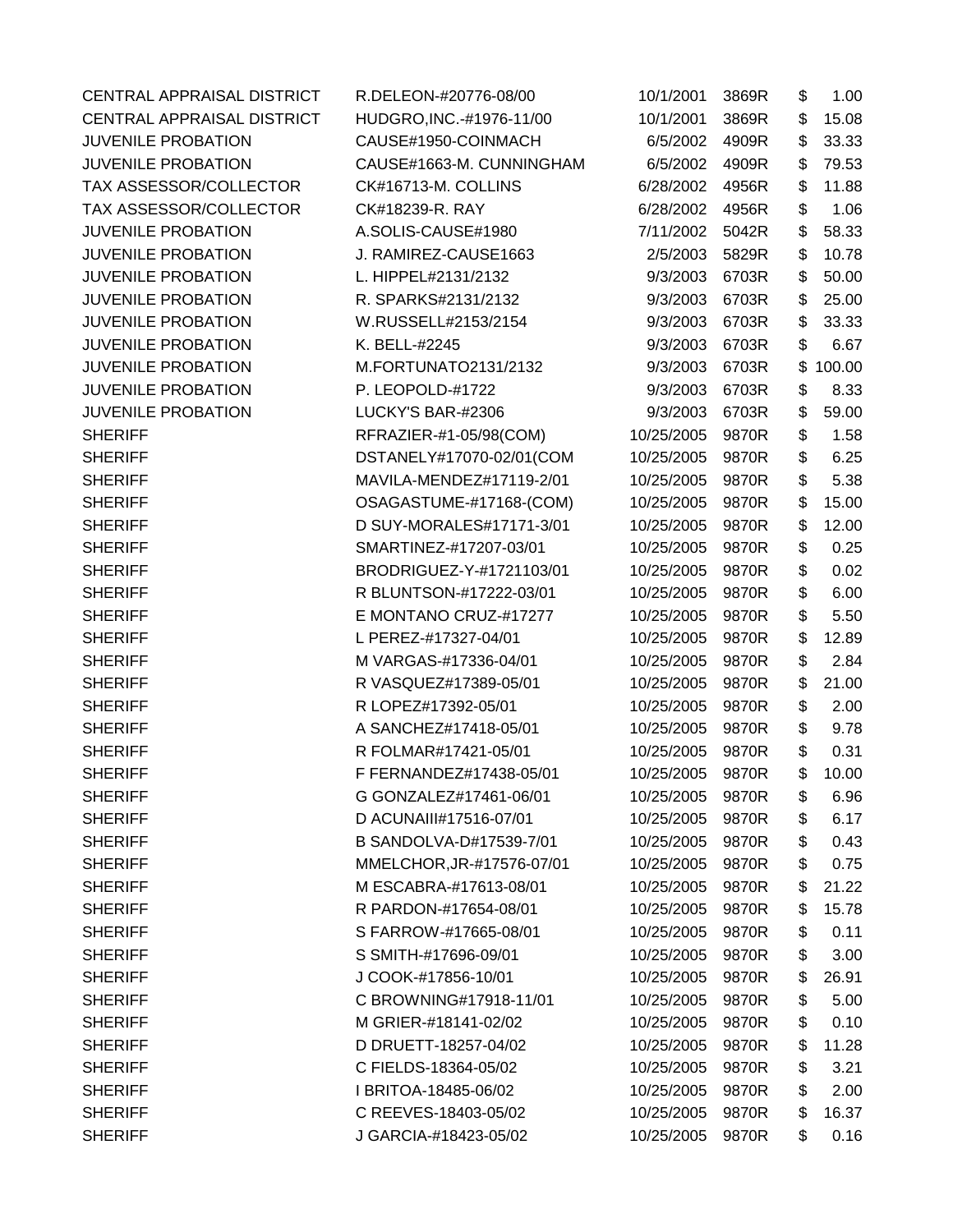TIMMY DRAPELA-JP #4 N GALVAN #4067 2/7/02 DENNIS KORENEK-JP#3 B PEREZ 10/31/03 DENNIS KORENEK-JP#3 I RODRIGUEZ 09/26/02 CYNTHIA KUBICEK-JP#2 C GARZA-#5532 11/13/03 CYNTHIA KUBICEK-JP#2 C MALONE #5787 1/9/04 CYNTHIA KUBICEK-JP#2 M BROWN #5980 6/10/05 CHILD SUPPORT S KEARNEY-01/31/02 SHERIFF T HAHN #18556 7/15/02 SHERIFF J GARCIA #18818 9/23/02 SHERIFF 1 BRITO #19346 01/24/03 SHERIFF C RAY #19549 3/07/03 SHERIFF J LEE, 11 #19625 3/24/03 SHERIFF R ALLEN #19635 3/24/03 SHERIFF M SMITH #19949 5/27/03

TIMMY DRAPELA-JP #4 R WELCH #3860 11/30/00 TIMMY DRAPELA-JP #4 S SKINNER #4030 11/08/01 TIMMY DRAPELA-JP #4 C ESCAMILLA #4038 12/3/01 TIMMY DRAPELA-JP #4 M CAMPOS #4073 2/12/02 TIMMY DRAPELA-JP #4 S WILLIAMS #4074 2/13/02 TIMMY DRAPELA-JP #4 D DOBLONOS #3816 8/31/00 JEANETTE KRENEK-JP#1 R AGUILAR #1818 6/25/03 CYNTHIA KUBICEK-JP#2 F FABELA #5560 12/16/03 JUVENILE PROBATION T SEDILLO #1654 01/26/05 SHERIFF J MONTELONGO #18654 8/15/ SHERIFF **F RODRIGUEZ #18749 9/09/0** SHERIFF B BROWSIER #18790 9/19/02 SHERIFF A RODRIGUEZ #18821 9/23/0 SHERIFF R RUVALCABA #18828 9/26/0 SHERIFF R BALDERAS #19111 12/02/0 SHERIFF J ACUNA #19134 12/05/02 SHERIFF C PHYNON #19153 12/09/02 SHERIFF D WILLIAMS #19201 12/23/0 SHERIFF **J REYES #19281 01/09/03** SHERIFF **E FLETCHER #19437 2/13/03** SHERIFF R CHARLES #19545 3/06/03 SHERIFF M HLAVATY #19594 3/17/03 SHERIFF **C TAYLOR #19667 3/31/03** SHERIFF **F TRUJILLO** #19700 4/07/03 SHERIFF T MARTINEZ #19793 4/28/03 SHERIFF M DORRIS #19840 5/05/03 SHERIFF D MARTIN #19900 5/16/03 SHERIFF J MONTALVO #19927 5/22/03 SHERIFF **A MOORE #19948 5/27/03** SHERIFF D MIKESKA #20056 6/16/03 SHERIFF X GONZALES #20195 7/14/03 SHERIFF J PICKENS #20246 7/13/03 SHERIFF SHERIFF SHERIFF S ROSALES #20312 8/06/03

| 7/28/2006  | 11131R | \$<br>2.75  |
|------------|--------|-------------|
| 7/28/2006  | 11131R | \$<br>10.00 |
| 7/28/2006  | 11131R | \$<br>52.25 |
| 7/28/2006  | 11131R | \$<br>5.00  |
| 7/28/2006  | 11131R | \$<br>4.75  |
| 7/28/2006  | 11131R | \$<br>5.00  |
| 7/28/2006  | 11131R | \$<br>6.22  |
| 10/31/2006 | 11589R | \$<br>6.00  |
| 10/31/2006 | 11589R | \$<br>25.00 |
| 7/27/2007  | 12828R | \$<br>25.00 |
| 9/11/2007  | 12905R | \$<br>5.00  |
| 9/11/2007  | 12905R | \$<br>3.00  |
| 9/11/2007  | 12905R | \$<br>11.00 |
| 11/13/2008 | 15133R | \$<br>3.00  |
| 11/13/2008 | 15165R | \$<br>0.10  |
| 11/13/2008 | 15189R | \$<br>0.56  |
| 11/13/2008 | 15163R | \$<br>15.42 |
| 11/13/2008 | 15163R | \$<br>0.18  |
| 11/13/2008 | 15163R | \$<br>10.36 |
| 11/13/2008 | 15163R | \$<br>11.00 |
| 11/13/2008 | 15163R | \$<br>5.68  |
| 11/13/2008 | 15163R | \$<br>0.26  |
| 11/13/2008 | 15163R | \$<br>6.15  |
| 11/13/2008 | 15163R | \$<br>11.00 |
| 11/13/2008 | 15163R | \$<br>0.90  |
| 11/13/2008 | 15163R | \$<br>31.82 |
| 11/13/2008 | 15163R | \$<br>0.68  |
| 11/13/2008 | 15163R | \$<br>9.73  |
| 11/13/2008 | 15163R | \$<br>5.50  |
| 11/13/2008 | 15163R | \$<br>0.18  |
| 11/13/2008 | 15163R | \$<br>0.24  |
| 11/13/2008 | 15163R | \$<br>9.01  |
| 11/13/2008 | 15163R | \$<br>15.00 |
| 11/13/2008 | 15163R | \$<br>10.00 |
| 11/13/2008 | 15163R | \$<br>83.35 |
| 11/13/2008 | 15163R | \$<br>7.00  |
| 11/13/2008 | 15163R | \$<br>7.30  |
| 11/13/2008 | 15163R | \$<br>3.93  |
| 11/13/2008 | 15163R | \$<br>6.57  |
| 11/13/2008 | 15163R | \$<br>3.27  |
| 11/13/2008 | 15163R | \$<br>11.81 |
| 11/13/2008 | 15163R | \$<br>0.07  |
| 11/13/2008 | 15163R | \$<br>0.13  |
| 11/13/2008 | 15163R | \$<br>2.85  |
| 11/13/2008 | 15163R | \$<br>9.06  |
| 11/13/2008 | 15163R | \$<br>22.00 |
| 11/13/2008 | 15163R | \$<br>22.68 |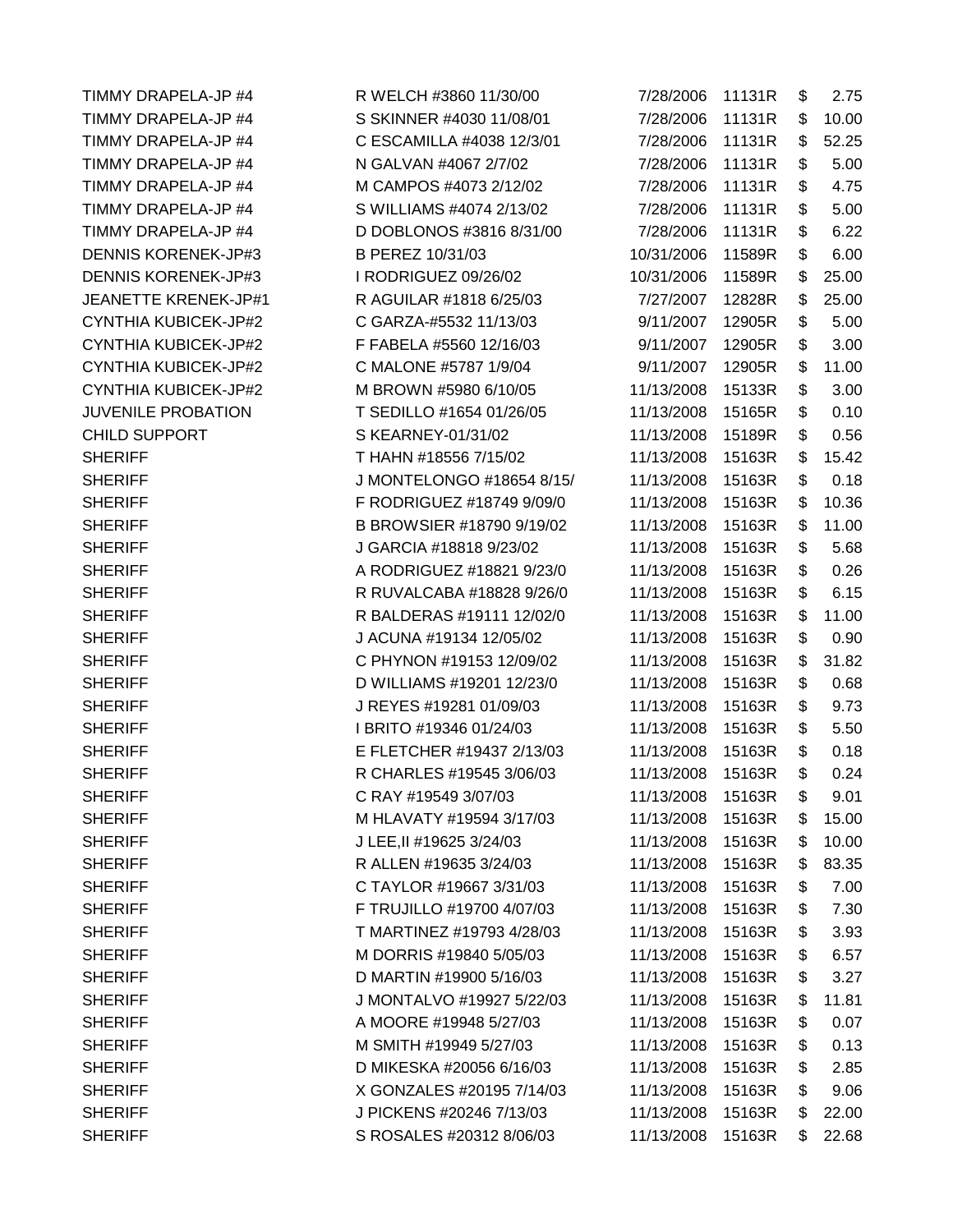| <b>SHERIFF</b> | C WILSON #20357 8/14/03    | 11/13/2008 | 15163R | \$<br>31.00 |
|----------------|----------------------------|------------|--------|-------------|
| <b>SHERIFF</b> | L MELCHOR #20397 8/21/03   | 11/13/2008 | 15163R | \$<br>0.06  |
| <b>SHERIFF</b> | A HEMPHILL #20400 8/21/03  | 11/13/2008 | 15163R | \$<br>6.00  |
| <b>SHERIFF</b> | C PERKINS #20441 8/28/03   | 11/13/2008 | 15163R | \$<br>12.81 |
| <b>SHERIFF</b> | R GONZALES #20450 9/01/03  | 11/13/2008 | 15163R | \$<br>0.35  |
| <b>SHERIFF</b> | R BOTTS #20509 9/08/03     | 11/13/2008 | 15163R | \$<br>12.00 |
| <b>SHERIFF</b> | R GARCIA #20647 10/02/03   | 11/13/2008 | 15163R | \$<br>29.81 |
| <b>SHERIFF</b> | J MIDDLETON #20875 11/13/  | 11/13/2008 | 15163R | \$<br>0.06  |
| <b>SHERIFF</b> | J VILLARREAL #20936 12/01  | 11/13/2008 | 15163R | \$<br>60.00 |
| <b>SHERIFF</b> | L PRATT #21103 1/05/04     | 11/13/2008 | 15163R | \$<br>12.92 |
| <b>SHERIFF</b> | R ZAMORA #21118 1/08/04    | 11/13/2008 | 15163R | \$<br>9.56  |
| <b>SHERIFF</b> | G BRAVO #21299 2/16/04     | 11/13/2008 | 15163R | \$<br>0.71  |
| <b>SHERIFF</b> | A ALVAREZ #21346 3/04/04   | 11/13/2008 | 15163R | \$<br>8.11  |
| <b>SHERIFF</b> | A ALVAREZ #21548 4/12/04   | 11/13/2008 | 15163R | \$<br>15.00 |
| <b>SHERIFF</b> | A GREELY #21640 5/04/04    | 11/13/2008 | 15163R | \$<br>0.64  |
| <b>SHERIFF</b> | P ZAVALA #21675 5/14/04    | 11/13/2008 | 15163R | \$<br>10.00 |
| <b>SHERIFF</b> | C RODRIGUEZ #21685 5/17/0  | 11/13/2008 | 15163R | \$<br>18.00 |
| <b>SHERIFF</b> | A DICKERSON #21738 5/28/0  | 11/13/2008 | 15163R | \$<br>3.00  |
| <b>SHERIFF</b> | H GALLEJOS #21827 6/18/04  | 11/13/2008 | 15163R | \$<br>7.50  |
| <b>SHERIFF</b> | D LUEDECKE #21898 6/29/04  | 11/13/2008 | 15163R | \$<br>0.17  |
| <b>SHERIFF</b> | H BROOKS #21918 7/06/04    | 11/13/2008 | 15163R | \$<br>8.00  |
| <b>SHERIFF</b> | E GUARDADO #21942 7/09/04  | 11/13/2008 | 15163R | \$<br>12.86 |
| <b>SHERIFF</b> | T STAUDT #21990 7/19/04    | 11/13/2008 | 15163R | \$<br>10.00 |
| <b>SHERIFF</b> | J WRIGHT #22019 7/26/04    | 11/13/2008 | 15163R | \$<br>0.10  |
| <b>SHERIFF</b> | A DELEON #22149 8/23/04    | 11/13/2008 | 15163R | \$<br>10.00 |
| <b>SHERIFF</b> | M HERNANDEZ #22400 10/12/  | 11/13/2008 | 15163R | \$<br>10.17 |
| <b>SHERIFF</b> | J ESPERICUETA #22538 11/1  | 11/13/2008 | 15163R | \$<br>9.90  |
| <b>SHERIFF</b> | S MENDIOLA #22619 12/06/0  | 11/13/2008 | 15163R | \$<br>0.17  |
| <b>SHERIFF</b> | B VAUGHN, JR #22641 12/09/ | 11/13/2008 | 15163R | \$<br>85.26 |
| <b>SHERIFF</b> | J MOSLEY #22660 12/10/04   | 11/13/2008 | 15163R | \$<br>6.21  |
| <b>SHERIFF</b> | E VALLE #22710 12/20/04    | 11/13/2008 | 15163R | \$<br>15.81 |
| <b>SHERIFF</b> | J SHELLEY #22737 12/26/04  | 11/13/2008 | 15163R | \$<br>11.00 |
| <b>SHERIFF</b> | J MONTOYA #22746 12/26/04  | 11/13/2008 | 15163R | \$<br>20.50 |
| <b>SHERIFF</b> | G RADCLIFF #23008 03/31/0  | 11/13/2008 | 15163R | \$<br>8.25  |
| <b>SHERIFF</b> | J PENA #23046 03/31/05     | 11/13/2008 | 15163R | \$<br>21.85 |
| <b>SHERIFF</b> | G GLORIA #23059 3/31/05    | 11/13/2008 | 15163R | \$<br>17.09 |
| <b>SHERIFF</b> | J RICHARDSON #23112 3/05   | 11/13/2008 | 15163R | \$<br>11.00 |
| <b>SHERIFF</b> | R DITTY #23185 4/05        | 11/13/2008 | 15163R | \$<br>4.28  |
| <b>SHERIFF</b> | A MUNOZ #23193 4/05        | 11/13/2008 | 15163R | \$<br>3.26  |
| <b>SHERIFF</b> | E JENKINS #23199 4/05      | 11/13/2008 | 15163R | \$<br>6.55  |
| <b>SHERIFF</b> | F FORMBY #23259 4/05       | 11/13/2008 | 15163R | \$<br>0.94  |
| <b>SHERIFF</b> | L HERNANDEZ #23343 4/05    | 11/13/2008 | 15163R | \$<br>6.00  |
| <b>SHERIFF</b> | S MENDIOLA #23344 4/05     | 11/13/2008 | 15163R | \$<br>2.11  |
| <b>SHERIFF</b> | J KIMBLE #23409 5/05       | 11/13/2008 | 15163R | \$<br>1.73  |
| <b>SHERIFF</b> | J OLVERA #23444 5/05       | 11/13/2008 | 15163R | \$<br>28.00 |
| <b>SHERIFF</b> | J MCMILLAN #23483 5/05     | 11/13/2008 | 15163R | \$<br>0.47  |
| <b>SHERIFF</b> | M LANGSTON #23503 5/05     | 11/13/2008 | 15163R | \$<br>5.57  |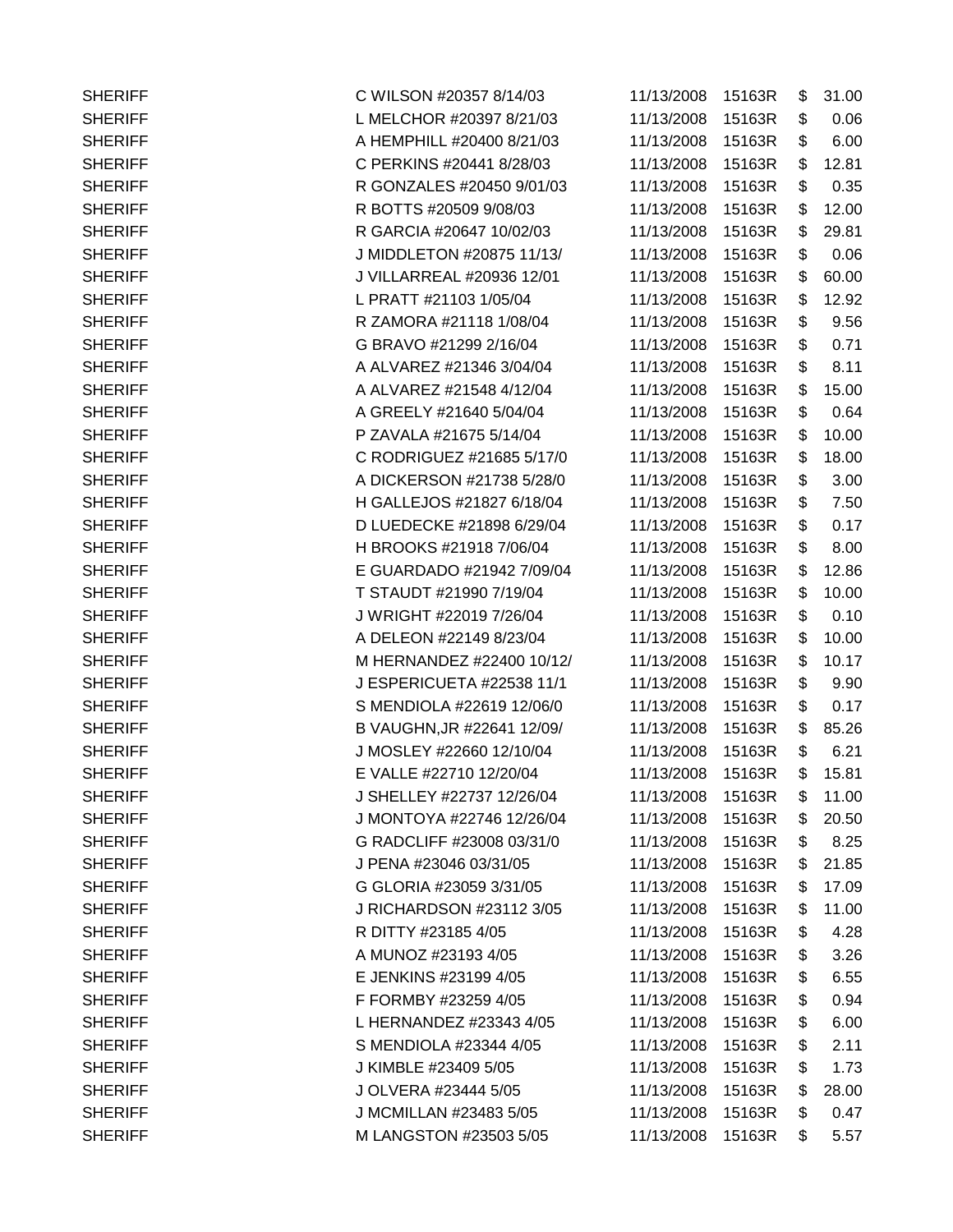| <b>SHERIFF</b>             | F GIL #23557 5/05                    | 11/13/2008 | 15163R | \$<br>0.44  |
|----------------------------|--------------------------------------|------------|--------|-------------|
| <b>SHERIFF</b>             | O VILLEGAS #23570 6/05               | 11/13/2008 | 15163R | \$<br>10.90 |
| <b>SHERIFF</b>             | A MOLINA #23574 6/05                 | 11/13/2008 | 15163R | \$<br>20.75 |
| <b>SHERIFF</b>             | T MORALES #23580 6/05                | 11/13/2008 | 15163R | \$<br>23.95 |
| <b>SHERIFF</b>             | G RODRIGUEZ #23608 6/05              | 11/13/2008 | 15163R | \$<br>31.03 |
| <b>SHERIFF</b>             | D GARZA #23625 6/05                  | 11/13/2008 | 15163R | \$<br>10.00 |
| <b>SHERIFF</b>             | M FLORES #23739 7/05                 | 11/13/2008 | 15163R | \$<br>10.00 |
| <b>SHERIFF</b>             | E SHORTER #23757 7/05                | 11/13/2008 | 15163R | \$<br>12.60 |
| <b>SHERIFF</b>             | K SPILLER #23794 7/05                | 11/13/2008 | 15163R | \$<br>0.37  |
| <b>SHERIFF</b>             | J JACKSON #25000 7/28/05             | 11/13/2008 | 15163R | \$<br>1.71  |
| <b>SHERIFF</b>             | T PARSONS #23834 7/29/05             | 11/13/2008 | 15163R | \$<br>5.43  |
| <b>SHERIFF</b>             | S LOPEZ #25007 7/30/05               | 11/13/2008 | 15163R | \$<br>5.00  |
| <b>SHERIFF</b>             | C WILLIAMS #25027 8/03/05            | 11/13/2008 | 15163R | \$<br>6.37  |
| <b>SHERIFF</b>             | A ANZALUDA #25061 8/09/05            | 11/13/2008 | 15163R | \$<br>5.19  |
| <b>SHERIFF</b>             | J PEREZ-SANTOS #25090 8/1            | 11/13/2008 | 15163R | \$<br>0.20  |
| <b>SHERIFF</b>             | F CARDOZA #25138 8/23/05             | 11/13/2008 | 15163R | \$<br>0.50  |
| <b>SHERIFF</b>             | D GARZA #25141 8/23/05               | 11/13/2008 | 15163R | \$<br>0.05  |
| <b>SHERIFF</b>             | D FRANCIS #25162 8/28/05             | 11/13/2008 | 15163R | \$<br>16.25 |
| <b>SHERIFF</b>             | S DELACRUZ-TORRES #25178             | 11/13/2008 | 15163R | \$<br>0.05  |
| <b>DENNIS KORENEK-JP#3</b> | T AKERS#1761 3/15/04                 | 11/13/2008 | 15267R | \$<br>10.00 |
| <b>DISTRICT CLERK</b>      | K KINDLE, JR #6195 3/15/02           | 3/17/2009  | 15910R | \$<br>12.00 |
| <b>DISTRICT CLERK</b>      | TAYLOR #6613 3/21/03                 | 3/17/2009  | 15910R | \$<br>15.00 |
| <b>DISTRICT CLERK</b>      | <b>MOSTYN LAW FRM #7353 7/15</b>     | 3/17/2009  | 15910R | \$<br>4.50  |
| <b>DISTRICT CLERK</b>      | <b>HUSTO &amp; BUCHAN #7516 1/05</b> | 3/17/2009  | 15910R | \$<br>60.00 |
| <b>DISTRICT CLERK</b>      | D W KOTHMANN&ASSOC #75851            | 3/17/2009  | 15910R | \$<br>15.00 |
| <b>DISTRICT CLERK</b>      | M J MEYNIER IV #7662 3/02            | 3/17/2009  | 15910R | \$<br>15.00 |
| <b>DISTRICT CLERK</b>      | RAMOS LAW FRM #7746 4/06/            | 3/17/2009  | 15910R | \$<br>5.00  |
| <b>SHERIFF</b>             | C HOWARD#25355 10/10/05              | 10/26/2009 | 16942R | \$<br>11.06 |
| <b>SHERIFF</b>             | C ZAMORA#25391 10/17/05              | 10/26/2009 | 16942R | \$<br>3.72  |
| <b>SHERIFF</b>             | O ELIOTT#25431 10/25/05              | 10/26/2009 | 16942R | \$<br>0.34  |
| <b>SHERIFF</b>             | D SMITH#25435 10/26/05               | 10/26/2009 | 16942R | \$<br>23.17 |
| <b>SHERIFF</b>             | J MANN#25437 10/27/05                | 10/26/2009 | 16942R | \$<br>12.05 |
| <b>SHERIFF</b>             | J SHORTER#25441 10/28/05             | 10/26/2009 | 16942R | \$<br>10.20 |
| <b>SHERIFF</b>             | J AGUILAR#25442 11/06/05             | 10/26/2009 | 16942R | \$<br>0.71  |
| <b>SHERIFF</b>             | J SALAS#25491 11/14/05               | 10/26/2009 | 16942R | \$<br>17.50 |
| <b>SHERIFF</b>             | F LONGORIA#25537 11/22/05            | 10/26/2009 | 16942R | \$<br>0.62  |
| <b>SHERIFF</b>             | L GASKIN#25592 11/22/05              | 10/26/2009 | 16942R | \$<br>0.25  |
| <b>SHERIFF</b>             | R RODRIGUEZ#25600 11/24/0            | 10/26/2009 | 16942R | \$<br>20.00 |
| <b>SHERIFF</b>             | H CRUZ#25654 12/04/05                | 10/26/2009 | 16942R | \$<br>4.88  |
| <b>SHERIFF</b>             | B LABAY#25725 12/17/05               | 10/26/2009 | 16942R | \$<br>20.86 |
| <b>SHERIFF</b>             | C HAWES#25731 12/17/05               | 10/26/2009 | 16942R | \$<br>2.82  |
| <b>SHERIFF</b>             | A SMITH#25746 12/18/05               | 10/26/2009 | 16942R | \$<br>48.43 |
| <b>SHERIFF</b>             | W RAY#25751 12/18/05                 | 10/26/2009 | 16942R | \$<br>28.13 |
| <b>SHERIFF</b>             | H STOKES#25755 12/18/05              | 10/26/2009 | 16942R | \$<br>4.47  |
| <b>SHERIFF</b>             | J FITZGERALD#25772 12/21/            | 10/26/2009 | 16942R | \$<br>1.69  |
| <b>SHERIFF</b>             | R ACOSTA#25773 12/22/05              | 10/26/2009 | 16942R | \$<br>20.35 |
| <b>SHERIFF</b>             | C FOJTIK#25829 01/05/06              | 10/26/2009 | 16942R | \$<br>6.08  |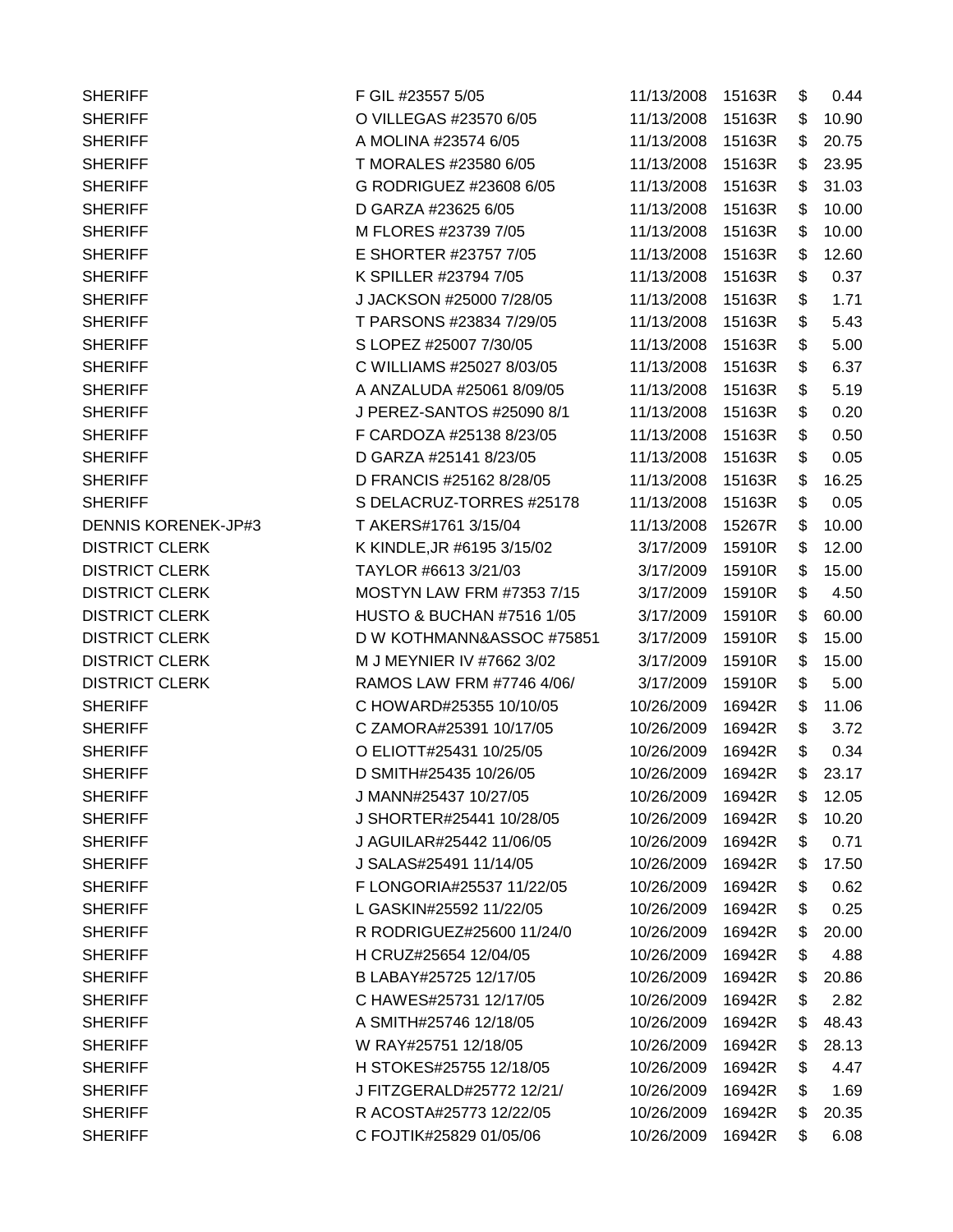| <b>SHERIFF</b> | S HOLLOWAY#25830 01/05/06 | 10/26/2009 | 16942R | \$<br>9.01  |
|----------------|---------------------------|------------|--------|-------------|
| <b>SHERIFF</b> | E ARRAMBIDE#25849 01/07/0 | 10/26/2009 | 16942R | \$<br>0.67  |
| <b>SHERIFF</b> | R GONZALES#25871 01/11/06 | 10/26/2009 | 16942R | \$<br>1.46  |
| <b>SHERIFF</b> | D DAVIS#25928 01/20/06    | 10/26/2009 | 16942R | \$<br>14.84 |
| <b>SHERIFF</b> | D RUIZ#25938 01/21/06     | 10/26/2009 | 16942R | \$<br>0.11  |
| <b>SHERIFF</b> | T SIEBOLD#26001 02/02/06  | 10/26/2009 | 16942R | \$<br>0.37  |
| <b>SHERIFF</b> | A TWARDOWSKI#26009 02/04/ | 10/26/2009 | 16942R | \$<br>9.52  |
| <b>SHERIFF</b> | M RODRIGUEZ#26016 02/05/0 | 10/26/2009 | 16942R | \$<br>9.85  |
| <b>SHERIFF</b> | M MARTINEZ#26020 02/05/06 | 10/26/2009 | 16942R | \$<br>10.00 |
| <b>SHERIFF</b> | C MATA#26046 02/12/06     | 10/26/2009 | 16942R | \$<br>7.85  |
| <b>SHERIFF</b> | O MARKS#26047 02/12/06    | 10/26/2009 | 16942R | \$<br>16.25 |
| <b>SHERIFF</b> | E LINDSEY#26090 02/21/06  | 10/26/2009 | 16942R | \$<br>8.00  |
| <b>SHERIFF</b> | E THOMPSON#26148 03/03/06 | 10/26/2009 | 16942R | \$<br>10.00 |
| <b>SHERIFF</b> | R KOCIAN#26153 03/05/06   | 10/26/2009 | 16942R | \$<br>68.00 |
| <b>SHERIFF</b> | P GARCIA#26183 03/13/06   | 10/26/2009 | 16942R | \$<br>1.11  |
| <b>SHERIFF</b> | O GARZA#26204 03/17/06    | 10/26/2009 | 16942R | \$<br>4.03  |
| <b>SHERIFF</b> | G EVANS#26256 03/25/06    | 10/26/2009 | 16942R | \$<br>0.39  |
| <b>SHERIFF</b> | A SMITH#26321 04/01/06    | 10/26/2009 | 16942R | \$<br>1.35  |
| <b>SHERIFF</b> | J KNIGHT#26414 04/20/06   | 10/26/2009 | 16942R | \$<br>7.42  |
| <b>SHERIFF</b> | J CHAVEZ#26445 04/23/06   | 10/26/2009 | 16942R | \$<br>2.41  |
| <b>SHERIFF</b> | F JONES#26458 04/25/06    | 10/26/2009 | 16942R | \$<br>0.01  |
| <b>SHERIFF</b> | S BARKER#26506 05/01/06   | 10/26/2009 | 16942R | \$<br>2.57  |
| <b>SHERIFF</b> | C HERNANDEZ#26519 05/03/0 | 10/26/2009 | 16942R | \$<br>0.21  |
| <b>SHERIFF</b> | F RODRIGUEZ#26525 05/04/0 | 10/26/2009 | 16942R | \$<br>46.74 |
| <b>SHERIFF</b> | H VASQUEZ#25637 05/07/06  | 10/26/2009 | 16942R | \$<br>5.75  |
| <b>SHERIFF</b> | M NGUYEN#26570 05/11/06   | 10/26/2009 | 16942R | \$<br>0.13  |
| <b>SHERIFF</b> | J SANDOVAL#26571 05/12/06 | 10/26/2009 | 16942R | \$<br>0.87  |
| <b>SHERIFF</b> | V JOHNSON#26578 05/14/06  | 10/26/2009 | 16942R | \$<br>6.00  |
| <b>SHERIFF</b> | H GARCIA#26604 05/18/06   | 10/26/2009 | 16942R | \$<br>29.28 |
| <b>SHERIFF</b> | A PALACIOS#26711 06/07/06 | 10/26/2009 | 16942R | \$<br>0.20  |
| <b>SHERIFF</b> | R CASTRO#26770 06/18/06   | 10/26/2009 | 16942R | \$<br>1.74  |
| <b>SHERIFF</b> | W KARASEK#26837 07/02/06  | 10/26/2009 | 16942R | \$<br>8.71  |
| <b>SHERIFF</b> | A PEREZ#26848 07/05/06    | 10/26/2009 | 16942R | \$<br>9.23  |
| <b>SHERIFF</b> | D RICHARDSON#26862 07/07/ | 10/26/2009 | 16942R | \$<br>1.99  |
| <b>SHERIFF</b> | A HAYES#26988 07/28/06    | 10/26/2009 | 16942R | \$<br>22.27 |
| <b>SHERIFF</b> | D GONZALES#27021 08/06/06 | 10/26/2009 | 16942R | \$<br>5.00  |
| <b>SHERIFF</b> | C BOEGER#27057 08/12/06   | 10/26/2009 | 16942R | \$<br>14.00 |
| <b>SHERIFF</b> | S GRIER#27125 08/26/06    | 10/26/2009 | 16942R | \$<br>7.50  |
| <b>SHERIFF</b> | M TAPIA#27142 08/30/06    | 10/26/2009 | 16942R | \$<br>5.00  |
| <b>SHERIFF</b> | J LUNA#27194 09/07/06     | 10/26/2009 | 16942R | \$<br>0.07  |
| <b>SHERIFF</b> | J ZARATE#27206 09/09/06   | 10/26/2009 | 16942R | \$<br>2.10  |
| <b>SHERIFF</b> | M MONTALVO#27248 09/19/06 | 10/26/2009 | 16942R | \$<br>7.02  |
| <b>SHERIFF</b> | D GAONA#27256 09/19/06    | 10/26/2009 | 16942R | \$<br>8.80  |
| <b>SHERIFF</b> | M ESPINOSA#27260 09/20/06 | 10/26/2009 | 16942R | \$<br>0.40  |
| <b>SHERIFF</b> | E PALACIOS#27284 09/25/06 | 10/26/2009 | 16942R | \$<br>20.00 |
| <b>SHERIFF</b> | C ROSS#27294 09/27/06     | 10/26/2009 | 16942R | \$<br>5.33  |
| <b>SHERIFF</b> | R LUNA#27316 10/02/06     | 10/26/2009 | 16942R | \$<br>0.12  |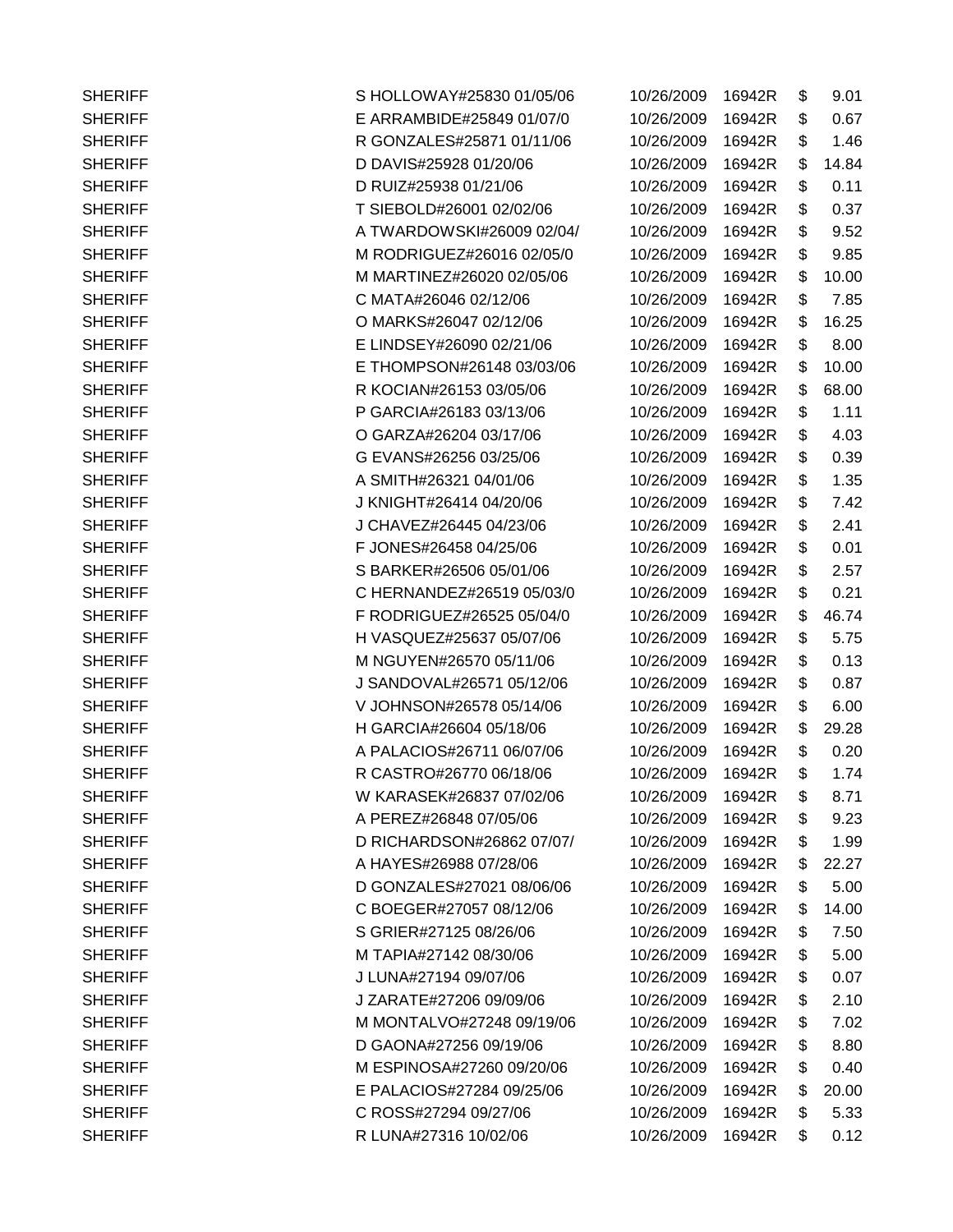SHERIFF SHERIFF SHERIFF S PINES #27825 1/12/07 SHERIFF J LOPEZ #27942 2/01/07

SHERIFF M ORTIZ#27325 10/04/06 10/26/2009 16942R \$ 14.62 SHERIFF **R VERNON#27326 10/07/06** 10 SHERIFF D GARCIA#27332 10/05/06 SHERIFF R LOPEZ#27381 10/15/06 SHERIFF **F SANCHEZ#27400 10/18/06** SHERIFF JSOLIS#27453 10/25/06 10 SHERIFF M ARGUIANO#27468 10/30/06 SHERIFF G COLLINS#27536 11/15/06 SHERIFF **E EVANICKY#27590 11/26/06** SHERIFF C KIMBLE#27594 11/26/06 SHERIFF R SCHOOLER#27676 12/12/06 SHERIFF A SMITH#27703 12/15/06 SHERIFF L BARKER#27741 12/23/06 SHERIFF A CAMACHO#27742 12/23/06 10 SHERIFF B MUZIK#27755 12/26/06 SHERIFF **F LOPEZ#27766 12/29/06** SHERIFF B SALINAS#27770 12/30/06 10 DENNIS KORENEK-JP#3 S RODRIGUEZ#1872 05/25/06 10 DENNIS KORENEK-JP#3 L GARCIA#1908 09/19/06 JEANETTE KRENEK-JP#1 G GUZMAN#2629 02/17/06 JUVENILE PROBATION D MORENOCS#2721 01/18/08 JUVENILE PROBATION D MORENOCS#2723 01/18/08 JUVENILE PROBATION V VELAZQUEZCS#2107 06/04/ JUVENILE PROBATION R L LORENZCS#2147 06/16/0 JUVENILE PROBATION L MAREZCS#2146 06/16/06 JUVENILE PROBATION B DECKERCS#2146 02/11/07 JUVENILE PROBATION G FERNALDCS#2173 2/02/07 JUVENILE PROBATION FRITO LAY COCS#1722 04/20 COUNTY CLERK STATE COMP TX-DD-01/2004 1 SHERIFF D MAREK #27879 1/23/07 SHERIFF J ADRIANO #27914 1/28/07 SHERIFF R HERNANDEZ #27926 1/30/0 SHERIFF V GARCIA #27952 2/02/07 SHERIFF J JENKINS #27958 2/04/07 9/28/2010 18744R \$ 30.00 SHERIFF K GOODEN #28002 2/11/07 SHERIFF J GUYNES #28029 2/16/07 SHERIFF M CHIESA #28050 2/20/07 SHERIFF SHENDERSON #28052 2/20/0 SHERIFF R MEITZEN #28059 2/21/07 SHERIFF **A JACKSON #28068 2/22/07** SHERIFF C USCANGA #28069 2/22/07 SHERIFF **O VASQUEZ #28087 2/25/07** SHERIFF M ROBINSON JR #28105 2/28 SHERIFF B THOMAS #28115 3/4/07 SHERIFF J SEALY #28143 3/11/07

| 0/26/2009 | 16942R | \$<br>14.62 |
|-----------|--------|-------------|
| 0/26/2009 | 16942R | \$<br>0.08  |
| 0/26/2009 | 16942R | \$<br>0.06  |
| 0/26/2009 | 16942R | \$<br>0.11  |
| 0/26/2009 | 16942R | \$<br>2.66  |
| 0/26/2009 | 16942R | \$<br>3.37  |
| 0/26/2009 | 16942R | \$<br>0.46  |
| 0/26/2009 | 16942R | \$<br>7.86  |
| 0/26/2009 | 16942R | \$<br>5.50  |
| 0/26/2009 | 16942R | \$<br>5.00  |
| 0/26/2009 | 16942R | \$<br>1.86  |
| 0/26/2009 | 16942R | \$<br>10.64 |
| 0/26/2009 | 16942R | \$<br>23.92 |
| 0/26/2009 | 16942R | \$<br>5.00  |
| 0/26/2009 | 16942R | \$<br>1.01  |
| 0/26/2009 | 16942R | \$<br>1.17  |
| 0/26/2009 | 16942R | \$<br>10.00 |
| 0/26/2009 | 16917R | \$<br>8.00  |
| 0/26/2009 | 16917R | \$<br>11.00 |
| 0/27/2009 | 16944R | \$<br>20.00 |
| 11/2/2009 | 16972R | \$<br>25.00 |
| 11/2/2009 | 16972R | \$<br>25.00 |
| 11/2/2009 | 16972R | \$<br>49.00 |
| 11/2/2009 | 16972R | \$<br>65.00 |
| 11/2/2009 | 16972R | \$<br>51.00 |
| 11/2/2009 | 16972R | \$<br>9.00  |
| 11/2/2009 | 16972R | \$<br>32.98 |
| 11/2/2009 | 16972R | \$<br>64.47 |
| 1/10/2009 | 17044R | \$<br>54.00 |
| 9/28/2010 | 18744R | \$<br>2.01  |
| 9/28/2010 | 18744R | \$<br>3.89  |
| 9/28/2010 | 18744R | \$<br>10.85 |
| 9/28/2010 | 18744R | \$<br>0.04  |
| 9/28/2010 | 18744R | \$<br>2.33  |
| 9/28/2010 | 18744R | \$<br>30.58 |
| 9/28/2010 | 18744R | \$<br>30.00 |
| 9/28/2010 | 18744R | \$<br>12.00 |
| 9/28/2010 | 18744R | \$<br>0.40  |
| 9/28/2010 | 18744R | \$<br>4.52  |
| 9/28/2010 | 18744R | \$<br>2.22  |
| 9/28/2010 | 18744R | \$<br>0.10  |
| 9/28/2010 | 18744R | \$<br>6.55  |
| 9/28/2010 | 18744R | \$<br>1.11  |
| 9/28/2010 | 18744R | \$<br>7.00  |
| 9/28/2010 | 18744R | \$<br>2.04  |
| 9/28/2010 | 18744R | \$<br>25.50 |
| 9/28/2010 | 18744R | \$<br>7.00  |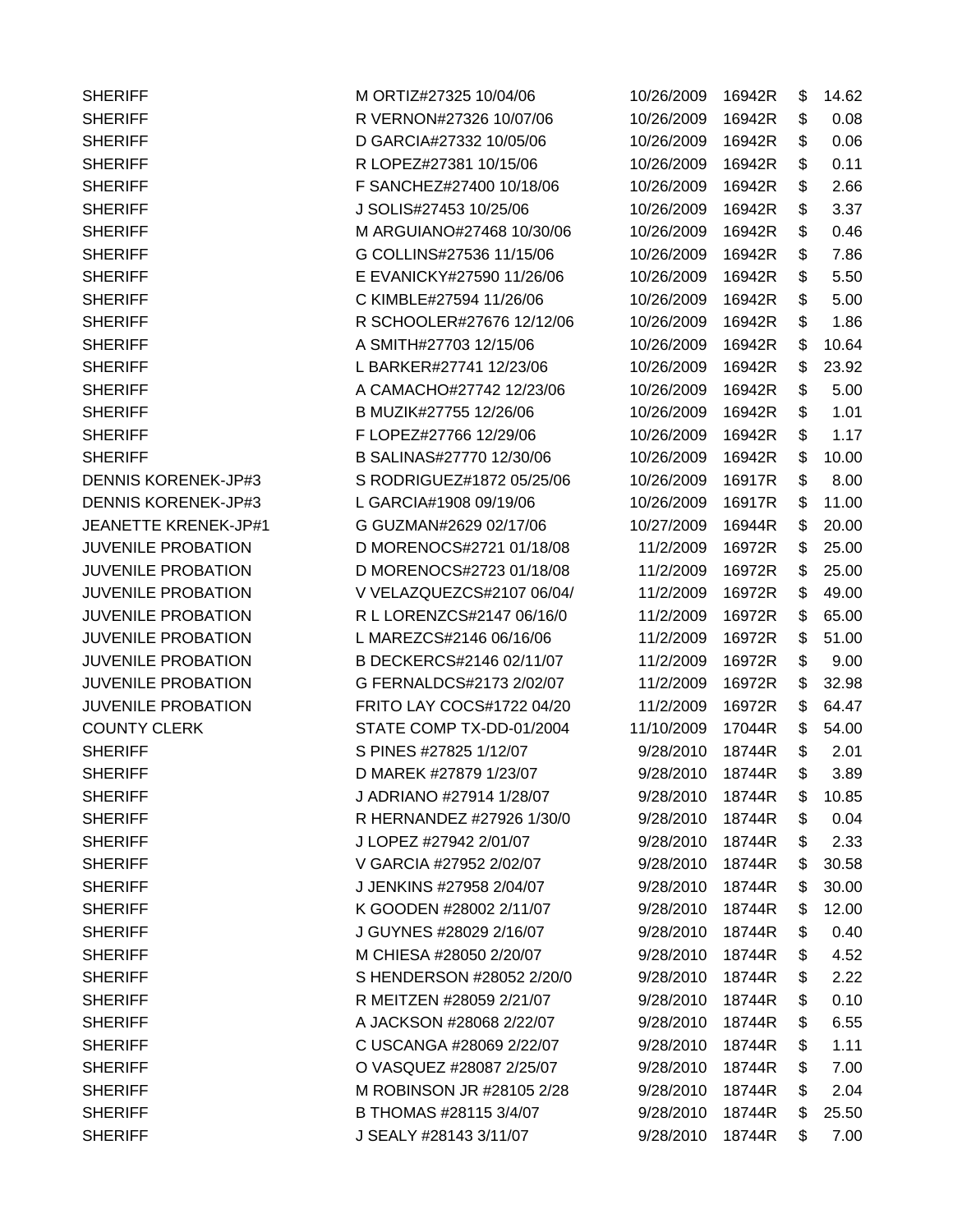| <b>SHERIFF</b> | B GALVAN #28156 3/14/07   | 9/28/2010 | 18744R | \$<br>17.00 |
|----------------|---------------------------|-----------|--------|-------------|
| <b>SHERIFF</b> | M MARTINEZ #28174 3/20/07 | 9/28/2010 | 18744R | \$<br>3.93  |
| <b>SHERIFF</b> | R ROBERTSON #28190 3/23/0 | 9/28/2010 | 18744R | \$<br>1.00  |
| <b>SHERIFF</b> | R RESENDIS #28191 3/23/0  | 9/28/2010 | 18744R | \$<br>1.75  |
| <b>SHERIFF</b> | R GARCIA #28209 3/25/07   | 9/28/2010 | 18744R | \$<br>15.50 |
| <b>SHERIFF</b> | J ADRIANO #28278 4/07/07  | 9/28/2010 | 18744R | \$<br>0.57  |
| <b>SHERIFF</b> | E GARCIA #28287 4/08/07   | 9/28/2010 | 18744R | \$<br>18.59 |
| <b>SHERIFF</b> | C CALLIS #28372 4/20/07   | 9/28/2010 | 18744R | \$<br>30.00 |
| <b>SHERIFF</b> | N COLUNGA #28379 4/21/07  | 9/28/2010 | 18744R | \$<br>1.91  |
| <b>SHERIFF</b> | A PEREZ #28405 4/26/07    | 9/28/2010 | 18744R | \$<br>0.50  |
| <b>SHERIFF</b> | C QUINTANA #28435 5/2/07  | 9/28/2010 | 18744R | \$<br>0.01  |
| <b>SHERIFF</b> | J PINEDA #28451 5/4/07    | 9/28/2010 | 18744R | \$<br>1.86  |
| <b>SHERIFF</b> | S HANSEN #28463 5/7/07    | 9/28/2010 | 18744R | \$<br>1.00  |
| <b>SHERIFF</b> | B ZAMORA #28475 5/9/07    | 9/28/2010 | 18744R | \$<br>1.14  |
| <b>SHERIFF</b> | E VILLARREAL #28600 5/30/ | 9/28/2010 | 18744R | \$<br>6.88  |
| <b>SHERIFF</b> | T DAVIS #28622 6/2/07     | 9/28/2010 | 18744R | \$<br>0.38  |
| <b>SHERIFF</b> | A MOONEY #28667 6/8/07    | 9/28/2010 | 18744R | \$<br>3.19  |
| <b>SHERIFF</b> | T SPEEDOR #28697 6/16/07  | 9/28/2010 | 18744R | \$<br>9.10  |
| <b>SHERIFF</b> | A ROSILES #28703 6/16/07  | 9/28/2010 | 18744R | \$<br>0.43  |
| <b>SHERIFF</b> | P GARCIA #28725 6/20/07   | 9/28/2010 | 18744R | \$<br>6.46  |
| <b>SHERIFF</b> | E GONZALES #28727 6/20/07 | 9/28/2010 | 18744R | \$<br>15.50 |
| <b>SHERIFF</b> | B HOFFMAN #28738 6/22/07  | 9/28/2010 | 18744R | \$<br>40.01 |
| <b>SHERIFF</b> | R MONJARAZ #28754 6/24/07 | 9/28/2010 | 18744R | \$<br>37.00 |
| <b>SHERIFF</b> | E MARTIN #28766 6/26/07   | 9/28/2010 | 18744R | \$<br>5.57  |
| <b>SHERIFF</b> | W VILLANUEVA #28798 7/1/0 | 9/28/2010 | 18744R | \$<br>14.89 |
| <b>SHERIFF</b> | S GRIGGS #28843 7/9/07    | 9/28/2010 | 18744R | \$<br>0.71  |
| <b>SHERIFF</b> | A RIOS #28896 7/29/07     | 9/28/2010 | 18744R | \$<br>20.99 |
| <b>SHERIFF</b> | A ALEJO #28865 7/29/07    | 9/28/2010 | 18744R | \$<br>1.05  |
| <b>SHERIFF</b> | J BALDERAS #28989 8/2/07  | 9/28/2010 | 18744R | \$<br>5.44  |
| <b>SHERIFF</b> | D OLIVERA #29018 8/6/07   | 9/28/2010 | 18744R | \$<br>50.00 |
| <b>SHERIFF</b> | R DUGGAR #29039 8/9/07    | 9/28/2010 | 18744R | \$<br>6.00  |
| <b>SHERIFF</b> | C GARZA #29070 8/13/07    | 9/28/2010 | 18744R | \$<br>40.85 |
| <b>SHERIFF</b> | V BECERRA #29072 8/14/07  | 9/28/2010 | 18744R | \$<br>0.28  |
| <b>SHERIFF</b> | E GARCIA #29108 8/18/07   | 9/28/2010 | 18744R | \$<br>1.54  |
| <b>SHERIFF</b> | D SOTO #29120 8/20/07     | 9/28/2010 | 18744R | \$<br>1.02  |
| <b>SHERIFF</b> | E COMPEAN #29153 8/24/07  | 9/28/2010 | 18744R | \$<br>6.59  |
| <b>SHERIFF</b> | J COLEMAN #29166 8/25/07  | 9/28/2010 | 18744R | \$<br>4.64  |
| <b>SHERIFF</b> | J PLUNKETT #29167 8/25/07 | 9/28/2010 | 18744R | \$<br>0.74  |
| <b>SHERIFF</b> | N ALLEN #29169 8/26/07    | 9/28/2010 | 18744R | \$<br>0.23  |
| <b>SHERIFF</b> | C JONES #29170 8/26/07    | 9/28/2010 | 18744R | \$<br>7.38  |
| <b>SHERIFF</b> | S HANSEN #29172 8/26/07   | 9/28/2010 | 18744R | \$<br>1.07  |
| <b>SHERIFF</b> | R GIRLINGHOUSE #29173 8/2 | 9/28/2010 | 18744R | \$<br>3.52  |
| <b>SHERIFF</b> | TDCJ, ID #29185 8/28/07   | 9/28/2010 | 18744R | \$<br>20.00 |
| <b>SHERIFF</b> | TDCJ, ID #29186 8/28/07   | 9/28/2010 | 18744R | \$<br>10.00 |
| <b>SHERIFF</b> | G MENDEZ #29201 8/30/07   | 9/28/2010 | 18744R | \$<br>30.20 |
| <b>SHERIFF</b> | J MONSEVAIS #29268 9/11/0 | 9/28/2010 | 18744R | \$<br>50.00 |
| <b>SHERIFF</b> | K SOSA #29322 9/20/07     | 9/28/2010 | 18744R | \$<br>1.97  |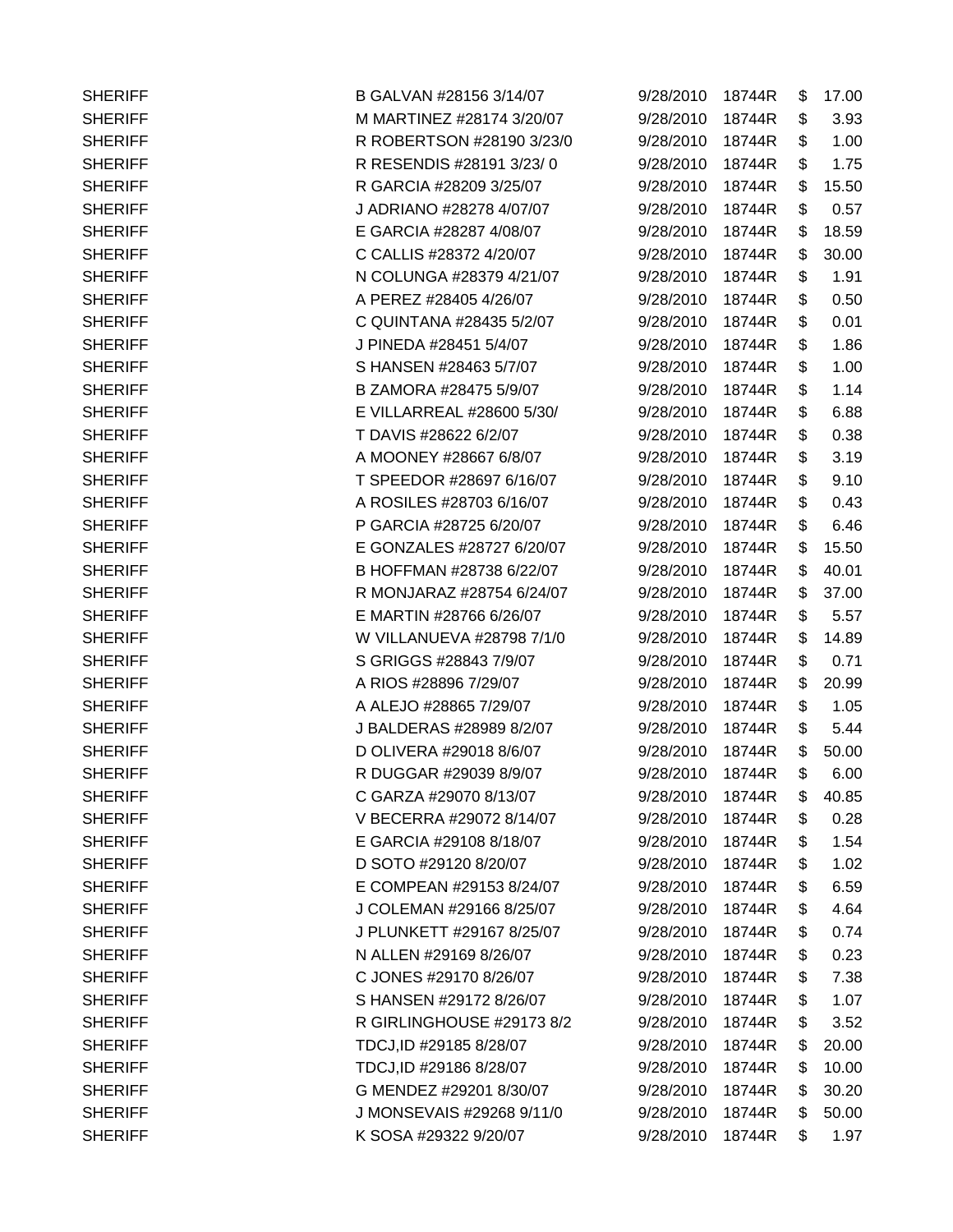SHERIFF D EDWARDS #29336 9/23/07 SHERIFF R KOCIAN #29394 10/3/07 SHERIFF B ELIZONDO #29400 10/4/07 SHERIFF W KORENEK #29413 10/7/07 SHERIFF R MCDONALD #29429 10/8/07 SHERIFF J WILLIAMS #29458 10/15/0 SHERIFF M MARTINEZ #29462 10/15/0 SHERIFF J DAVIS #29479 10/19/07 SHERIFF SHERIFF S RIOS #29516 10/28/07 SHERIFF P KILBURN #29527 10/29/07 SHERIFF M RAMIREZ #29552 11/02/07 SHERIFF J CONNER #29582 11/08/07 SHERIFF **E ALVA #29583 11/10/07** SHERIFF M ESQUIVEL #29633 11/17/0 SHERIFF M ZURITA #29764 12/14/07 SHERIFF L GROVEY #29779 12/17/07 SHERIFF C OLVERA #29799 12/19/07 JUVENILE PROBATION DOLLAR GNRL #1843 6/12/08 JUVENILE PROBATION S AGUILAR #1808 1/9/08 JUVENILE PROBATION NICK'S GRCY#3 #2748 8/7/0 SHERIFF J CAMACHO #29883 1/11/08 SHERIFF W FISHER #29911 1/18/08 SHERIFF R RIOS #29993 2/15/08 SHERIFF D LEROY #30065 2/24/08 SHERIFF R WINZENRIED #30066 2/24/ SHERIFF L NORMAN #30098 3/02/08 SHERIFF J GODOY #30119 3/05/08 SHERIFF B BANNERT #30131 3/07/08 SHERIFF M TELLEZ #30188 3/18/08 SHERIFF J RODRIGUEZ #30215 3/27/0 SHERIFF J ONTIVEROS #30231 3/31/0 SHERIFF B SANTOS #30288 4/15/08 SHERIFF D GODFREY #30299 4/18/08 SHERIFF A ARANDA #30306 4/20/08 SHERIFF **H COPLEN #30324 4/23/08** SHERIFF R LOPEZ #30338 4/25/08 SHERIFF R C DELGADO #30361 4/28/0 SHERIFF T JOHNSON #30437 5/14/08 SHERIFF B COUEY, JR#30446 5/17/08 SHERIFF J VASQUEZ #30454 5/18/08 SHERIFF M RAMIREZ #30530 6/03/08 SHERIFF B MENDEZ #30561 6/09/08 SHERIFF R LOPEZ #30588 6/13/08 SHERIFF K KING #30649 6/26/08 SHERIFF J WHITE #30745 7/14/08 SHERIFF M MELCHOR #30787 7/20/08 SHERIFF C CHROMCAK#30797 7/22/08

| 9/28/2010 | 18744R | \$<br>14.10  |
|-----------|--------|--------------|
| 9/28/2010 | 18744R | \$<br>14.20  |
| 9/28/2010 | 18744R | \$<br>0.50   |
| 9/28/2010 | 18744R | \$<br>12.01  |
| 9/28/2010 | 18744R | \$<br>7.73   |
| 9/28/2010 | 18744R | \$<br>5.90   |
| 9/28/2010 | 18744R | \$<br>79.53  |
| 9/28/2010 | 18744R | \$<br>0.16   |
| 9/28/2010 | 18744R | \$<br>5.50   |
| 9/28/2010 | 18744R | \$<br>49.18  |
| 9/28/2010 | 18744R | \$<br>6.66   |
| 9/28/2010 | 18744R | \$<br>5.25   |
| 9/28/2010 | 18744R | \$<br>9.33   |
| 9/28/2010 | 18744R | \$<br>21.27  |
| 9/28/2010 | 18744R | \$<br>17.24  |
| 9/28/2010 | 18744R | \$<br>0.36   |
| 9/28/2010 | 18744R | \$<br>10.41  |
| 9/13/2011 | 20644R | \$<br>73.98  |
| 9/13/2011 | 20644R | \$<br>7.50   |
| 9/13/2011 | 20644R | \$<br>483.75 |
| 9/29/2011 | 20764R | \$<br>10.05  |
| 9/29/2011 | 20764R | \$<br>7.80   |
| 9/29/2011 | 20764R | \$<br>8.39   |
| 9/29/2011 | 20764R | \$<br>17.63  |
| 9/29/2011 | 20764R | \$<br>2.08   |
| 9/29/2011 | 20764R | \$<br>10.00  |
| 9/29/2011 | 20764R | \$<br>11.00  |
| 9/29/2011 | 20764R | \$<br>0.75   |
| 9/29/2011 | 20764R | \$<br>16.00  |
| 9/29/2011 | 20764R | \$<br>0.09   |
| 9/29/2011 | 20764R | \$<br>6.00   |
| 9/29/2011 | 20764R | \$<br>10.96  |
| 9/29/2011 | 20764R | \$<br>1.46   |
| 9/29/2011 | 20764R | \$<br>26.00  |
| 9/29/2011 | 20764R | \$<br>0.02   |
| 9/29/2011 | 20764R | \$<br>7.30   |
| 9/29/2011 | 20764R | \$<br>0.01   |
| 9/29/2011 | 20764R | \$<br>0.07   |
| 9/29/2011 | 20764R | \$<br>9.01   |
| 9/29/2011 | 20764R | \$<br>28.96  |
| 9/29/2011 | 20764R | \$<br>19.90  |
| 9/29/2011 | 20764R | \$<br>0.23   |
| 9/29/2011 | 20764R | \$<br>0.85   |
| 9/29/2011 | 20764R | \$<br>24.04  |
| 9/29/2011 | 20764R | \$<br>34.00  |
| 9/29/2011 | 20764R | \$<br>0.34   |
| 9/29/2011 | 20764R | \$<br>11.20  |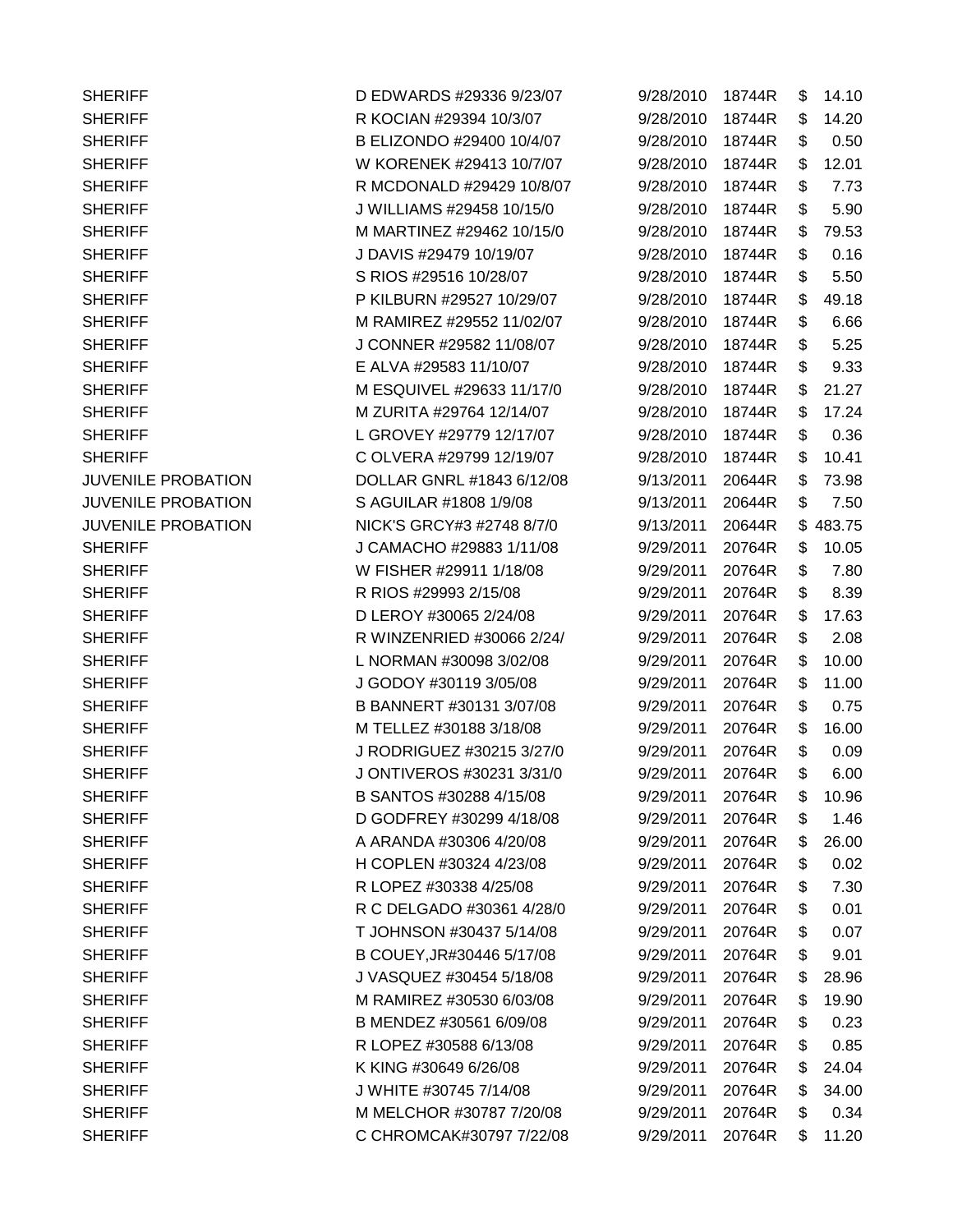| <b>SHERIFF</b>                | T ESCAMILLA#30811 7/24/08       | 9/29/2011  | 20764R | \$<br>25.00  |
|-------------------------------|---------------------------------|------------|--------|--------------|
| <b>SHERIFF</b>                | R HORELICA#30828 7/29/08        | 9/29/2011  | 20764R | \$<br>10.00  |
| <b>SHERIFF</b>                | N MONTEZ #30857 8/06/08         | 9/29/2011  | 20764R | \$<br>46.75  |
| <b>SHERIFF</b>                | F ESPINOSA #30868 8/08/08       | 9/29/2011  | 20764R | \$<br>2.29   |
| <b>SHERIFF</b>                | J MARQUEZ #30888 8/12/08        | 9/29/2011  | 20764R | \$<br>0.94   |
| <b>SHERIFF</b>                | B SANTOS #30896 8/13/08         | 9/29/2011  | 20764R | \$<br>0.37   |
| <b>SHERIFF</b>                | A NAVARRO #31021 9/06/08        | 9/29/2011  | 20764R | \$<br>7.00   |
| <b>SHERIFF</b>                | B KOVAR #31023 9/06/08          | 9/29/2011  | 20764R | \$<br>8.00   |
| <b>SHERIFF</b>                | E ROBLES #31044 9/10/08         | 9/29/2011  | 20764R | \$<br>0.14   |
| <b>SHERIFF</b>                | T MORA #31045 9/10/08           | 9/29/2011  | 20764R | \$<br>0.84   |
| <b>SHERIFF</b>                | S TORRES #31053 9/10/08         | 9/29/2011  | 20764R | \$<br>0.64   |
| <b>SHERIFF</b>                | R HOLUB #31068 9/12/08          | 9/29/2011  | 20764R | \$<br>12.15  |
| <b>SHERIFF</b>                | C CARBAJAL #31081 9/18/08       | 9/29/2011  | 20764R | \$<br>0.88   |
| <b>SHERIFF</b>                | C GONZALES #31086 9/20/08       | 9/29/2011  | 20764R | \$<br>0.50   |
| <b>SHERIFF</b>                | B SANTOS #31103 9/25/08         | 9/29/2011  | 20764R | \$<br>6.44   |
| <b>SHERIFF</b>                | B HOLMES #31113 9/26/08         | 9/29/2011  | 20764R | \$<br>0.01   |
| <b>SHERIFF</b>                | J PERALES #31147 10/06/08       | 9/29/2011  | 20764R | \$<br>0.09   |
| <b>SHERIFF</b>                | S VICKERS #31149 10/07/08       | 9/29/2011  | 20764R | \$<br>2.00   |
| <b>SHERIFF</b>                | H VALDEZ #31177 10/12/08        | 9/29/2011  | 20764R | \$<br>8.57   |
| <b>SHERIFF</b>                | J RIOS #31201 10/16/08          | 9/29/2011  | 20764R | \$<br>15.06  |
| <b>SHERIFF</b>                | K MORENO#<br>10/17/08           | 9/29/2011  | 20764R | \$<br>35.58  |
| <b>SHERIFF</b>                | L IBARRA #31245 10/22/08        | 9/29/2011  | 20764R | \$<br>6.69   |
| <b>SHERIFF</b>                | S SKUTCA #31247 10/23/08        | 9/29/2011  | 20764R | \$<br>0.12   |
| <b>SHERIFF</b>                | R KING #31259 10/26/08          | 9/29/2011  | 20764R | \$<br>17.00  |
| <b>SHERIFF</b>                | J MARTINEZ #31336 11/06/0       | 9/29/2011  | 20764R | \$<br>4.51   |
| <b>SHERIFF</b>                | G KING #31339 11/07/08          | 9/29/2011  | 20764R | \$<br>17.46  |
| <b>SHERIFF</b>                | K NIX #31352 11/10/08           | 9/29/2011  | 20764R | \$<br>10.00  |
| <b>SHERIFF</b>                | J RODRIGUEZ#31382 11/16/0       | 9/29/2011  | 20764R | \$<br>17.00  |
| <b>SHERIFF</b>                | A PUENTES #31399 11/21/08       | 9/29/2011  | 20764R | \$<br>7.90   |
| <b>SHERIFF</b>                | J COLCHADO#31446 11/29/08       | 9/29/2011  | 20764R | \$<br>0.92   |
| <b>SHERIFF</b>                | T STAUDT #31485 12/07/08        | 9/29/2011  | 20764R | \$<br>9.50   |
| <b>SHERIFF</b>                | W ZIEGENHALS#31494012/09/       | 9/29/2011  | 20764R | \$<br>2.60   |
| <b>SHERIFF</b>                | T CHAVEZ #31494 12/09/08        | 9/29/2011  | 20764R | \$<br>5.35   |
| <b>SHERIFF</b>                | M ACUNA #31529 12/15/08         | 9/29/2011  | 20764R | \$<br>7.04   |
| <b>SHERIFF</b>                | A SALAZAR #31547 12/18/08       | 9/29/2011  | 20764R | \$<br>40.25  |
| TIMMY DRAPELA-JP #4           | SHORT STOP #1257 7/30/0         | 10/17/2011 | 20782R | \$<br>45.00  |
| <b>JEANETTE KRENEK-JP#1</b>   | R MAUGHMAN CT#1079 03/10        | 9/27/2011  | 20789R | \$<br>39.00  |
| CYNTHIA KUBICEK-JP#2          | V THIRUVDULA CT#1041 01/08      | 9/27/2011  | 20790R | \$<br>25.00  |
| <b>DENNIS KORENEK-JP#3</b>    | M ZAVALA CT#1090 12/09          | 9/27/2011  | 20791R | \$<br>100.00 |
| TIMMY DRAPELA-JP #4           | V HERNANDEZ CT#1164 12/10       | 9/27/2011  | 20792R | \$<br>80.00  |
| <b>DISTRICT CLERK SPECIAL</b> | G BUCHMAN & LEIGH CT #1061 5/6/ | 9/28/2011  | 20802R | \$<br>35.00  |
| <b>DISTRICT CLERK SPECIAL</b> | HUSTO & BUCHAN ct#1080 5/6/10   | 9/28/2011  | 20802R | \$<br>35.00  |
| <b>DISTRICT CLERK SPECIAL</b> | JL WARE CT#1082 5/6/10          | 9/28/2011  | 20802R | \$105.00     |
| <b>DISTRICT CLERK SPECIAL</b> | JA TAYLOR CT#1085 5/6/10        | 9/28/2011  | 20802R | \$131.00     |
| <b>DISTRICT CLERK SPECIAL</b> | SL BUKSTEL CT#1182 5/6/10       | 9/28/2011  | 20802R | \$110.00     |
| <b>JUVENILE PROBATION</b>     | B GRAY #1917 05/12/10           | 10/9/2012  | 23367R | \$<br>0.67   |
| <b>SHERIFF</b>                | R CANTU #31636 1/3/09           | 10/15/2012 | 23509R | \$<br>8.11   |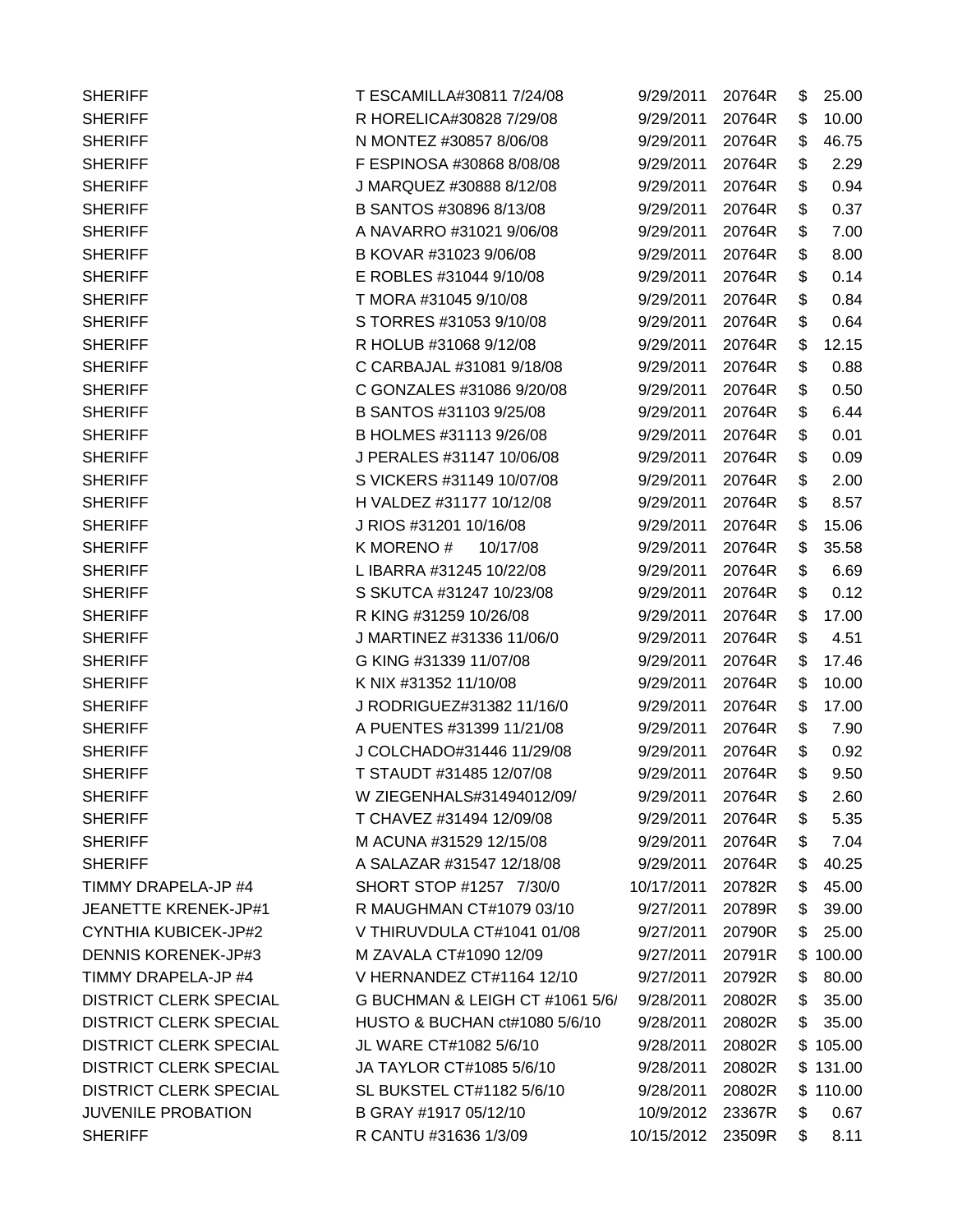| <b>SHERIFF</b> | S LLANES #31663 1/8/09    | 10/15/2012        | 23509R | \$<br>4.87  |
|----------------|---------------------------|-------------------|--------|-------------|
| <b>SHERIFF</b> | D LLANOS #31708 1/17/09   | 10/15/2012        | 23509R | \$<br>8.00  |
| <b>SHERIFF</b> | A GARCIA #31729 1/2/09    | 10/15/2012 23509R |        | \$<br>0.66  |
| <b>SHERIFF</b> | L ANDERS #31756 1/27/09   | 10/15/2012        | 23509R | \$<br>0.74  |
| <b>SHERIFF</b> | K CARRION #31790 2/1/09   | 10/15/2012        | 23509R | \$<br>1.13  |
| <b>SHERIFF</b> | D AUSTIN #31833 2/11/09   | 10/15/2012        | 23509R | \$<br>0.29  |
| <b>SHERIFF</b> | V LEAL #31843 2/13/09     | 10/15/2012        | 23509R | \$<br>12.55 |
| <b>SHERIFF</b> | J RICHARDSON #31854 2/15/ | 10/15/2012        | 23509R | \$<br>16.00 |
| <b>SHERIFF</b> | E GUTIERREZ #31866 2/16/0 | 10/15/2012        | 23509R | \$<br>7.00  |
| <b>SHERIFF</b> | B REVIS JR #31878 2/18/0  | 10/15/2012        | 23509R | \$<br>0.42  |
| <b>SHERIFF</b> | R SORDER #31936 3/05/09   | 10/15/2012        | 23509R | \$<br>0.04  |
| <b>SHERIFF</b> | M RODRIGUEZ #31950 3/9/09 | 10/15/2012        | 23509R | \$<br>10.36 |
| <b>SHERIFF</b> | J NIETO #31970 3/12/09    | 10/15/2012        | 23509R | \$<br>15.50 |
| <b>SHERIFF</b> | D LIECK #31982 3/13/09    | 10/15/2012        | 23509R | \$<br>3.39  |
| <b>SHERIFF</b> | A FAVELA #32042 3/27/09   | 10/15/2012        | 23509R | \$<br>13.29 |
| <b>SHERIFF</b> | B BRYCE #32058 3/29/09    | 10/15/2012        | 23509R | \$<br>12.00 |
| <b>SHERIFF</b> | R ORTA #32062 3/30/09     | 10/15/2012        | 23509R | \$<br>0.40  |
| <b>SHERIFF</b> | S SANTIBANEZ #32079 4/1/0 | 10/15/2012        | 23509R | \$<br>11.46 |
| <b>SHERIFF</b> | K HEARD #32120 4/9/09     | 10/15/2012        | 23509R | \$<br>7.23  |
| <b>SHERIFF</b> | F MELENDEZ #32133 4/19/09 | 10/15/2012        | 23509R | \$<br>8.16  |
| <b>SHERIFF</b> | S BARNES #32156 4/17/09   | 10/15/2012        | 23509R | \$<br>0.03  |
| <b>SHERIFF</b> | R HAYES #32165 4/19/09    | 10/15/2012        | 23509R | \$<br>10.86 |
| <b>SHERIFF</b> | J VILLARREAL JR #32201 4/ | 10/15/2012 23509R |        | \$<br>5.00  |
| <b>SHERIFF</b> | J MANZANO #32222 4/30/09  | 10/15/2012        | 23509R | \$<br>6.28  |
| <b>SHERIFF</b> | J MORENO JR #32234 5/3/09 | 10/15/2012        | 23509R | \$<br>0.34  |
| <b>SHERIFF</b> | J SEGOVIANO #32243 5/4/09 | 10/15/2012        | 23509R | \$<br>6.23  |
| <b>SHERIFF</b> | R RAY #32249 5/6/09       | 10/15/2012        | 23509R | \$<br>15.00 |
| <b>SHERIFF</b> | D WILLIAMS #32285 5/14/09 | 10/15/2012        | 23509R | \$<br>19.81 |
| <b>SHERIFF</b> | A AGUIRRE #32290 5/14/09  | 10/15/2012        | 23509R | \$<br>3.19  |
| <b>SHERIFF</b> | E HILL #32299 5/15/09     | 10/15/2012 23509R |        | \$<br>11.15 |
| <b>SHERIFF</b> | R RIVERA #32346 5/22/09   | 10/15/2012 23509R |        | \$<br>0.70  |
| <b>SHERIFF</b> | A BOWMAN #32375 5/28/09   | 10/15/2012        | 23509R | \$<br>0.21  |
| <b>SHERIFF</b> | M DELLLANO #32400 6/1/09  | 10/15/2012        | 23509R | \$<br>4.00  |
| <b>SHERIFF</b> | D JANSSEN #32402 6/1/09   | 10/15/2012        | 23509R | \$<br>6.00  |
| <b>SHERIFF</b> | G CASAS #32426 6/6/09     | 10/15/2012        | 23509R | \$<br>0.15  |
| <b>SHERIFF</b> | E AGUILAR #32459 6/13/09  | 10/15/2012        | 23509R | \$<br>23.82 |
| <b>SHERIFF</b> | R RIOS #32467 6/15/09     | 10/15/2012        | 23509R | \$<br>1.38  |
| <b>SHERIFF</b> | J GARCIA #32496 6/20/09   | 10/15/2012        | 23509R | \$<br>4.77  |
| <b>SHERIFF</b> | A FELDER III #32584 7/9/0 | 10/15/2012        | 23509R | \$<br>2.39  |
| <b>SHERIFF</b> | J MARTINEZ #32641 7/21/09 | 10/15/2012        | 23509R | \$<br>5.00  |
| <b>SHERIFF</b> | S BARNES #32665 7/23/09   | 10/15/2012        | 23509R | \$<br>14.62 |
| <b>SHERIFF</b> | M TORRES #32682 7/27/09   | 10/15/2012        | 23509R | \$<br>0.64  |
| <b>SHERIFF</b> | S CORDERO #32689 7/28/09  | 10/15/2012        | 23509R | \$<br>2.04  |
| <b>SHERIFF</b> | D STEPHENS #32690 7/29/09 | 10/15/2012        | 23509R | \$<br>0.90  |
| <b>SHERIFF</b> | R RODRIGUEZ #32775 8/14/0 | 10/15/2012        | 23509R | \$<br>0.69  |
| <b>SHERIFF</b> | G VADEN #32776 8/14/09    | 10/15/2012        | 23509R | \$<br>0.20  |
| <b>SHERIFF</b> | J LOPEZ #32779 8/15/09    | 10/15/2012        | 23509R | \$<br>18.97 |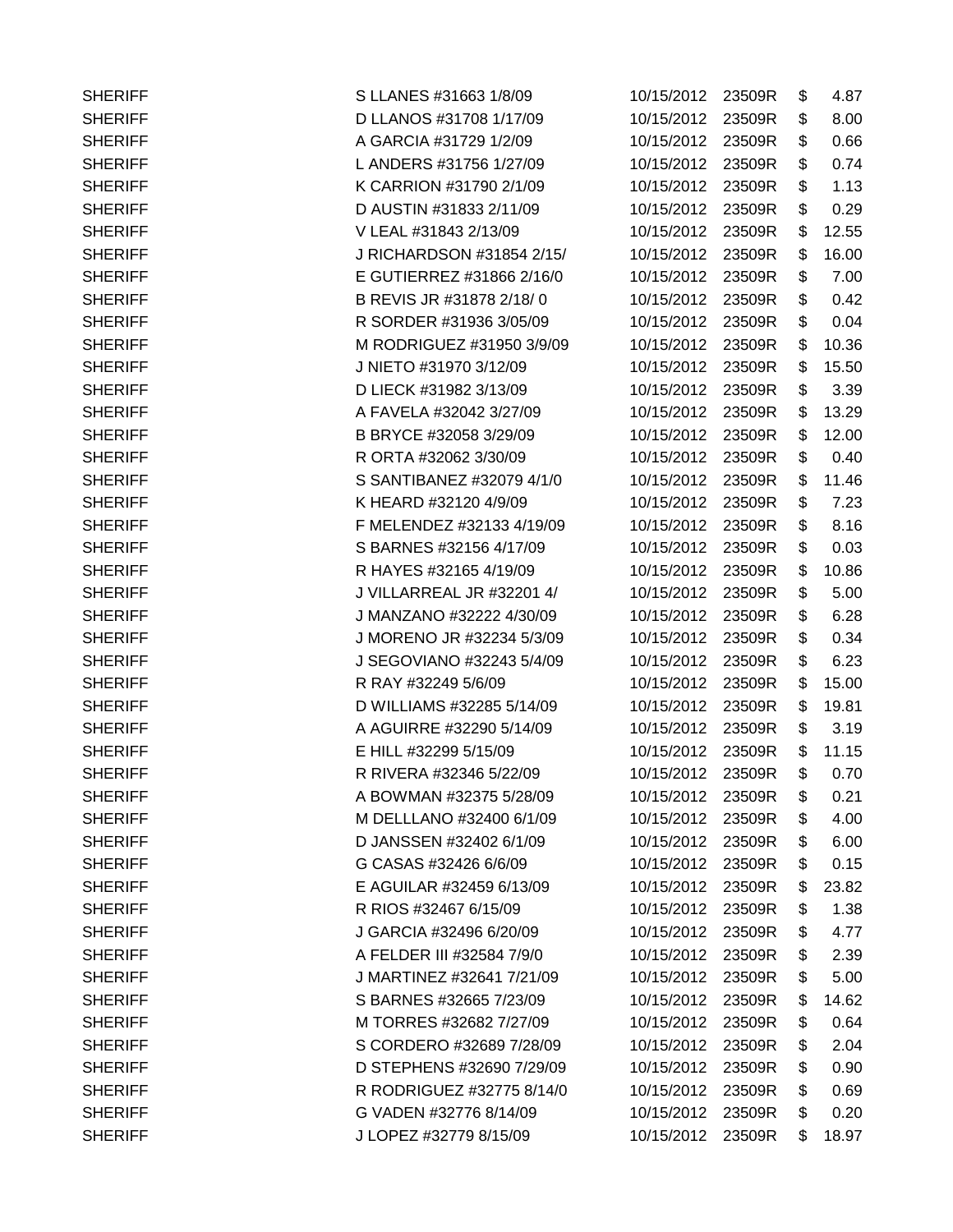| <b>SHERIFF</b> | A ALVAREZ JR #32824 8/23/ | 10/15/2012        | 23509R | \$<br>27.04 |
|----------------|---------------------------|-------------------|--------|-------------|
| <b>SHERIFF</b> | E GUZMAN JR #32840 8/25 / | 10/15/2012 23509R |        | \$<br>13.00 |
| <b>SHERIFF</b> | R MARTINEZ JR #32913 9/11 | 10/15/2012        | 23509R | \$<br>54.33 |
| <b>SHERIFF</b> | P OWEN #32990 9/24/09     | 10/15/2012        | 23509R | \$<br>0.54  |
| <b>SHERIFF</b> | T MARTIN #33009 9/28/09   | 10/15/2012        | 23509R | \$<br>2.58  |
| <b>SHERIFF</b> | F RODRIGUEZ #33020 9/30/0 | 10/15/2012        | 23509R | \$<br>5.32  |
| <b>SHERIFF</b> | J HERRERA #33042 10/5/09  | 10/15/2012        | 23509R | \$<br>12.09 |
| <b>SHERIFF</b> | J GARCIA #33085 10/13/09  | 10/15/2012 23509R |        | \$<br>0.40  |
| <b>SHERIFF</b> | B BELL #33087 10/13/09    | 10/15/2012        | 23509R | \$<br>0.88  |
| <b>SHERIFF</b> | J FERNANDEZ-ORTIZ #33094  | 10/15/2012        | 23509R | \$<br>1.18  |
| <b>SHERIFF</b> | J GONZALES #33095 10/15/0 | 10/15/2012 23509R |        | \$<br>1.01  |
| <b>SHERIFF</b> | M VASQUEZ #33104 10/15/09 | 10/15/2012        | 23509R | \$<br>0.51  |
| <b>SHERIFF</b> | M SORREL #33111 10/17/09  | 10/15/2012 23509R |        | \$<br>19.50 |
| <b>SHERIFF</b> | J ROJAS #33119 10/19/09   | 10/15/2012        | 23509R | \$<br>40.00 |
| <b>SHERIFF</b> | D COMPTON #33174 10/29/09 | 10/15/2012        | 23509R | \$<br>7.12  |
| <b>SHERIFF</b> | T MATHEWS #33238 11/13/09 | 10/15/2012 23509R |        | \$<br>23.00 |
| <b>SHERIFF</b> | C MORENO #33290 11/28/09  | 10/15/2012        | 23509R | \$<br>7.66  |
| <b>SHERIFF</b> | L PIEDRA-JUAREZ #33315 12 | 10/15/2012 23509R |        | \$<br>3.50  |
| <b>SHERIFF</b> | N KING #33327 12/8/09     | 10/15/2012        | 23509R | \$<br>1.65  |
| <b>SHERIFF</b> | C BLUNSTON #33349 12/11/0 | 10/15/2012        | 23509R | \$<br>0.39  |
| <b>SHERIFF</b> | H PARKER #33385 12/19/09  | 10/15/2012        | 23509R | \$<br>40.96 |
| <b>SHERIFF</b> | J GARCIA #33416 2/25/09   | 10/3/2012         | 23509R | \$<br>11.30 |
| <b>SHERIFF</b> | V SANCHEZ #33483 1/7/10   | 5/14/2013         | 25118R | \$<br>0.58  |
| <b>SHERIFF</b> | A BUSTAMANTE #33491 1/10/ | 5/14/2013         | 25118R | \$<br>10.00 |
| <b>SHERIFF</b> | B BOLDER #33574 1/28/10   | 5/14/2013         | 25118R | \$<br>5.57  |
| <b>SHERIFF</b> | J SANCHEZ #33583 1/31/10  | 5/14/2013         | 25118R | \$<br>11.00 |
| <b>SHERIFF</b> | Y SILVA-GUTIERREZ #33654  | 5/14/2013         | 25118R | \$<br>10.00 |
| <b>SHERIFF</b> | D BRADSHAW #33680 02/16/1 | 5/14/2013         | 25118R | \$<br>6.69  |
| <b>SHERIFF</b> | C HERNANDEZ #33687 2/17/1 | 5/14/2013         | 25118R | \$<br>4.97  |
| <b>SHERIFF</b> | J DELAGUA GUERRERO #33722 | 5/14/2013 25118R  |        | \$<br>2.00  |
| <b>SHERIFF</b> | A MARTINEZ #33747 2/28/10 | 5/14/2013         | 25118R | \$<br>12.06 |
| <b>SHERIFF</b> | A RAMIREZ, JR #33767 3/5/ | 5/14/2013         | 25118R | \$<br>0.35  |
| <b>SHERIFF</b> | R VILLARREAL #33771 3/6/1 | 5/14/2013         | 25118R | \$<br>13.55 |
| <b>SHERIFF</b> | R GONZALES #33843 3/17/10 | 5/14/2013         | 25118R | \$<br>0.15  |
| <b>SHERIFF</b> | J HERRERA #33847 3/18/10  | 5/14/2013         | 25118R | \$<br>0.03  |
| <b>SHERIFF</b> | J VASQUEZ #33877 3/26/10  | 5/14/2013         | 25118R | \$<br>6.75  |
| <b>SHERIFF</b> | S LONGORIA #33913 4/1/10  | 5/14/2013         | 25118R | \$<br>11.26 |
| <b>SHERIFF</b> | A LOYD #33916 4/1/10      | 5/14/2013         | 25118R | \$<br>7.57  |
| <b>SHERIFF</b> | J MORALES #33918 4/1/10   | 5/14/2013         | 25118R | \$<br>0.31  |
| <b>SHERIFF</b> | J JIMENEZ-PANIAGUA #33923 | 5/14/2013         | 25118R | \$<br>10.74 |
| <b>SHERIFF</b> | G ALLEN #33934 4/5/10     | 5/14/2013         | 25118R | \$<br>0.41  |
| <b>SHERIFF</b> | D SANFORD #33959 4/9/10   | 5/14/2013         | 25118R | \$<br>0.28  |
| <b>SHERIFF</b> | P WOODS #34011 4/20/10    | 5/14/2013         | 25118R | \$<br>0.43  |
| <b>SHERIFF</b> | M HERNANDEZ #34012 4/20/1 | 5/14/2013         | 25118R | \$<br>0.18  |
| <b>SHERIFF</b> | L ORTIZ #34014 4/20/10    | 5/14/2013         | 25118R | \$<br>2.74  |
| <b>SHERIFF</b> | R ORMAND #34037 4/24/10   | 5/14/2013         | 25118R | \$<br>52.03 |
| <b>SHERIFF</b> | T LUCHAK #34057 4/28/10   | 5/14/2013 25118R  |        | \$<br>23.21 |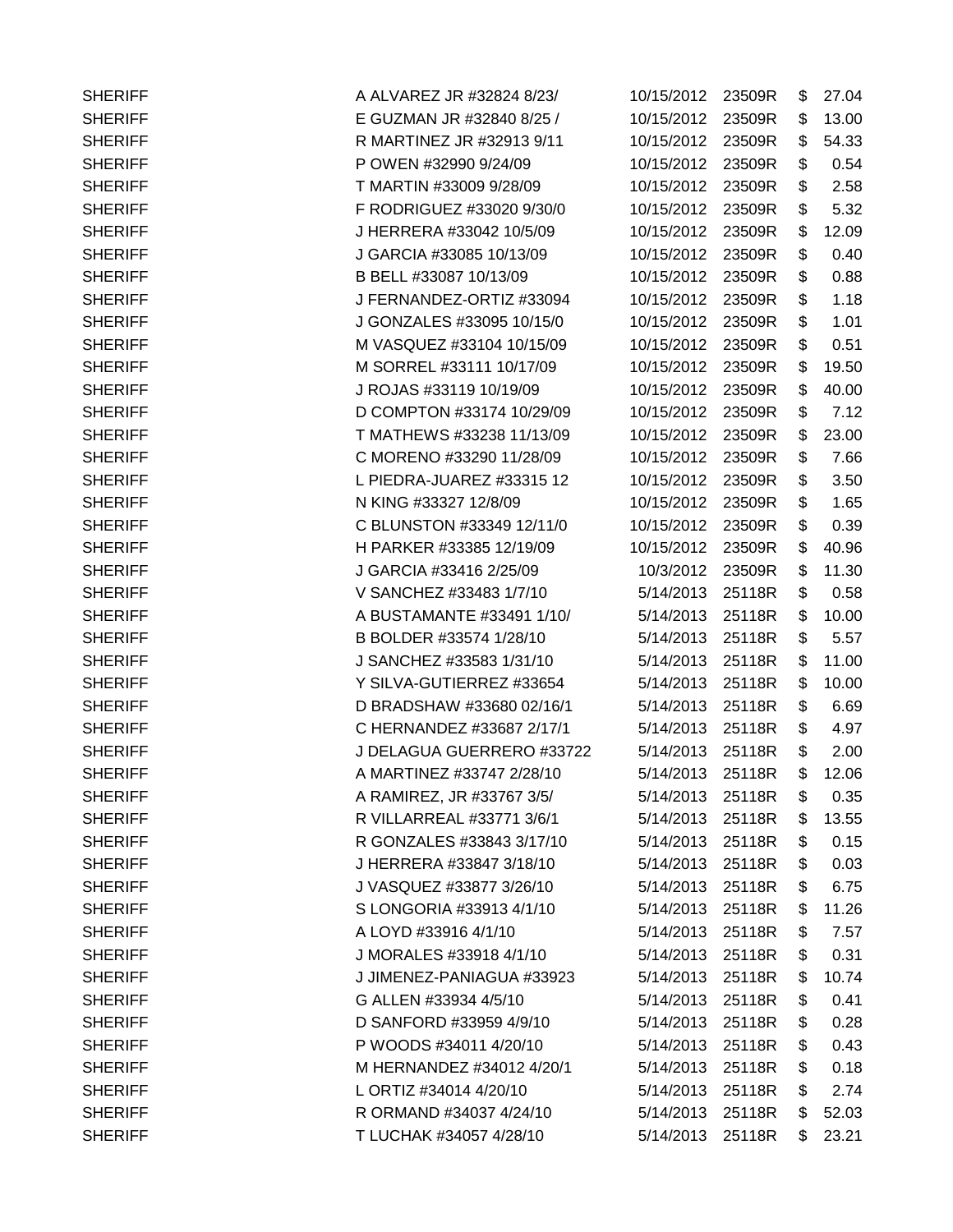| <b>SHERIFF</b> | M GRISSOM #34071 5/1/10   | 2/26/2014        | 27123R | \$ | 31.13 |
|----------------|---------------------------|------------------|--------|----|-------|
| <b>SHERIFF</b> | J LACY #34098 5/7/10      | 2/26/2014 27123R |        | \$ | 17.50 |
| <b>SHERIFF</b> | S STUESSEL #34148 5/15/10 | 2/26/2014 27123R |        | \$ | 10.00 |
| <b>SHERIFF</b> | B CUELLAR #34207 5/26/10  | 2/26/2014 27123R |        | \$ | 0.13  |
| <b>SHERIFF</b> | A SIMMONS #34217 5/27/10  | 2/26/2014        | 27123R | \$ | 7.00  |
| <b>SHERIFF</b> | J CARPENTER #34319 6/20/1 | 2/26/2014        | 27123R | \$ | 0.16  |
| <b>SHERIFF</b> | J SOLIS #34413 7/16/10    | 2/26/2014        | 27123R | \$ | 16.36 |
| <b>SHERIFF</b> | R RIVAS #34439 7/16/10    | 2/26/2014        | 27123R | \$ | 0.10  |
| <b>SHERIFF</b> | L ATHEY #34479 7/20/10    | 2/26/2014 27123R |        | \$ | 6.94  |
| <b>SHERIFF</b> | T SMITH #34498 7/24/10    | 2/26/2014        | 27123R | S  | 7.90  |
| <b>SHERIFF</b> | I LONGORIA #34528 8/1/10  | 2/26/2014        | 27123R | \$ | 10.53 |
| <b>SHERIFF</b> | C LAITKEP #34233 5/30/10  | 2/26/2014        | 27123R | \$ | 12.24 |
| <b>SHERIFF</b> | I CASTILLO #34238 5/30/10 | 2/26/2014        | 27123R | \$ | 8.00  |
| <b>SHERIFF</b> | A ALFARO #34293 6/14/10   | 2/26/2014        | 27123R | \$ | 26.40 |
| <b>SHERIFF</b> | N DEASES #34575 8/10/10   | 2/26/2014        | 27123R | \$ | 6.73  |
| <b>SHERIFF</b> | C NINO #34580 8/11/10     | 2/26/2014 27123R |        | \$ | 6.91  |
| <b>SHERIFF</b> | M ESCAMILLA #34652 8/23/1 | 2/26/2014        | 27123R | \$ | 10.34 |
| <b>SHERIFF</b> | C EVANS #34693 8/31/10    | 2/26/2014        | 27123R | \$ | 0.54  |
| <b>SHERIFF</b> | M LUNFORD #34708 9/2/10   | 2/26/2014        | 27123R | \$ | 4.40  |
| <b>SHERIFF</b> | J TIJERINA JR 9/2/10      | 2/26/2014        | 27123R | \$ | 26.00 |
| <b>SHERIFF</b> | A ORSAK #34783 9/17/10    | 2/26/2014        | 27123R | \$ | 1.38  |
| <b>SHERIFF</b> | J CADRIEL #34784 9/17/10  | 2/26/2014 27123R |        | \$ | 5.73  |
| <b>SHERIFF</b> | J ROBELTO-PINEDA #34858 9 | 2/26/2014 27123R |        | \$ | 0.78  |
| <b>SHERIFF</b> | D GONZALES #34892 10/6/10 | 2/26/2014        | 27123R | \$ | 0.27  |
| <b>SHERIFF</b> | S SALDANA #34905 10/10/10 | 2/26/2014        | 27123R | \$ | 0.01  |
| <b>SHERIFF</b> | C GONZALES #34914 10/12/1 | 2/26/2014        | 27123R | \$ | 0.44  |
| <b>SHERIFF</b> | E PARSON #34915 10/12/10  | 2/26/2014        | 27123R | \$ | 0.30  |
| <b>SHERIFF</b> | A WILLIAMS #34966 10/25/1 | 2/26/2014 27123R |        | \$ | 24.15 |
| <b>SHERIFF</b> | F CASTRO #34967 10/25/10  | 2/26/2014        | 27123R | \$ | 0.50  |
| <b>SHERIFF</b> | J GARCIA #34968 10/25/10  | 2/26/2014 27123R |        | \$ | 20.00 |
| <b>SHERIFF</b> | J PYFROM #34988 10/29/10  | 2/26/2014 27123R |        | S  | 0.80  |
| <b>SHERIFF</b> | L ACUNA #35115 11/23/10   | 2/26/2014        | 27123R | \$ | 9.05  |
| <b>SHERIFF</b> | B ALAMEDA #35116 11/23/10 | 2/26/2014        | 27123R | \$ | 8.13  |
| <b>SHERIFF</b> | G ALVEREZ #35117 11/23/10 | 2/26/2014 27123R |        | \$ | 0.10  |
| <b>SHERIFF</b> | M AMEZQUITA #35118 11/23/ | 2/26/2014 27123R |        | \$ | 16.51 |
| <b>SHERIFF</b> | S ANDERSON #35119 11/23/1 | 2/26/2014        | 27123R | \$ | 0.17  |
| <b>SHERIFF</b> | R ANZALDUA #35121 11/23/1 | 2/26/2014        | 27123R | \$ | 20.00 |
| <b>SHERIFF</b> | A ARAQUZ #35122 11/23/10  | 2/26/2014        | 27123R | \$ | 2.00  |
| <b>SHERIFF</b> | S AVILA JR #35123 11/23/1 | 2/26/2014        | 27123R | \$ | 0.25  |
| <b>SHERIFF</b> | L BANKS #35124 11/23/10   | 2/26/2014        | 27123R | \$ | 1.00  |
| <b>SHERIFF</b> | S BERNETTE #35125 11/23/1 | 2/26/2014        | 27123R | \$ | 0.25  |
| <b>SHERIFF</b> | S BANKSTON #35126 11/23/1 | 2/26/2014        | 27123R | \$ | 1.25  |
| <b>SHERIFF</b> | P BLEDSOE #35127 11/23/10 | 2/26/2014        | 27123R | \$ | 0.08  |
| <b>SHERIFF</b> | D BLUNTSON #35128 11/23/1 | 2/26/2014        | 27123R | \$ | 16.20 |
| <b>SHERIFF</b> | A CANTU #35130 11/23/10   | 2/26/2014        | 27123R | \$ | 2.11  |
| <b>SHERIFF</b> | M CUGHENOUR #35132 11/23/ | 2/26/2014        | 27123R | \$ | 0.06  |
| <b>SHERIFF</b> | G CRISWELL #35133 11/23/1 | 2/26/2014 27123R |        | \$ | 2.32  |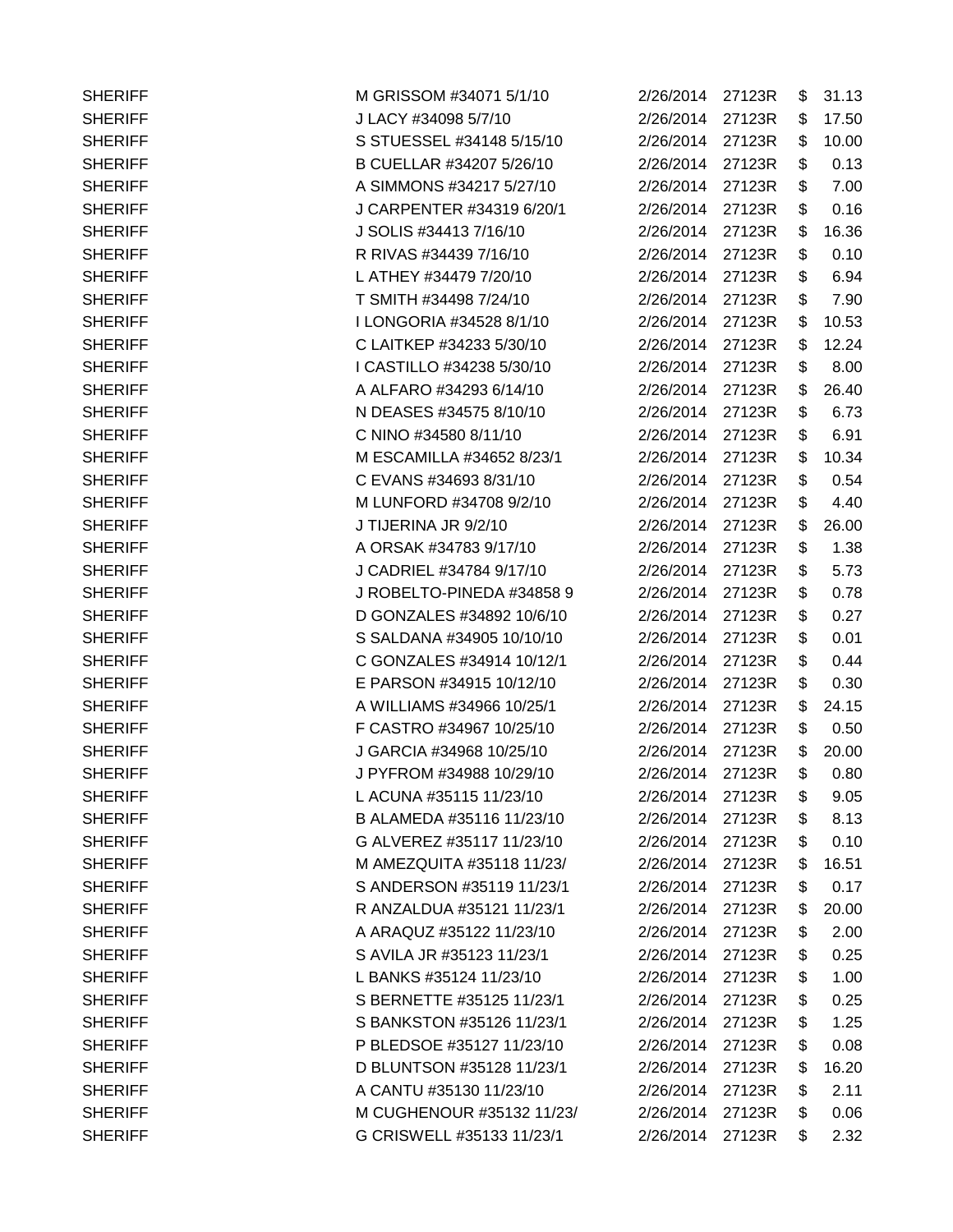| <b>SHERIFF</b> | A CRUZ #35134 11/23/10    | 2/26/2014        | 27123R | \$<br>2.00  |
|----------------|---------------------------|------------------|--------|-------------|
| <b>SHERIFF</b> | E CRUZ #35135 11/23/10    | 2/26/2014 27123R |        | \$<br>21.90 |
| <b>SHERIFF</b> | J CRUZ #35136 11/23/10    | 2/26/2014 27123R |        | \$<br>0.04  |
| <b>SHERIFF</b> | S ESCAMILLA #35137 11/23/ | 2/26/2014 27123R |        | \$<br>20.00 |
| <b>SHERIFF</b> | A FALKS #35138 11/23/10   | 2/26/2014        | 27123R | \$<br>0.30  |
| <b>SHERIFF</b> | R FLORES #35139 11/23/10  | 2/26/2014        | 27123R | \$<br>0.03  |
| <b>SHERIFF</b> | R GAMINO #35140 11/23/10  | 2/26/2014        | 27123R | \$<br>1.22  |
| <b>SHERIFF</b> | M GARCIA #35141 11/23/10  | 2/26/2014 27123R |        | \$<br>0.41  |
| <b>SHERIFF</b> | E GARZA #35142 11/23/10   | 2/26/2014        | 27123R | \$<br>1.46  |
| <b>SHERIFF</b> | M GARZA #35143 11/23/10   | 2/26/2014        | 27123R | \$<br>0.34  |
| <b>SHERIFF</b> | C GONZALES #35144 11/23/1 | 2/26/2014        | 27123R | \$<br>0.17  |
| <b>SHERIFF</b> | P GONZALES-MENDEZ #35145  | 2/26/2014        | 27123R | \$<br>1.00  |
| <b>SHERIFF</b> | J GRAVES #35146 11/23/10  | 2/26/2014        | 27123R | \$<br>7.30  |
| <b>SHERIFF</b> | W GRAYS #35147 11/23/10   | 2/26/2014        | 27123R | \$<br>1.05  |
| <b>SHERIFF</b> | H GUZMAN #35148 11/23/10  | 2/26/2014        | 27123R | \$<br>0.28  |
| <b>SHERIFF</b> | R GUTIERREZ #35149 11/23/ | 2/26/2014 27123R |        | \$<br>0.53  |
| <b>SHERIFF</b> | J HERNANDEZ #35150 11/23/ | 2/26/2014        | 27123R | \$<br>0.02  |
| <b>SHERIFF</b> | E HINOJOSA #35151 11/23/1 | 2/26/2014        | 27123R | \$<br>29.02 |
| <b>SHERIFF</b> | J HUERTA #35153 11/23/10  | 2/26/2014        | 27123R | \$<br>0.60  |
| <b>SHERIFF</b> | M IVY #35154 11/23/10     | 2/26/2014        | 27123R | \$<br>20.00 |
| <b>SHERIFF</b> | A JANOTA #35157 11/23/10  | 2/26/2014 27123R |        | \$<br>0.06  |
| <b>SHERIFF</b> | R JOHNSON #35158 11/23/10 | 2/26/2014        | 27123R | \$<br>10.00 |
| <b>SHERIFF</b> | L KRENEK #35159 11/23/10  | 2/26/2014 27123R |        | \$<br>0.04  |
| <b>SHERIFF</b> | A LARA #35160 11/23/10    | 2/26/2014        | 27123R | \$<br>0.10  |
| <b>SHERIFF</b> | J LARA #35161 11/23/10    | 2/26/2014        | 27123R | \$<br>0.60  |
| <b>SHERIFF</b> | D LETT #35162 11/23/10    | 2/26/2014        | 27123R | \$<br>10.30 |
| <b>SHERIFF</b> | J LINDSAY #35163 11/23/10 | 2/26/2014        | 27123R | \$<br>0.02  |
| <b>SHERIFF</b> | C LONG #35165 11/23/10    | 2/26/2014        | 27123R | \$<br>0.59  |
| <b>SHERIFF</b> | J MANZANO #35166 11/23/10 | 2/26/2014        | 27123R | \$<br>0.11  |
| <b>SHERIFF</b> | P MAARQUEZ #35167 11/23/1 | 2/26/2014        | 27123R | \$<br>1.00  |
| <b>SHERIFF</b> | L MARSHALL #35168 11/23/1 | 2/26/2014        | 27123R | \$<br>0.01  |
| <b>SHERIFF</b> | R MARTINEZ #35169 11/23/1 | 2/26/2014        | 27123R | \$<br>20.00 |
| <b>SHERIFF</b> | W MATHEWS #35170 11/23/10 | 2/26/2014        | 27123R | \$<br>2.17  |
| <b>SHERIFF</b> | C MCCURLEY #35171 11/23/1 | 2/26/2014        | 27123R | \$<br>0.90  |
| <b>SHERIFF</b> | A MEDINA #35172 11/23/10  | 2/26/2014 27123R |        | \$<br>1.00  |
| <b>SHERIFF</b> | E MEJORADO #35173 11/23/1 | 2/26/2014        | 27123R | \$<br>0.13  |
| <b>SHERIFF</b> | A MENDOZA #35174 11/23/10 | 2/26/2014        | 27123R | \$<br>50.00 |
| <b>SHERIFF</b> | E MORENO #35175 11/23/10  | 2/26/2014        | 27123R | \$<br>11.00 |
| <b>SHERIFF</b> | J MORRIS #35176 11/23/10  | 2/26/2014        | 27123R | \$<br>0.25  |
| <b>SHERIFF</b> | N HUBENAK #35177 11/23/10 | 2/26/2014        | 27123R | \$<br>0.44  |
| <b>SHERIFF</b> | L OMBOGO #35178 11/23/10  | 2/26/2014        | 27123R | \$<br>13.50 |
| <b>SHERIFF</b> | D OROZCO-PADILLA #35179 1 | 2/26/2014        | 27123R | \$<br>30.00 |
| <b>SHERIFF</b> | J ORTIZ #35180 11/23/10   | 2/26/2014        | 27123R | \$<br>3.38  |
| <b>SHERIFF</b> | S PARTIDA #35181 11/23/10 | 2/26/2014        | 27123R | \$<br>0.34  |
| <b>SHERIFF</b> | M PATINO #35182 11/23/10  | 2/26/2014        | 27123R | \$<br>0.72  |
| <b>SHERIFF</b> | K PATTERSON #35183 11/23/ | 2/26/2014        | 27123R | \$<br>1.26  |
| <b>SHERIFF</b> | M PEREZ #35184 11/23/10   | 2/26/2014 27123R |        | \$<br>0.10  |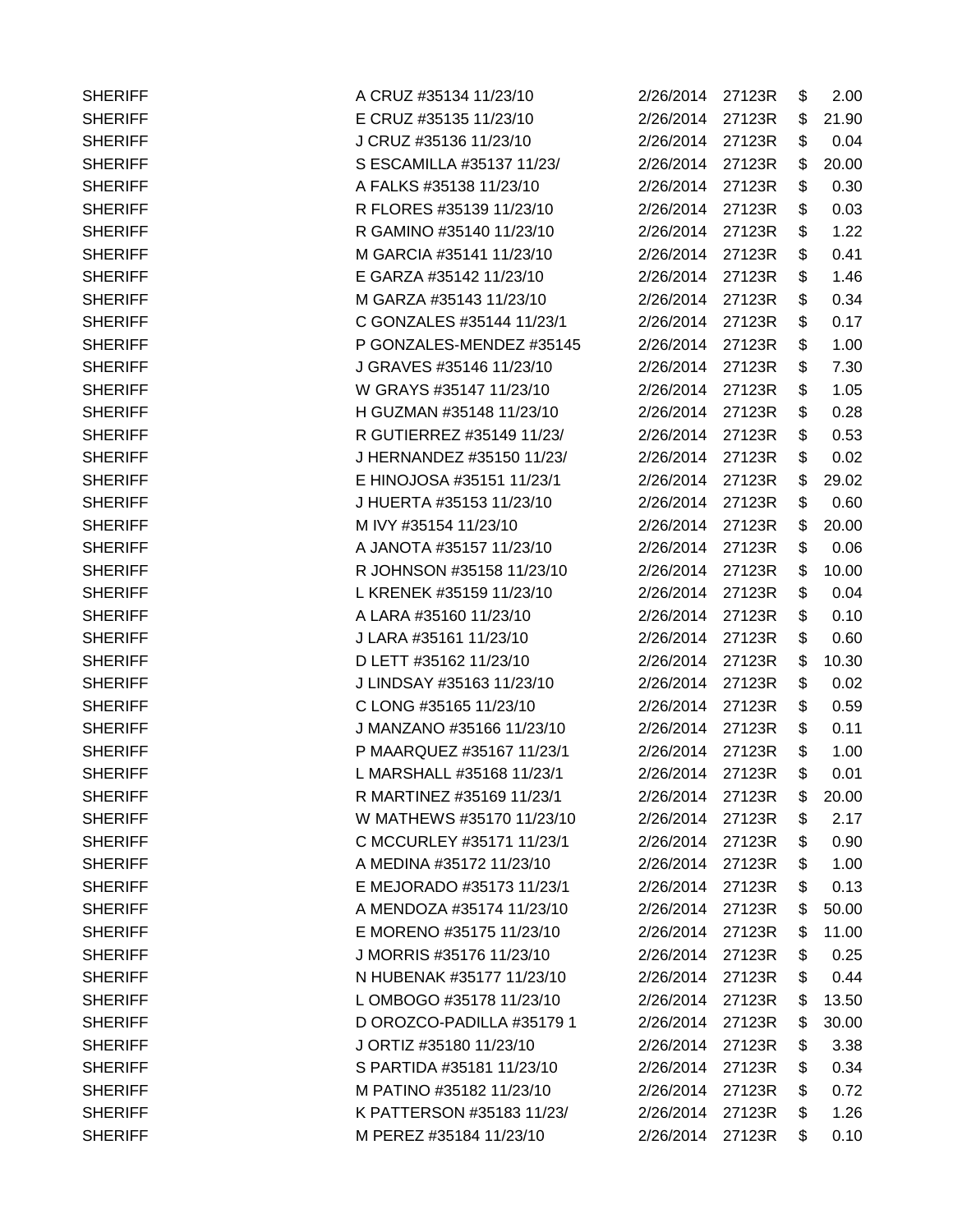| <b>SHERIFF</b> | M PUENTES #35185 11/23/10 | 2/26/2014 27123R |        | \$ | 0.06  |
|----------------|---------------------------|------------------|--------|----|-------|
| <b>SHERIFF</b> | J RAMOS #35186 11/23/10   | 2/26/2014 27123R |        | \$ | 0.27  |
| <b>SHERIFF</b> | M RECENDIZ #35187 11/23/1 | 2/26/2014 27123R |        | \$ | 20.00 |
| <b>SHERIFF</b> | L RESENDEZ #35188 11/23/1 | 2/26/2014 27123R |        | \$ | 13.39 |
| <b>SHERIFF</b> | R REYES-BALLESTEROS #3518 | 2/26/2014        | 27123R | \$ | 0.10  |
| <b>SHERIFF</b> | R RODRIGUEZ #35190 11/23/ | 2/26/2014        | 27123R | \$ | 2.00  |
| <b>SHERIFF</b> | S RODRIGUEZ #35191 11/23/ | 2/26/2014        | 27123R | \$ | 20.45 |
| <b>SHERIFF</b> | R ROHDE #35192 11/23/10   | 2/26/2014        | 27123R | \$ | 0.25  |
| <b>SHERIFF</b> | M ROMAR #35193 11/23/10   | 2/26/2014 27123R |        | \$ | 1.00  |
| <b>SHERIFF</b> | L ROSS #35194 11/23/10    | 2/26/2014        | 27123R | \$ | 1.05  |
| <b>SHERIFF</b> | S SAMORA #35196 11/23/10  | 2/26/2014 27123R |        | \$ | 35.00 |
| <b>SHERIFF</b> | A SAUCEDO #35197 11/23/10 | 2/26/2014        | 27123R | \$ | 0.09  |
| <b>SHERIFF</b> | D SCARLETT #35198 11/23/1 | 2/26/2014        | 27123R | \$ | 1.50  |
| <b>SHERIFF</b> | V SERVIN #35199 11/23/10  | 2/26/2014        | 27123R | \$ | 2.65  |
| <b>SHERIFF</b> | K SOPHUS #35200 11/23/10  | 2/26/2014        | 27123R | \$ | 0.05  |
| <b>SHERIFF</b> | E SOSA #35201 11/23/10    | 2/26/2014 27123R |        | \$ | 1.25  |
| <b>SHERIFF</b> | W TAYLOR #35205 11/23/10  | 2/26/2014 27123R |        | \$ | 0.41  |
| <b>SHERIFF</b> | E THIBODEAUX #35206 11/23 | 2/26/2014 27123R |        | \$ | 0.49  |
| <b>SHERIFF</b> | R THORNTON #35207 11/23/1 | 2/26/2014        | 27123R | \$ | 72.00 |
| <b>SHERIFF</b> | J TOUCHET #35208 11/23/10 | 2/26/2014        | 27123R | \$ | 0.10  |
| <b>SHERIFF</b> | J TYLER #35209 11/23/10   | 2/26/2014        | 27123R | \$ | 2.89  |
| <b>SHERIFF</b> | I VEGA #35210 11/23/10    | 2/26/2014 27123R |        | \$ | 6.13  |
| <b>SHERIFF</b> | M VILLANUEVE-BUESO #35212 | 2/26/2014 27123R |        | \$ | 24.25 |
| <b>SHERIFF</b> | E VILLARREAL #35213 11/23 | 2/26/2014        | 27123R | \$ | 1.32  |
| <b>SHERIFF</b> | C WATKINS #35214 11/23/10 | 2/26/2014        | 27123R | \$ | 0.56  |
| <b>SHERIFF</b> | P WILLIAMS #35215 11/23/1 | 2/26/2014        | 27123R | \$ | 0.73  |
| <b>SHERIFF</b> | A WOODS #35216 11/23/10   | 2/26/2014        | 27123R | \$ | 0.40  |
| <b>SHERIFF</b> | J ZAPATA #35217 11/23/10  | 2/26/2014 27123R |        | \$ | 26.79 |
| <b>SHERIFF</b> | M GARZA #35219 11/23/10   | 2/26/2014        | 27123R | \$ | 3.70  |
| <b>SHERIFF</b> | R VASQUEZ #35261 12/3/10  | 2/26/2014 27123R |        | \$ | 0.08  |
| <b>SHERIFF</b> | E GARCIA #35267 12/4/10   | 2/26/2014 27123R |        | \$ | 6.50  |
| <b>SHERIFF</b> | C PARDO #35274 12/6/10    | 2/26/2014        | 27123R | \$ | 60.25 |
| <b>SHERIFF</b> | C MORALES #35279 12/6/10  | 2/26/2014        | 27123R | \$ | 6.00  |
| <b>SHERIFF</b> | S LEWIS #35298 12/9/10    | 2/26/2014 27123R |        | \$ | 2.00  |
| <b>SHERIFF</b> | E KNIGHT #35307 12/11/10  | 2/26/2014        | 27123R | \$ | 2.84  |
| <b>SHERIFF</b> | J ZAVALA #35329 12/17/10  | 2/26/2014        | 27123R | \$ | 0.02  |
| <b>SHERIFF</b> | J MANZANO JR #35334 12/18 | 2/26/2014        | 27123R | \$ | 9.99  |
| <b>SHERIFF</b> | L REDFERN #35395 1/02/11  | 2/26/2014        | 27123R | \$ | 21.00 |
| <b>SHERIFF</b> | C ROMERO #35436 1/12/11   | 2/26/2014        | 27123R | \$ | 8.00  |
| <b>SHERIFF</b> | M VERA #35502 1/24/11     | 2/26/2014        | 27123R | \$ | 10.00 |
| <b>SHERIFF</b> | J GUTIERREZ #35538 2/01/1 | 2/26/2014        | 27123R | \$ | 5.08  |
| <b>SHERIFF</b> | D STAFFORD #35604 2/16/11 | 2/26/2014        | 27123R | \$ | 16.95 |
| <b>SHERIFF</b> | C PICENO #35644 2/25/1 1  | 2/26/2014        | 27123R | \$ | 8.58  |
| <b>SHERIFF</b> | C PICENO #1056 9/15/11    | 5/18/2015        | 30250R | \$ | 6.00  |
| <b>SHERIFF</b> | G HILL #1063 4/14/11      | 5/18/2015        | 30250R | \$ | 0.49  |
| <b>SHERIFF</b> | M BARNES #1068 4/14/11    | 5/18/2015        | 30250R | \$ | 0.05  |
| <b>SHERIFF</b> | E RODGERS #1073 4/15/11   | 5/18/2015        | 30250R | S. | 20.00 |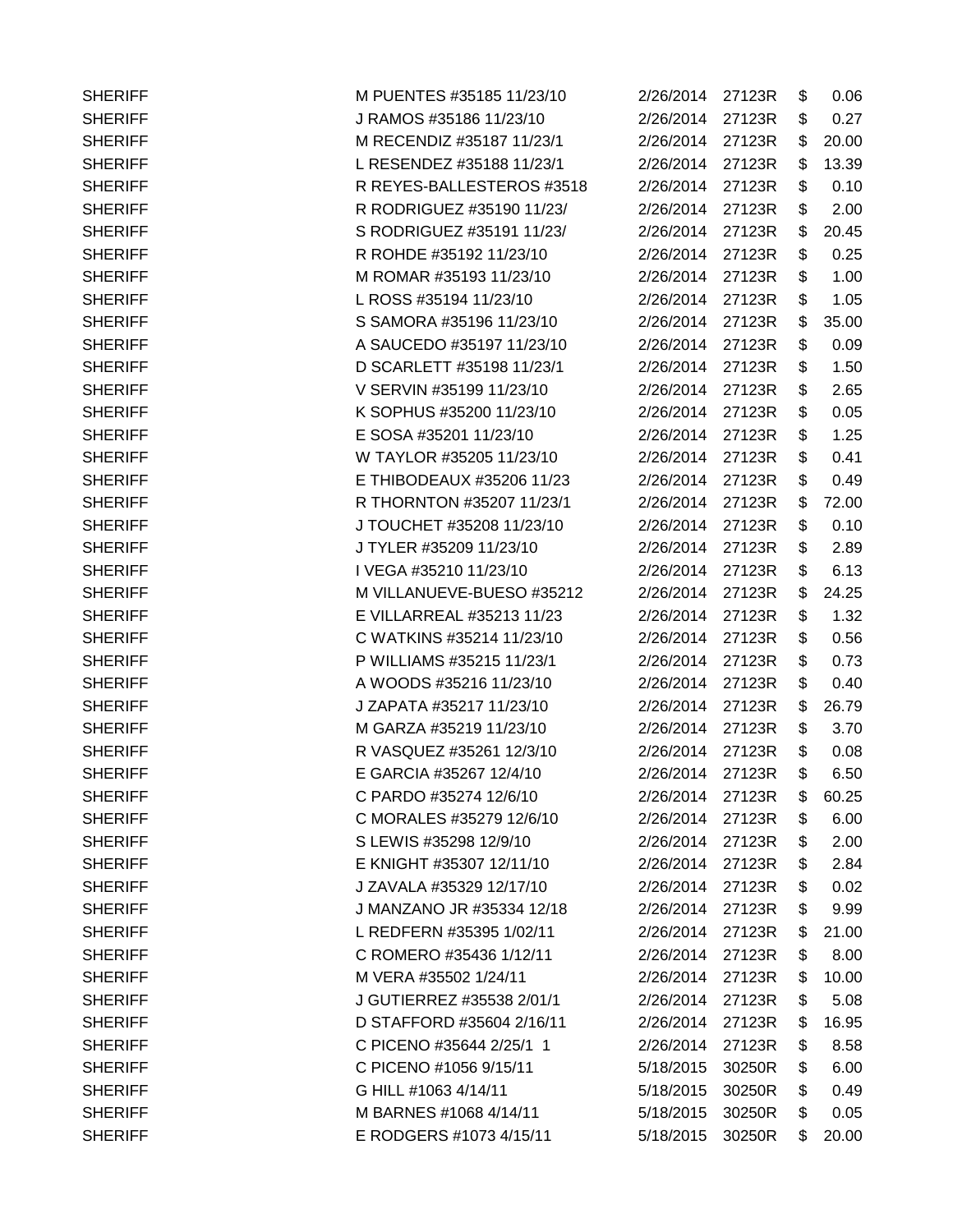| <b>SHERIFF</b> | E ESCAMILLA#1077 4/15/11  | 5/18/2015 | 30250R | \$<br>5.70  |
|----------------|---------------------------|-----------|--------|-------------|
| <b>SHERIFF</b> | J GARCIA #1077 4/18/11    | 5/18/2015 | 30250R | \$<br>0.90  |
| <b>SHERIFF</b> | R MENDEZ #1039 4/28/11    | 5/18/2015 | 30250R | \$<br>7.22  |
| <b>SHERIFF</b> | D SANCHEZ#1185 5/07/11    | 5/18/2015 | 30250R | \$<br>5.00  |
| <b>SHERIFF</b> | J HUERTA #1195 5/08/11    | 5/18/2015 | 30250R | \$<br>7.75  |
| <b>SHERIFF</b> | D LAVIOS #1224 5/14/11    | 5/18/2015 | 30250R | \$<br>23.50 |
| <b>SHERIFF</b> | J GARCIA #1246 5/18/11    | 5/18/2015 | 30250R | \$<br>0.04  |
| <b>SHERIFF</b> | C STAFF #1281 5/25/11     | 5/18/2015 | 30250R | \$<br>11.50 |
| <b>SHERIFF</b> | F MARTINEZ #1294 5/28/11  | 5/18/2015 | 30250R | \$<br>17.67 |
| <b>SHERIFF</b> | M HERNANDEZ#1333 6/07/11  | 5/18/2015 | 30250R | \$<br>30.83 |
| <b>SHERIFF</b> | K BOYD #1384 6/17/11      | 5/18/2015 | 30250R | \$<br>0.47  |
| <b>SHERIFF</b> | R STUART #1401 6/24/11    | 5/18/2015 | 30250R | \$<br>0.71  |
| <b>SHERIFF</b> | C FALCON #1427 6/29/11    | 5/18/2015 | 30250R | \$<br>9.00  |
| <b>SHERIFF</b> | R GONZALES #1431 6/29/11  | 5/18/2015 | 30250R | \$<br>2.19  |
| <b>SHERIFF</b> | S LUNSFORD #1436 6/30/11  | 5/18/2015 | 30250R | \$<br>0.35  |
| <b>SHERIFF</b> | B SULAK JR #1457 7/05/11  | 5/18/2015 | 30250R | \$<br>6.68  |
| <b>SHERIFF</b> | W RUST #1462 7/05/11      | 5/18/2015 | 30250R | \$<br>7.56  |
| <b>SHERIFF</b> | W CHUMCHAL #1490 7/10/11  | 5/18/2015 | 30250R | \$<br>0.80  |
| <b>SHERIFF</b> | F HOGAN #1533 7/20/11     | 5/18/2015 | 30250R | \$<br>6.00  |
| <b>SHERIFF</b> | C CHANDLER #1537 7/21/11  | 5/18/2015 | 30250R | \$<br>1.38  |
| <b>SHERIFF</b> | A GALLARDO #1562 7/24/11  | 5/18/2015 | 30250R | \$<br>11.00 |
| <b>SHERIFF</b> | J HERRERA-RAMIREZ #1570 7 | 5/18/2015 | 30250R | \$<br>0.47  |
| <b>SHERIFF</b> | M THAMM #1625 8/04/11     | 5/18/2015 | 30250R | \$<br>11.51 |
| <b>SHERIFF</b> | M TORRES #1644 08/06/11   | 5/18/2015 | 30250R | \$<br>15.00 |
| <b>SHERIFF</b> | R GARZA-GARCIA #1668 08/1 | 5/18/2015 | 30250R | \$<br>13.05 |
| <b>SHERIFF</b> | N PEREZ #1671 8/11/11     | 5/18/2015 | 30250R | \$<br>10.23 |
| <b>SHERIFF</b> | J SOTO #1741 8/29/11      | 5/18/2015 | 30250R | \$<br>6.25  |
| <b>SHERIFF</b> | J CORIA #1744 8/29/11     | 5/18/2015 | 30250R | \$<br>5.21  |
| <b>SHERIFF</b> | J CURBELO #1780 9/02/11   | 5/18/2015 | 30250R | \$<br>2.52  |
| <b>SHERIFF</b> | C ORELLANA #1818 9/12/11  | 5/18/2015 | 30250R | \$<br>0.60  |
| <b>SHERIFF</b> | A COCHRUM #1821 9/13/11   | 5/18/2015 | 30250R | \$<br>7.18  |
| <b>SHERIFF</b> | S SMITH #1825 9/14/11     | 5/18/2015 | 30250R | \$<br>7.68  |
| <b>SHERIFF</b> | I MARTIN #1861 9/21/11    | 5/18/2015 | 30250R | \$<br>45.00 |
| <b>SHERIFF</b> | K PETITT #1866 9/23/11    | 5/18/2015 | 30250R | \$<br>7.37  |
| <b>SHERIFF</b> | R MATTHEWS #1896 9/30/11  | 5/18/2015 | 30250R | \$<br>1.15  |
| <b>SHERIFF</b> | R MATA #1912 10/03/11     | 5/18/2015 | 30250R | \$<br>25.85 |
| <b>SHERIFF</b> | L HALL #1946 10/12/11     | 5/18/2015 | 30250R | \$<br>22.00 |
| <b>SHERIFF</b> | Z AGUILAR #1951 10/13/11  | 5/18/2015 | 30250R | \$<br>0.32  |
| <b>SHERIFF</b> | A MATA #1972 10/18/11     | 5/18/2015 | 30250R | \$<br>0.83  |
| <b>SHERIFF</b> | J ESCOBEDO #1988 10/21/11 | 5/18/2015 | 30250R | \$<br>0.25  |
| <b>SHERIFF</b> | P DICKERSON JR #2071 11/9 | 5/18/2015 | 30250R | \$<br>0.66  |
| <b>SHERIFF</b> | R BINCH #2105 11/15/11    | 5/18/2015 | 30250R | \$<br>14.45 |
| <b>SHERIFF</b> | M THAMM #2132 11/21/11    | 5/18/2015 | 30250R | \$<br>2.33  |
| <b>SHERIFF</b> | C HELMS #2136 11/21/11    | 5/18/2015 | 30250R | \$<br>1.17  |
| <b>SHERIFF</b> | L RIVERA #2144 11/22/11   | 5/18/2015 | 30250R | \$<br>23.39 |
| <b>SHERIFF</b> | J HENDERSON JR #2151 11/2 | 5/18/2015 | 30250R | \$<br>7.39  |
| <b>SHERIFF</b> | F MARCELINO #2158 11/25/1 | 5/18/2015 | 30250R | \$<br>20.00 |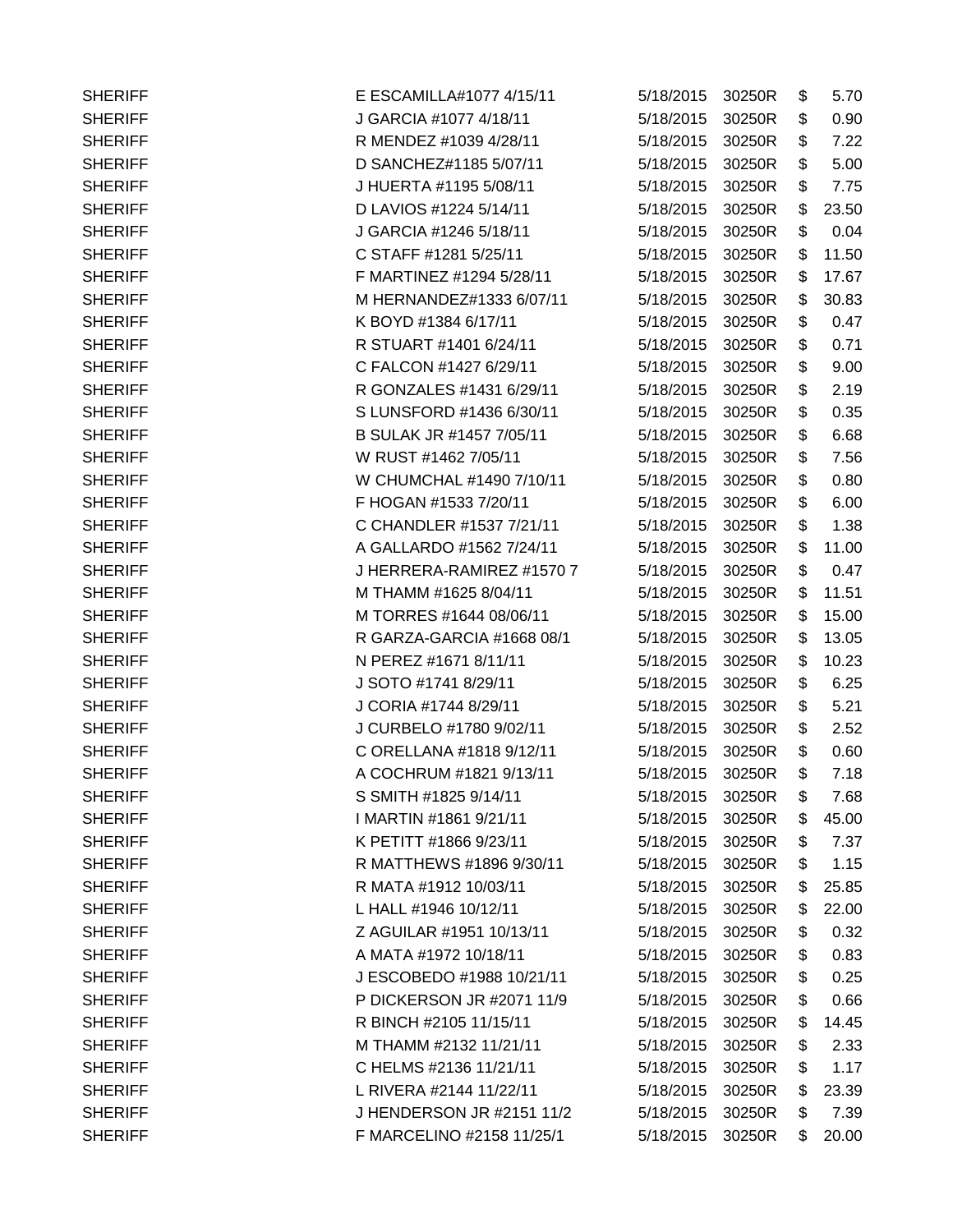| <b>SHERIFF</b>          | J LUNA #2203 12/04/11     | 5/18/2015 | 30250R | \$<br>3.08  |
|-------------------------|---------------------------|-----------|--------|-------------|
| <b>SHERIFF</b>          | R LUNFORD #2213 12/06/11  | 5/18/2015 | 30250R | \$<br>0.46  |
| <b>SHERIFF</b>          | A MARTINEZ JR #2216 12/06 | 5/18/2015 | 30250R | \$<br>14.82 |
| <b>SHERIFF</b>          | D PALACIOS #2262 12/15/11 | 5/18/2015 | 30250R | \$<br>14.03 |
| <b>SHERIFF</b>          | L HERNANDEZ #2330 01/01/1 | 5/18/2015 | 30250R | \$<br>16.90 |
| <b>SHERIFF</b>          | P WALKER #2337 01/04/12   | 5/18/2015 | 30250R | \$<br>2.00  |
| <b>SHERIFF</b>          | E ALDAVERA-CRUCES #2355 0 | 5/18/2015 | 30250R | \$<br>14.04 |
| <b>SHERIFF</b>          | C WINFIELD #2379 01/13/12 | 5/18/2015 | 30250R | \$<br>0.99  |
| <b>SHERIFF</b>          | B FARTHING #2395 01/17/12 | 5/18/2015 | 30250R | \$<br>2.50  |
| <b>SHERIFF</b>          | P RIOS #2397 01/17/12     | 5/18/2015 | 30250R | \$<br>1.18  |
| <b>SHERIFF</b>          | D VILLARREAL #2426 01/25/ | 5/18/2015 | 30250R | \$<br>0.18  |
| <b>SHERIFF</b>          | C GARZA #2451 02/01/12    | 5/18/2015 | 30250R | \$<br>11.30 |
| <b>SHERIFF</b>          | J HILL #2480 02/07/12     | 5/18/2015 | 30250R | \$<br>0.28  |
| <b>SHERIFF</b>          | R TEETS #2509 02/13/12    | 5/18/2015 | 30250R | \$<br>42.44 |
| <b>SHERIFF</b>          | I ZAVALA #2558 02/21/12   | 5/18/2015 | 30250R | \$<br>0.27  |
| <b>SHERIFF</b>          | T HARRELL #2562 02/22/12  | 5/18/2015 | 30250R | \$<br>0.90  |
| <b>SHERIFF</b>          | E WILLIAMS #2568 02/23/12 | 5/18/2015 | 30250R | \$<br>0.10  |
| <b>SHERIFF</b>          | M DANAS #2572 02/23/12    | 5/18/2015 | 30250R | \$<br>6.88  |
| <b>SHERIFF</b>          | B CUNNINGHAM #2585 02/25/ | 5/18/2015 | 30250R | \$<br>4.00  |
| <b>SHERIFF</b>          | D VASQUEZ #1732 8/26/11   | 5/18/2015 | 30250R | \$<br>8.52  |
| <b>SHERIFF</b>          | E HELLE #35719 03/12/11   | 5/18/2015 | 30251R | \$<br>45.00 |
| <b>SHERIFF</b>          | S GARCIA #35742 03/18/11  | 5/18/2015 | 30251R | \$<br>0.53  |
| <b>SHERIFF</b>          | G GARZA #35782 03/26/11   | 5/18/2015 | 30251R | \$<br>6.06  |
| <b>SHERIFF</b>          | L WITWER #35783 03/27/11  | 5/18/2015 | 30251R | \$<br>8.83  |
| <b>SHERIFF</b>          | G GAONA #35799 3/30/11    | 5/18/2015 | 30251R | \$<br>0.06  |
| <b>SHERIFF</b>          | L MARAVILLA #35820 04/03/ | 5/18/2015 | 30251R | \$<br>21.50 |
| SANDRA SANDERS-CO CLERK | E KRAFT #1933 10/06/11    | 6/16/2015 | 30435R | \$<br>84.90 |
| <b>SHERIFF</b>          | SAUCEDO F #2653 3/8/12    | 5/25/2016 | 33005R | \$<br>5.17  |
| <b>SHERIFF</b>          | CAUDILLO A #2661 3/10/12  | 5/25/2016 | 33005R | \$<br>13.00 |
| <b>SHERIFF</b>          | KOCUREK J #2799 4/4/12    | 5/25/2016 | 33005R | \$<br>6.63  |
| <b>SHERIFF</b>          | EPHRAN J #2878 4/18/12    | 5/25/2016 | 33005R | \$<br>6.66  |
| <b>SHERIFF</b>          | BALTAZAR L #2880 4/19/12  | 5/25/2016 | 33005R | \$<br>2.33  |
| <b>SHERIFF</b>          | CARRUTH C #2885 4/20/12   | 5/25/2016 | 33005R | \$<br>1.82  |
| <b>SHERIFF</b>          | ORTIZ N #2891 4/21/12     | 5/25/2016 | 33005R | \$<br>3.18  |
| <b>SHERIFF</b>          | GRIFFIN S #2895 4/22/12   | 5/25/2016 | 33005R | \$<br>4.26  |
| <b>SHERIFF</b>          | PEREZ I #2908 4/25/12     | 5/25/2016 | 33005R | \$<br>0.17  |
| <b>SHERIFF</b>          | CRUMP J #2914 4/26/12     | 5/25/2016 | 33005R | \$<br>0.05  |
| <b>SHERIFF</b>          | LIMAS R #2921 4/27/12     | 5/25/2016 | 33005R | \$<br>0.25  |
| <b>SHERIFF</b>          | STARR T #2933 4/29/12     | 5/25/2016 | 33005R | \$<br>2.68  |
| <b>SHERIFF</b>          | HAYES R #2941 4/30/12     | 5/25/2016 | 33005R | \$<br>0.03  |
| <b>SHERIFF</b>          | PARSON T #2945 5/1/12     | 5/25/2016 | 33005R | \$<br>0.78  |
| <b>SHERIFF</b>          | OUTLAW C #2947 5/2/12     | 5/25/2016 | 33005R | \$<br>30.00 |
| <b>SHERIFF</b>          | MCCLAIN K #2948 5/2/12    | 5/25/2016 | 33005R | \$<br>0.15  |
| <b>SHERIFF</b>          | TORRES E #2950 5/2/12     | 5/25/2016 | 33005R | \$<br>0.22  |
| <b>SHERIFF</b>          | DIEGO A #2965 5/6/12      | 5/25/2016 | 33005R | \$<br>2.40  |
| <b>SHERIFF</b>          | RODRIGUEZ R #2978 5/8/12  | 5/25/2016 | 33005R | \$<br>0.93  |
| <b>SHERIFF</b>          | RAMOS J #2982 5/10/12     | 5/25/2016 | 33005R | \$<br>0.50  |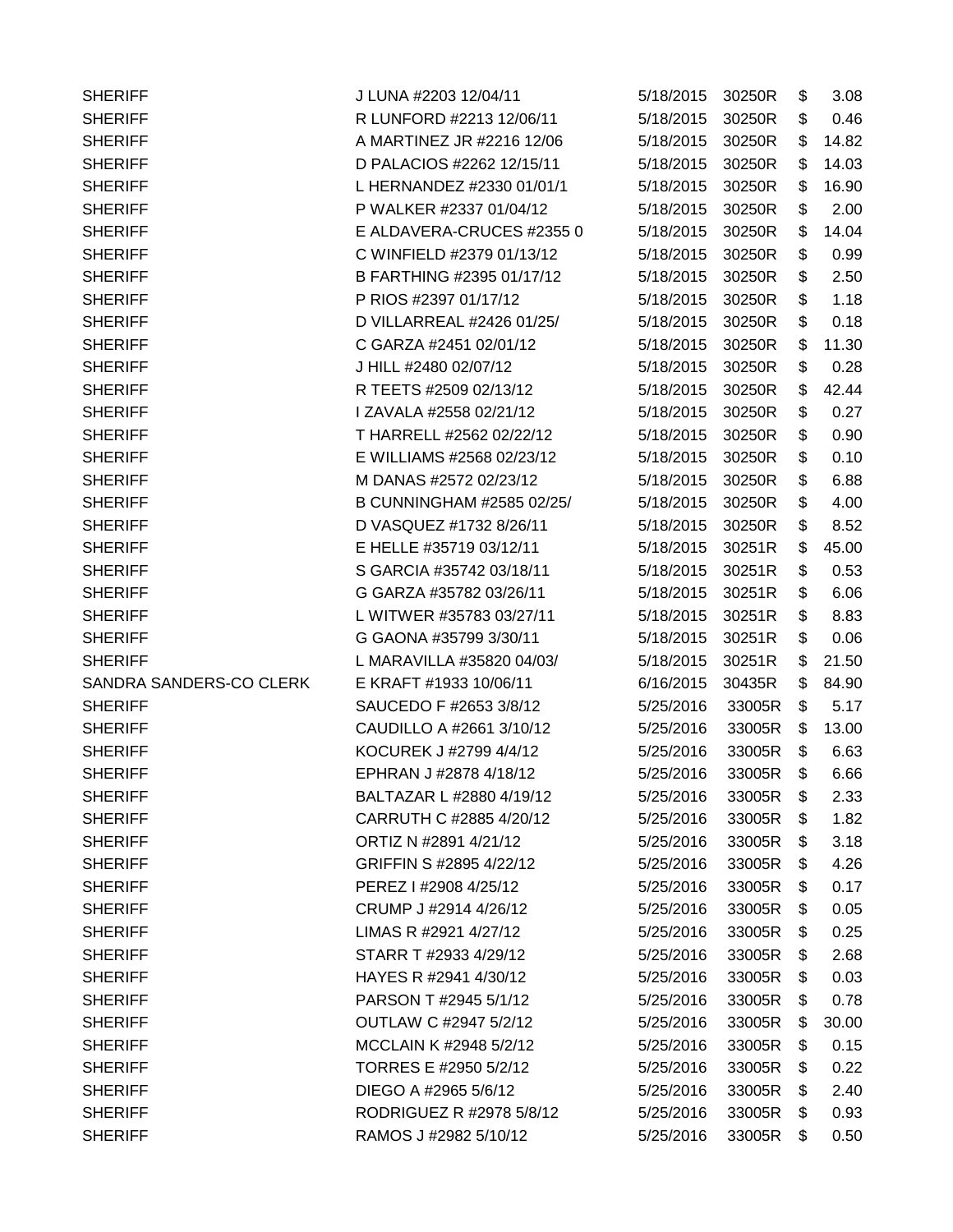SHERIFF SHERIFF SALAZAR J #2983 5/10/12 SHERIFF MARTINEZ Y #2987 5/11/12 SHERIFF **ESTRADA V #2992 5/12/12** SHERIFF MATIAS V #2997 5/13/12 SHERIFF CARDOZA F #3011 5/17/12 SHERIFF WILLIAMS D #3014 5/17/12 SHERIFF **EARLS C #3020 5/19/12** TAX COLLECTOR AIRHART, F #13686 8/31/10 TAX COLLECTOR BLUE ROAN INV #13743 9/16 TAX COLLECTOR CURRY, P #13764 9/23/10 TAX COLLECTOR THREE POINT RES #14367 1/ TAX COLLECTOR **F.D. GAVRANOVIC FRMS** #143 TAX COLLECTOR HENDERSON,D #14523 3/16/1 TAX COLLECTOR CAGGIANO, J#14645 3/30/11 TAX COLLECTOR BROWN, J#14660 3/30/11 TAX COLLECTOR NELSON,M #14661 3/30/11 TAX COLLECTOR **POWELL,B #14666 3/30/11** TAX COLLECTOR RECK,F #14682 3/31/11 TAX COLLECTOR CARLOS, J #14799 4/26/11 TAX COLLECTOR ZAVALA.E #14800 4/26/11 TAX COLLECTOR CAVAZOS, R #14893 5/12/11 TAX COLLECTOR ANDERSON,L #15923 3/20/12 TAX COLLECTOR CALHOUN, F #16051 4/12/12 TAX COLLECTOR MID COAST TTL #16531 10/2 TAX COLLECTOR LOUT, D #14737 4/31/11 TAX COLLECTOR COLE, G #12973 3/17/10 TAX COLLECTOR PRECISION GAS #13662 8/31 TAX COLLECTOR MULDER, M #13854 10/22/1 0 TAX COLLECTOR EGGE, D #13953 11/15/10 TAX COLLECTOR **FOJTIK, K#13961 11/15/10** TAX COLLECTOR JENKINS, J#13991 11/19/1 TAX COLLECTOR YORK ACID & C#13992 11/19 TAX COLLECTOR THOMPSON,J #16799 1/22/13 TAX COLLECTOR YOUNG.R #16896 2/12/13 TAX COLLECTOR WEINHEIMER,E #16900 2/12/ TAX COLLECTOR NORMA SHR TRST #17116 4/2 TAX COLLECTOR ROBERTSON, H #17148 4/15/1 TAX COLLECTOR BRATCHER ENTRP #17399 7/8 TAX COLLECTOR SOLOMON, M #17665 10/18/13 TAX COLLECTOR MARTINEZ, J SR #17691 10/2 TAX COLLECTOR PARADA.J #18260 3/19/14 TAX COLLECTOR TREVINO,C #18814 9/16/14 TAX COLLECTOR CITY WHRTN #18842 10/20/1 TAX COLLECTOR MID CST TL #18845 10/21/1 TAX COLLECTOR HANCOCK,L TRST #18873 10/ TAX COLLECTOR HANCOCK, J#18875 10/28/14 TAX COLLECTOR **HAHLE, P #14060 11/30/10** 

| 5/25/2016 | 33005R | \$<br>0.06  |
|-----------|--------|-------------|
| 5/25/2016 | 33005R | \$<br>3.38  |
| 5/25/2016 | 33005R | \$<br>2.95  |
| 5/25/2016 | 33005R | \$<br>1.03  |
| 5/25/2016 | 33005R | \$<br>0.34  |
| 5/25/2016 | 33005R | \$<br>0.73  |
| 5/25/2016 | 33005R | \$<br>1.00  |
| 6/29/2017 | 35796R | \$<br>37.34 |
| 6/29/2017 | 35796R | \$<br>5.70  |
| 6/29/2017 | 35796R | \$<br>8.63  |
| 6/29/2017 | 35796R | \$<br>18.96 |
| 6/29/2017 | 35796R | \$<br>34.31 |
| 6/29/2017 | 35796R | \$<br>40.60 |
| 6/29/2017 | 35796R | \$<br>12.04 |
| 6/29/2017 | 35796R | \$<br>11.11 |
| 6/29/2017 | 35796R | \$<br>5.92  |
| 6/29/2017 | 35796R | \$<br>9.80  |
| 6/29/2017 | 35796R | \$<br>46.35 |
| 6/29/2017 | 35796R | \$<br>6.29  |
| 6/29/2017 | 35796R | \$<br>8.36  |
| 6/29/2017 | 35796R | \$<br>6.83  |
| 6/29/2017 | 35796R | \$<br>69.00 |
| 6/29/2017 | 35796R | \$<br>13.16 |
| 6/29/2017 | 35796R | \$<br>40.95 |
| 6/29/2017 | 35796R | \$<br>19.93 |
| 7/11/2017 | 35980R | \$<br>4.03  |
| 7/11/2017 | 35980R | \$<br>4.78  |
| 7/11/2017 | 35980R | \$<br>4.26  |
| 7/11/2017 | 35980R | \$<br>0.75  |
| 7/11/2017 | 35980R | \$<br>0.23  |
| 7/11/2017 | 35980R | \$<br>2.19  |
| 7/11/2017 | 35980R | \$<br>1.00  |
| 7/11/2017 | 35980R | \$<br>8.93  |
| 7/11/2017 | 35980R | \$<br>10.46 |
| 7/11/2017 | 35980R | \$<br>7.43  |
| 7/11/2017 | 35980R | \$<br>24.12 |
| 7/11/2017 | 35980R | \$<br>37.52 |
| 7/11/2017 | 35980R | \$<br>88.16 |
| 7/11/2017 | 35980R | \$<br>28.01 |
| 7/11/2017 | 35980R | \$<br>2.16  |
| 7/11/2017 | 35980R | \$<br>8.40  |
| 7/11/2017 | 35980R | \$<br>13.19 |
| 7/11/2017 | 35980R | \$<br>88.71 |
| 7/11/2017 | 35980R | \$<br>16.51 |
| 7/11/2017 | 35980R | \$<br>31.75 |
| 7/11/2017 | 35980R | \$<br>53.66 |
| 7/11/2017 | 35980R | \$<br>3.74  |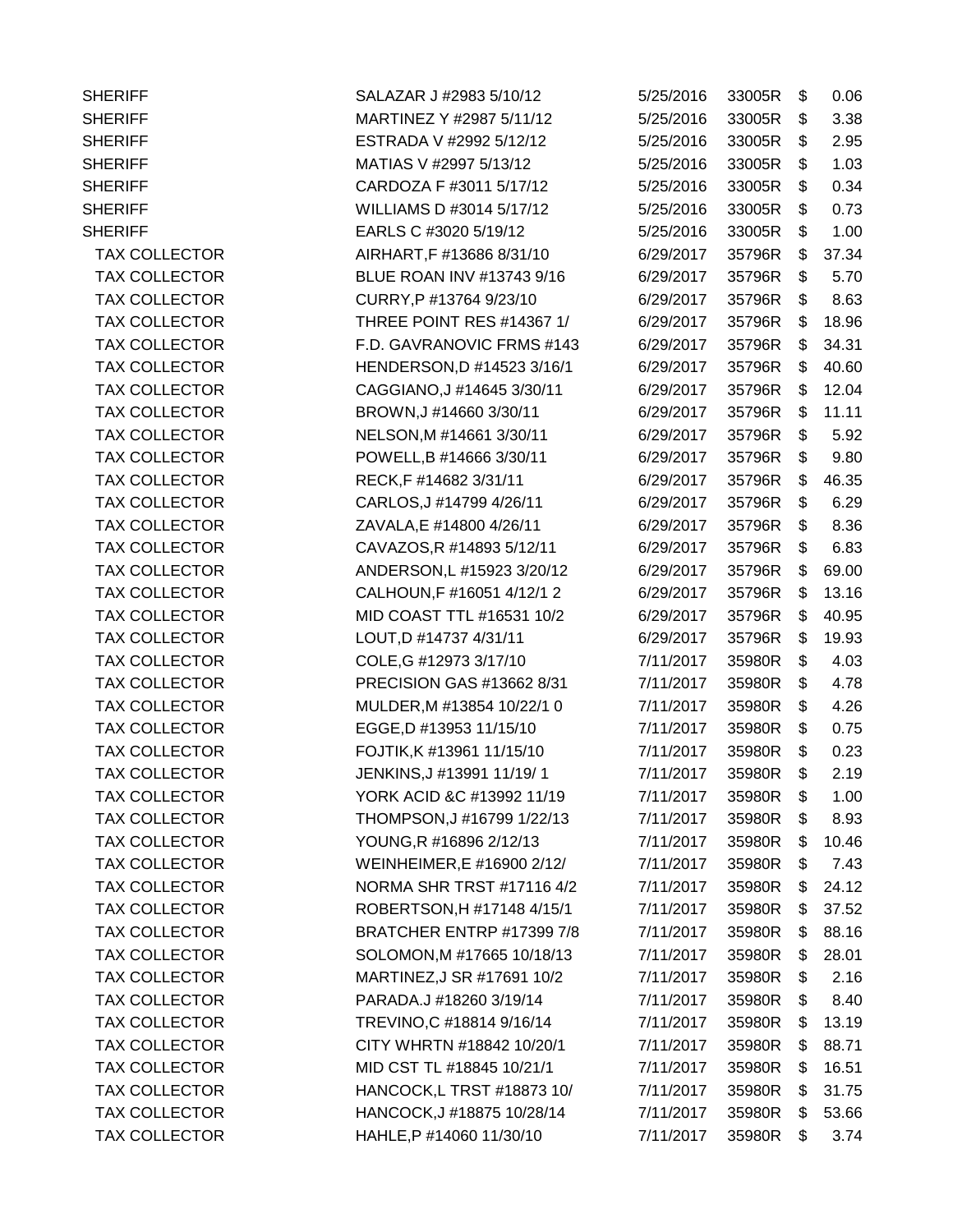TAX COLLECTOR MOMENTUM BMW/MINI #2641 1 4/2/2018 37817R \$ 6.50 TAX COLLECTOR WELLS FARGO BANK #2624 10 4/2/2018 37817R \$ 7.00 TAX COLLECTOR CHAMPION FORD #2621 9/11/ 4/2/2018 37817R \$ 6.50 TAX COLLECTOR GILLMAN,ROSENBERG#2506 3/ 4/2/2018 37817R \$ 5.00 TAX COLLECTOR K AKINS #2503 3/15/11 4/2/2018 37817R \$21.04 TAX COLLECTOR STERLING MCCALL#2412 3/24 4/2/2018 37817R \$ 7.50 TAX COLLECTOR STERLING MCCALL#2413 7/19 4/2/2018 37817R \$ 6.50 TAX COLLECTOR CARMAX AUTO #2433 6/10/20 4/2/2018 37831R \$63.46 WHARTON COUNTY INMATES T ROBERSON, R #3031 5/23/12 7/6/2018 38607R \$ 0.34 WHARTON COUNTY INMATES T GEBARA E #3035 5/24/12 7/6/2018 38607R \$ 2.22 WHARTON COUNTY INMATES T GALLEGOS G #3037 5/24/12  $\overline{7/6}$ /2018 38607R \$ 0.54 WHARTON COUNTY INMATES T EPHRAN J #3048 5/25/12 7/6/2018 38607R \$ 2.21 WHARTON COUNTY INMATES T JACKSON C #3049 5/25/12 7/6/2018 38607R \$ 2.12 WHARTON COUNTY INMATES T FLORES J #3052 5/26/12 7/6/2018 38607R \$ 1.00 WHARTON COUNTY INMATES T RIVERA V #3070 5/28/12 7/6/2018 38607R \$ 21.22 WHARTON COUNTY INMATES T BRYANT D #3074 5/28/12 7/6/2018 38607R \$ 1.02 WHARTON COUNTY INMATES T KIMBLE #3075 5/28/12 7/6/2018 38607R \$ 1.00 WHARTON COUNTY INMATES T POLK T #3084 5/29/12 7/6/2018 38607R \$ 2.00 WHARTON COUNTY INMATES T FLOYD D #3093 5/31/12 7/6/2018 38607R \$ 1.62 WHARTON COUNTY INMATES T LLANES J #3095 6/01/12 7/6/2018 38607R \$ 0.77 WHARTON COUNTY INMATES T REYNA D #3096 6/01/12 7/6/2018 38607R \$ 6.92 WHARTON COUNTY INMATES T PACHECO-HERNANDEZ M #3098 7/6/2018 38607R \$ 0.25 WHARTON COUNTY INMATES T BURTTSCHELL J #3101 6/3/1 7/6/2018 38607R \$ 4.00 WHARTON COUNTY INMATES T DEASER J #3127 6/6/12  $\overline{7/6}$ /2018 38607R \$ 0.10 WHARTON COUNTY INMATES T GONZALES F #3131 6/7/12 7/6/2018 38607R \$ 0.66 WHARTON COUNTY INMATES T DAVILA S #3147 6/10/12 7/6/2018 38607R \$ 0.12 WHARTON COUNTY INMATES T OWEN K #3154 6/11/12 7/6/2018 38607R \$ 1.10 WHARTON COUNTY INMATES T THACKER A #3162 6/12/12  $\overline{7/6}$ /2018 38607R \$ 0.19 WHARTON COUNTY INMATES T ESCAMILLA P #3163 6/12/12  $\overline{7/6}/2018$  38607R \$ 0.13 WHARTON COUNTY INMATES T MANZANO D #3164 6/12/12 7/6/2018 38607R \$ 0.47 WHARTON COUNTY INMATES T MARTINEZ S #3167 6/12/12 7/6/2018 38607R \$ 0.19 WHARTON COUNTY INMATES T GARCIA M #3171 6/13/12 7/6/2018 38607R \$ 0.21 WHARTON COUNTY INMATES T CHAMBLESS Q #3172 6/13/12 7/6/2018 38607R \$ 0.98 WHARTON COUNTY INMATES T VILLARREAL D #3173 6/13/1 7/6/2018 38607R \$ 1.00 WHARTON COUNTY INMATES T THOMPSON J #3174 6/13/12 7/6/2018 38607R \$ 0.09 WHARTON COUNTY INMATES T RIVERA C #3178 6/14/12 7/6/2018 38607R \$ 6.00 WHARTON COUNTY INMATES T WADE 1 #3186 6/15/12 7/6/2018 38607R \$ 0.21 WHARTON COUNTY INMATES T SEDILLO M #3187 6/15/12 7/6/2018 38607R \$ 0.50 WHARTON COUNTY INMATES T PEIKERT J #3190 6/17/12 7/6/2018 38607R \$ 0.41 WHARTON COUNTY INMATES T DROZD M #3191 6/17/12 7/6/2018 38607R \$ 5.20 WHARTON COUNTY INMATES T ALLEN D #3194 6/17/12 7/6/2018 38607R \$ 0.25 WHARTON COUNTY INMATES T ALLEN D #3196 6/18/12 7/6/2018 38607R \$ 0.16 WHARTON COUNTY INMATES T RICHARDSON K #3206 6/19/1 7/6/2018 38607R \$ 0.01 WHARTON COUNTY INMATES T MARTINEZ R #3207 6/19/12 7/6/2018 38607R \$ 0.64 WHARTON COUNTY INMATES T GARCIA B #3208 6/19/12 7/6/2018 38607R \$ 0.10 WHARTON COUNTY INMATES T DILLARD D #3222 6/22/12 7/6/2018 38607R \$ 0.13

TAX COLLECTOR CHAMPION FORD#2659 2/13/1 4/2/2018 37817R \$19.50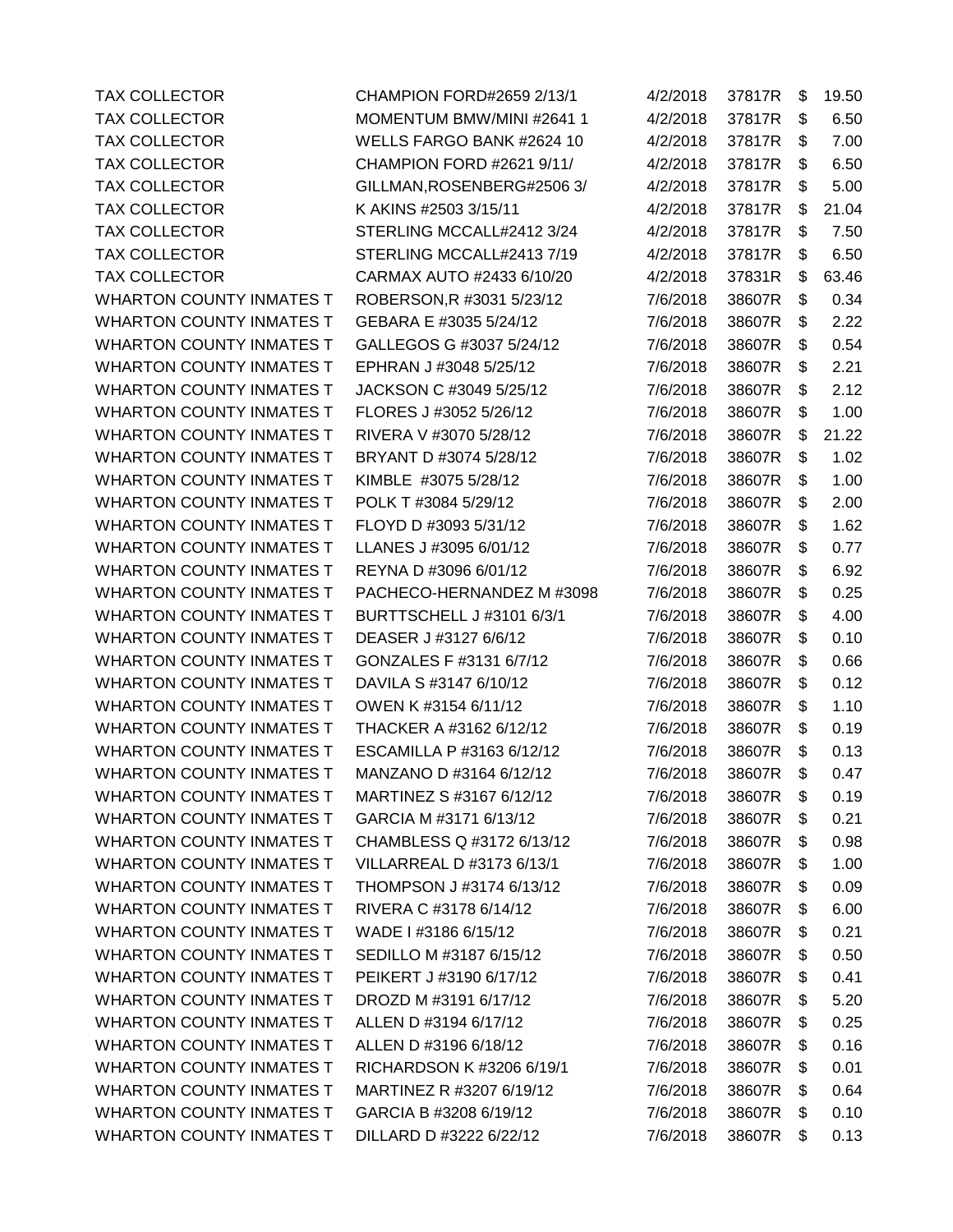WHARTON COUNTY INMATES T VERA M #3223 6/23/12 WHARTON COUNTY INMATES T RODRIGUEZ E #3256 6/29/12 WHARTON COUNTY INMATES T ESTRADA R #3265 7/1/12 WHARTON COUNTY INMATES T VEGA A #3275 7/2/12 WHARTON COUNTY INMATES T MERTA J #3291 7/5/12 WHARTON COUNTY INMATES T HOLMES B #3293 7/5/12 WHARTON COUNTY INMATES T STEELE A #3299 7/6/12 WHARTON COUNTY INMATES T MOORE J #3302 7/7/12 WHARTON COUNTY INMATES T RUIZ-ALVIZURES E #3303 7/ WHARTON COUNTY INMATES T PACHECO J #3307 7/8/12 WHARTON COUNTY INMATES T HAWKINS C #3321 7/10/12 WHARTON COUNTY INMATES T MATA R #3222 7/10/12 WHARTON COUNTY INMATES T BOUTARFA L #3331 7/12/12 WHARTON COUNTY INMATES T CAESAR V #3333 7/12/12 WHARTON COUNTY INMATES T LEDE M JR. #3339 7/13/12 WHARTON COUNTY INMATES T GONZALES E #3342 7/14/12 WHARTON COUNTY INMATES T SOSA K #3345 7/15/12 WHARTON COUNTY INMATES T ESCAMILLA T #3352 7/19/12 WHARTON COUNTY INMATES T THANE R #3365 7/20/12 WHARTON COUNTY INMATES T OCHOA R #3366 7/20/12 WHARTON COUNTY INMATES T ESCAMILLE A #3368 7/20/12 WHARTON COUNTY INMATES T STEELE D #3374 7/23/12 WHARTON COUNTY INMATES T EARLS M #3379 7/24/12 WHARTON COUNTY INMATES T GONZALES F #3384 7/26/12 WHARTON COUNTY INMATES T RODRIGUEZ B #3387 7/27/12 WHARTON COUNTY INMATES T ORSAK A #3388 7/27/12 WHARTON COUNTY INMATES T THOMAS L #3395 7/30/12 WHARTON COUNTY INMATES T WALKER J #3419 8/5/12 WHARTON COUNTY INMATES T GARCIA A #3420 8/5/12 WHARTON COUNTY INMATES T THORNTON J#3421 8/5/12 WHARTON COUNTY INMATES T VICENT M #3439 8/8/12 WHARTON COUNTY INMATES T ALBERTO-GALLEGOS C #3440 WHARTON COUNTY INMATES T GONZALES F #3441 8/9/12 WHARTON COUNTY INMATES T DAUZAT C #3445 8/10/12 WHARTON COUNTY INMATES T JOHNSON R #3459 8/13/12 WHARTON COUNTY INMATES T AUSTIN A #3460 8/13/12 WHARTON COUNTY INMATES T ADAMS A #3467 8/14/12 WHARTON COUNTY INMATES T STEPHENS B #3469 8/14/12 WHARTON COUNTY INMATES T GARCIA-YAC E #3473 8/15/1 WHARTON COUNTY INMATES T SIMMONS F #3479 8/16/12 WHARTON COUNTY INMATES T ROSS C #3488 8/18/12 WHARTON COUNTY INMATES T MACHANN K #3499 8/20/12 WHARTON COUNTY INMATES T DOUGLAS C #3504 8/21/12 WHARTON COUNTY INMATES T TAVAREZ J #3505 8/21/12 WHARTON COUNTY INMATES T ALLEN K #3506 8/21/12 WHARTON COUNTY INMATES T SMITH R #3509 8/22/12 WHARTON COUNTY INMATES T SOUTHALL C #3518 8/23/12

| 7/6/2018 | 38607R | \$<br>7.00  |
|----------|--------|-------------|
| 7/6/2018 | 38607R | \$<br>5.00  |
| 7/6/2018 | 38607R | \$<br>1.09  |
| 7/6/2018 | 38607R | \$<br>2.15  |
| 7/6/2018 | 38607R | \$<br>5.00  |
| 7/6/2018 | 38607R | \$<br>0.28  |
| 7/6/2018 | 38607R | \$<br>0.65  |
| 7/6/2018 | 38607R | \$<br>2.00  |
| 7/6/2018 | 38607R | \$<br>1.52  |
| 7/6/2018 | 38607R | \$<br>8.00  |
| 7/6/2018 | 38607R | \$<br>0.27  |
| 7/6/2018 | 38607R | \$<br>1.00  |
| 7/6/2018 | 38607R | \$<br>0.15  |
| 7/6/2018 | 38607R | \$<br>0.23  |
| 7/6/2018 | 38607R | \$<br>0.14  |
| 7/6/2018 | 38607R | \$<br>1.24  |
| 7/6/2018 | 38607R | \$<br>0.65  |
| 7/6/2018 | 38607R | \$<br>1.24  |
| 7/6/2018 | 38607R | \$<br>6.43  |
| 7/6/2018 | 38607R | \$<br>2.00  |
| 7/6/2018 | 38607R | \$<br>0.25  |
| 7/6/2018 | 38607R | \$<br>6.60  |
| 7/6/2018 | 38607R | \$<br>0.15  |
| 7/6/2018 | 38607R | \$<br>0.37  |
| 7/6/2018 | 38607R | \$<br>1.00  |
| 7/6/2018 | 38607R | \$<br>1.39  |
| 7/6/2018 | 38607R | \$<br>0.36  |
| 7/6/2018 | 38607R | \$<br>32.00 |
| 7/6/2018 | 38607R | \$<br>4.00  |
| 7/6/2018 | 38607R | \$<br>51.99 |
| 7/6/2018 | 38607R | \$<br>0.11  |
| 7/6/2018 | 38607R | \$<br>0.04  |
| 7/6/2018 | 38607R | \$<br>0.10  |
| 7/6/2018 | 38607R | \$<br>1.00  |
| 7/6/2018 | 38607R | \$<br>0.13  |
| 7/6/2018 | 38607R | \$<br>1.96  |
| 7/6/2018 | 38607R | \$<br>0.21  |
| 7/6/2018 | 38607R | \$<br>0.94  |
| 7/6/2018 | 38607R | \$<br>0.13  |
| 7/6/2018 | 38607R | \$<br>0.27  |
| 7/6/2018 | 38607R | \$<br>4.00  |
| 7/6/2018 | 38607R | \$<br>0.02  |
| 7/6/2018 | 38607R | \$<br>2.84  |
| 7/6/2018 | 38607R | \$<br>1.48  |
| 7/6/2018 | 38607R | \$<br>0.03  |
| 7/6/2018 | 38607R | \$<br>1.04  |
| 7/6/2018 | 38607R | \$<br>2.57  |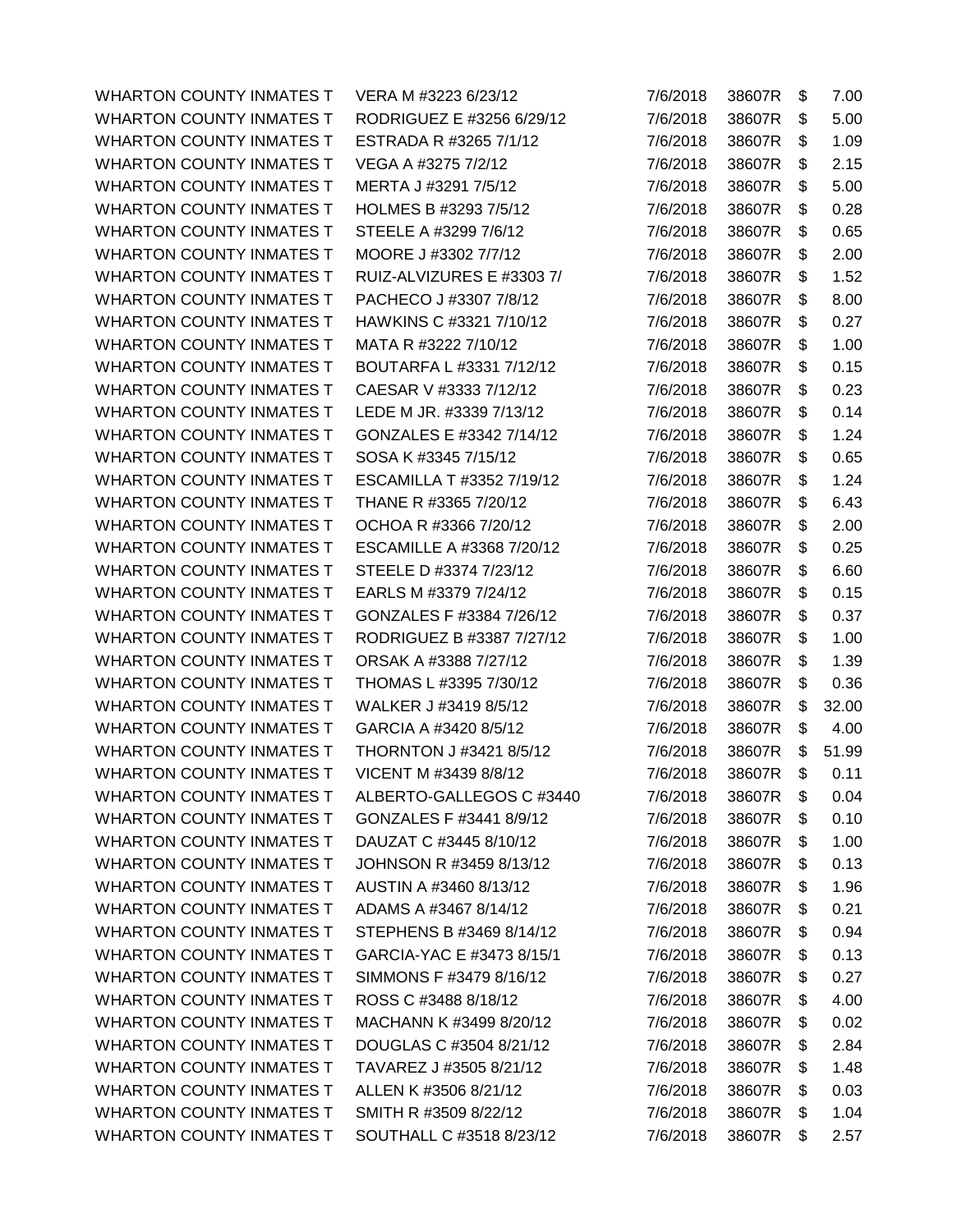WHARTON COUNTY INMATES T JONES J #3519 8/23/12 WHARTON COUNTY INMATES T LANGSTON M #3531 8/25/12 WHARTON COUNTY INMATES T ESPINOSA S #3543 8/28/12 WHARTON COUNTY INMATES T BAILEY C #3549 8/30/12 WHARTON COUNTY INMATES T RIOS R #3552 8/30/12 WHARTON COUNTY INMATES T MARSHALL K #3563 9/2/12 WHARTON COUNTY INMATES T CARDENAS A #3566 9/2/12 WHARTON COUNTY INMATES T MENDOZA A #3567 9/2/12 WHARTON COUNTY INMATES T ROJAS R #3568 9/3/12 WHARTON COUNTY INMATES T BERNARD C #3570 9/3/12 WHARTON COUNTY INMATES T MARTINEZ A #3571 9/3/12 WHARTON COUNTY INMATES T FARMER D #3583 9/5/12 WHARTON COUNTY INMATES T DUPOTEY M #3584 9/5/12 WHARTON COUNTY INMATES T BLACKMOND K #3591 9/7/12 WHARTON COUNTY INMATES T PAISON G #3625 9/13/12 WHARTON COUNTY INMATES T EARLS M #3627 9/13/12 WHARTON COUNTY INMATES T BROUSSARD T #3628 9/13/12 WHARTON COUNTY INMATES T SAMORA R #3629 9/13/12 WHARTON COUNTY INMATES T ALLEN W #3634 9/13/12 WHARTON COUNTY INMATES T ROWE J #3636 9/13/12 WHARTON COUNTY INMATES T JONES J #3637 9/13/12 WHARTON COUNTY INMATES T LIMAS C #3640 9/13/12 WHARTON COUNTY INMATES T ARREGUIN R #3641 9/13/12 WHARTON COUNTY INMATES T RODRIGUEZ R #3642 9/13/12 WHARTON COUNTY INMATES T MONROE J #3643 9/13/12 WHARTON COUNTY INMATES T THRASH J #3668 9/17/12 WHARTON COUNTY INMATES T AGUILAR Z #3675 9/18/12 WHARTON COUNTY INMATES T PARKER O #3677 9/19/12 WHARTON COUNTY INMATES T KHETANI L #3680 9/20/12 WHARTON COUNTY INMATES T GAONA M #3701 9/25/12 WHARTON COUNTY INMATES T KNIGHT E #3707 9/26/12 WHARTON COUNTY INMATES T PRESTON A #3711 9/27/12 WHARTON COUNTY INMATES T GRANT F #3713 9/27/12 WHARTON COUNTY INMATES T LENARD J #3722 9/28/12 WHARTON COUNTY INMATES T CANTU J #3727 9/30/12 WHARTON COUNTY INMATES T SIMMONS D #3729 9/30/12 WHARTON COUNTY INMATES T DAVENPORT R #3739 10/1/12 WHARTON COUNTY INMATES T JACINTO J #3757 10/5/12 WHARTON COUNTY INMATES T DAVIS W #3760 10/5/12 WHARTON COUNTY INMATES T BENAVIDES S #3765 10/6/12 WHARTON COUNTY INMATES T CROSS E #3788 10/10/12 WHARTON COUNTY INMATES T PERRY M #3791 10/10/12 WHARTON COUNTY INMATES T MARTINEZ G #3796 10/11/12 WHARTON COUNTY INMATES T QUINONEZ R #3798 10/12/12 WHARTON COUNTY INMATES T RODRIGUEZ J #3806 10/12/1 WHARTON COUNTY INMATES T KING M #3808 10/13/12 WHARTON COUNTY INMATES T KRENEK T #3819 10/15/12

| 7/6/2018 | 38607R | \$<br>0.24  |
|----------|--------|-------------|
| 7/6/2018 | 38607R | \$<br>0.47  |
| 7/6/2018 | 38607R | \$<br>2.02  |
| 7/6/2018 | 38607R | \$<br>0.15  |
| 7/6/2018 | 38607R | \$<br>0.15  |
| 7/6/2018 | 38607R | \$<br>2.67  |
| 7/6/2018 | 38607R | \$<br>0.90  |
| 7/6/2018 | 38607R | \$<br>2.00  |
| 7/6/2018 | 38607R | \$<br>6.00  |
| 7/6/2018 | 38607R | \$<br>0.50  |
| 7/6/2018 | 38607R | \$<br>2.94  |
| 7/6/2018 | 38607R | \$<br>0.16  |
| 7/6/2018 | 38607R | \$<br>2.00  |
| 7/6/2018 | 38607R | \$<br>0.30  |
| 7/6/2018 | 38607R | \$<br>0.12  |
| 7/6/2018 | 38607R | \$<br>0.01  |
| 7/6/2018 | 38607R | \$<br>1.46  |
| 7/6/2018 | 38607R | \$<br>0.98  |
| 7/6/2018 | 38607R | \$<br>0.31  |
| 7/6/2018 | 38607R | \$<br>0.94  |
| 7/6/2018 | 38607R | \$<br>2.00  |
| 7/6/2018 | 38607R | \$<br>0.18  |
| 7/6/2018 | 38607R | \$<br>0.28  |
| 7/6/2018 | 38607R | \$<br>0.28  |
| 7/6/2018 | 38607R | \$<br>0.17  |
| 7/6/2018 | 38607R | \$<br>1.30  |
| 7/6/2018 | 38607R | \$<br>0.29  |
| 7/6/2018 | 38607R | \$<br>0.11  |
| 7/6/2018 | 38607R | \$<br>1.65  |
| 7/6/2018 | 38607R | \$<br>0.25  |
| 7/6/2018 | 38607R | \$<br>0.86  |
| 7/6/2018 | 38607R | \$<br>1.41  |
| 7/6/2018 | 38607R | \$<br>0.40  |
| 7/6/2018 | 38607R | \$<br>0.55  |
| 7/6/2018 | 38607R | \$<br>0.99  |
| 7/6/2018 | 38607R | \$<br>4.00  |
| 7/6/2018 | 38607R | \$<br>0.03  |
| 7/6/2018 | 38607R | \$<br>0.67  |
| 7/6/2018 | 38607R | \$<br>0.47  |
| 7/6/2018 | 38607R | \$<br>7.25  |
| 7/6/2018 | 38607R | \$<br>0.24  |
| 7/6/2018 | 38607R | \$<br>0.25  |
| 7/6/2018 | 38607R | \$<br>30.13 |
| 7/6/2018 | 38607R | \$<br>1.11  |
| 7/6/2018 | 38607R | \$<br>0.82  |
| 7/6/2018 | 38607R | \$<br>0.40  |
| 7/6/2018 | 38607R | \$<br>4.00  |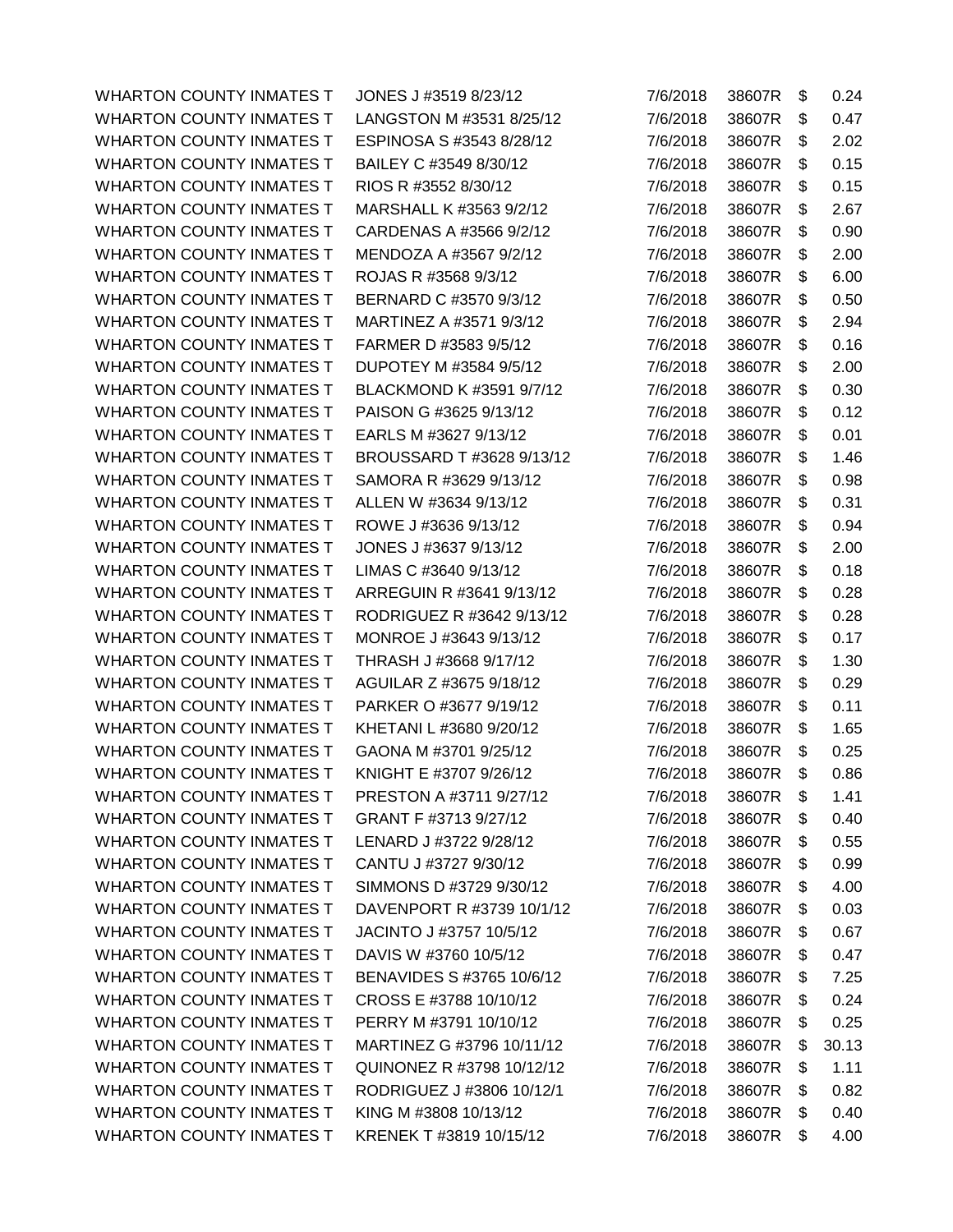WHARTON COUNTY INMATES T GARMAN P #3821 10/15/12 WHARTON COUNTY INMATES T FRANKLIN C #3827 10/16/12 WHARTON COUNTY INMATES T OREJON-ZUNIGA K #3837 10/ WHARTON COUNTY INMATES T ORSAK A #3838 10/18/12 WHARTON COUNTY INMATES T CARR C #3840 10/18/12 WHARTON COUNTY INMATES T OLVERA J #3842 10/18/12 WHARTON COUNTY INMATES T KIMBLE M #3845 10/19/12 WHARTON COUNTY INMATES T FALCON E #3851 10/21/12 WHARTON COUNTY INMATES T ODOM H #3852 12/21/12 WHARTON COUNTY INMATES T WILLIAMS A #3859 10/22/12 WHARTON COUNTY INMATES T BUSTAMANTE R #3864 10/24/ WHARTON COUNTY INMATES T ALLEN L #3866 10/24/12 WHARTON COUNTY INMATES T FANIEL M #3870 10/25/12 WHARTON COUNTY INMATES T GREEN K #3876 10/26/12 WHARTON COUNTY INMATES T MEDINA A #3881 10/26/12 WHARTON COUNTY INMATES T COUCH M #3887 10/27/12 WHARTON COUNTY INMATES T GARZA J #3892 10/28/12 WHARTON COUNTY INMATES T LOPEZ J #3894 10/28/12 WHARTON COUNTY INMATES T FARROW S#3916 11/1/12 WHARTON COUNTY INMATES T GRAY D #3918 11/2/12 WHARTON COUNTY INMATES T SECHLER P #3919 11/2/12 WHARTON COUNTY INMATES T MANGUM B #3921 11/3/12 WHARTON COUNTY INMATES T HERNANDEZ S #3922 11/3/12 WHARTON COUNTY INMATES T KEARNEY B #3923 11/3/12 WHARTON COUNTY INMATES T GARCIA J #3924 11/3/12 WHARTON COUNTY INMATES T PERALTA G #3929 11/4/12 WHARTON COUNTY INMATES T ORTA R #3935 11/5/12 WHARTON COUNTY INMATES T DOBESH J #3939 11/6/12 WHARTON COUNTY INMATES T MARTINEZ M #3940 11/6/12 WHARTON COUNTY INMATES T HARGROVE D #3943 11/7/12 WHARTON COUNTY INMATES T ALVAREZ M #3946 11/7/12 WHARTON COUNTY INMATES T WADDY E #3949 11/8/12 WHARTON COUNTY INMATES T ZAVALA L #3953 11/9/12 WHARTON COUNTY INMATES T ANDERSON B #3957 11/11/12 WHARTON COUNTY INMATES T CURTIS K #3967 11/12/12 WHARTON COUNTY INMATES T VILLARREAL P #3976 11/15/ WHARTON COUNTY INMATES T POLK F #3982 11/16/12 WHARTON COUNTY INMATES T BARCLAY M #3986 11/16/12 WHARTON COUNTY INMATES T FEREGRINO J #3989 11/17/1 WHARTON COUNTY INMATES T MCINTOSH R #3997 11/18/12 WHARTON COUNTY INMATES T YOUNG T #4008 11/21/12 WHARTON COUNTY INMATES  $T$  PEREZ A #4013 11/21/12 WHARTON COUNTY INMATES T FISHER A #4039 11/28/12 WHARTON COUNTY INMATES T SANDERS T #4046 11/30/12 WHARTON COUNTY INMATES T FISHER W #4050 12/1/12 WHARTON COUNTY INMATES T BLUNTSON T #4056 12/3/12 WHARTON COUNTY INMATES T CARPENTER R #4061 12/4/12

| 7/6/2018 | 38607R | \$<br>6.10  |
|----------|--------|-------------|
| 7/6/2018 | 38607R | \$<br>15.49 |
| 7/6/2018 | 38607R | \$<br>1.15  |
| 7/6/2018 | 38607R | \$<br>1.18  |
| 7/6/2018 | 38607R | \$<br>0.01  |
| 7/6/2018 | 38607R | \$<br>0.05  |
| 7/6/2018 | 38607R | \$<br>4.91  |
| 7/6/2018 | 38607R | \$<br>10.28 |
| 7/6/2018 | 38607R | \$<br>0.31  |
| 7/6/2018 | 38607R | \$<br>2.61  |
| 7/6/2018 | 38607R | \$<br>0.61  |
| 7/6/2018 | 38607R | \$<br>0.01  |
| 7/6/2018 | 38607R | \$<br>0.26  |
| 7/6/2018 | 38607R | \$<br>0.50  |
| 7/6/2018 | 38607R | \$<br>6.00  |
| 7/6/2018 | 38607R | \$<br>3.73  |
| 7/6/2018 | 38607R | \$<br>0.36  |
| 7/6/2018 | 38607R | \$<br>3.00  |
| 7/6/2018 | 38607R | \$<br>0.23  |
| 7/6/2018 | 38607R | \$<br>0.14  |
| 7/6/2018 | 38607R | \$<br>4.17  |
| 7/6/2018 | 38607R | \$<br>0.96  |
| 7/6/2018 | 38607R | \$<br>0.25  |
| 7/6/2018 | 38607R | \$<br>1.11  |
| 7/6/2018 | 38607R | \$<br>0.13  |
| 7/6/2018 | 38607R | \$<br>5.00  |
| 7/6/2018 | 38607R | \$<br>0.25  |
| 7/6/2018 | 38607R | \$<br>0.34  |
| 7/6/2018 | 38607R | \$<br>0.08  |
| 7/6/2018 | 38607R | \$<br>4.00  |
| 7/6/2018 | 38607R | \$<br>16.00 |
| 7/6/2018 | 38607R | \$<br>0.16  |
| 7/6/2018 | 38607R | \$<br>0.20  |
| 7/6/2018 | 38607R | \$<br>1.00  |
| 7/6/2018 | 38607R | \$<br>1.04  |
| 7/6/2018 | 38607R | \$<br>0.57  |
| 7/6/2018 | 38607R | \$<br>2.00  |
| 7/6/2018 | 38607R | \$<br>1.56  |
| 7/6/2018 | 38607R | \$<br>0.30  |
| 7/6/2018 | 38607R | \$<br>2.33  |
| 7/6/2018 | 38607R | \$<br>0.74  |
| 7/6/2018 | 38607R | \$<br>1.53  |
| 7/6/2018 | 38607R | \$<br>1.43  |
| 7/6/2018 | 38607R | \$<br>0.37  |
| 7/6/2018 | 38607R | \$<br>0.05  |
| 7/6/2018 | 38607R | \$<br>0.03  |
| 7/6/2018 | 38607R | \$<br>1.12  |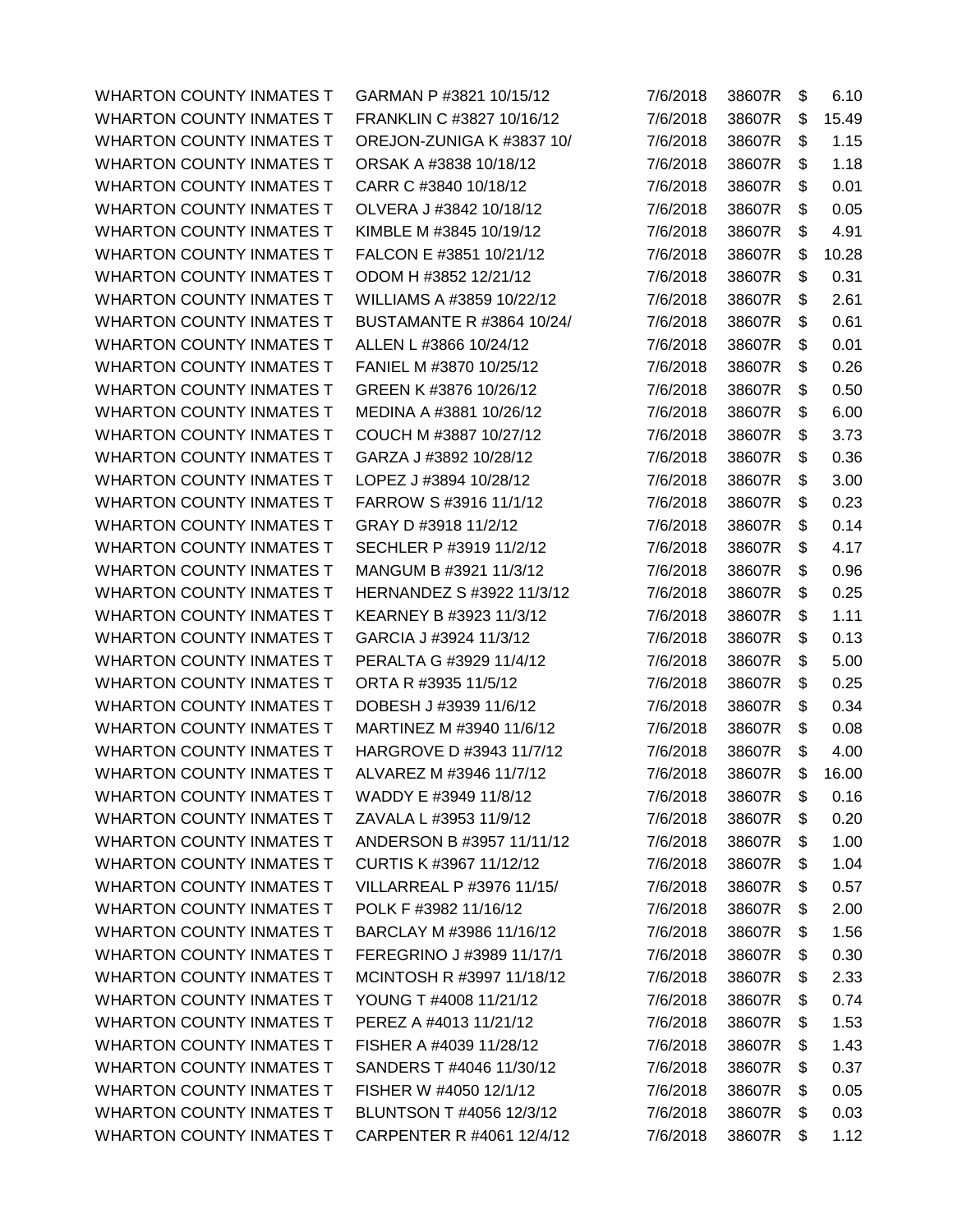WHARTON COUNTY INMATES T WILSON J #4062 12/5/12 WHARTON COUNTY INMATES T LYON K #4075 12/8/12 WHARTON COUNTY INMATES T BOLDEN J #4078 12/8/12 WHARTON COUNTY INMATES T SCHULZ N #4079 12/9/12 WHARTON COUNTY INMATES T BANKS T #4097 12/12/12 WHARTON COUNTY INMATES T AGUILAR L #4107 12/14/12 WHARTON COUNTY INMATES T ORMAND C #4109 12/15/12 WHARTON COUNTY INMATES T WILLIAMS D #4123 12/18/12 WHARTON COUNTY INMATES T OSORIO M #4124 12/18/12 WHARTON COUNTY INMATES T KIMBLE T #4127 12/20/12 WHARTON COUNTY INMATES T GUAJARDO E #4139 12/23/12 WHARTON COUNTY INMATES T GARCIA A #4155 12/28/12 WHARTON COUNTY INMATES T CUEVAS-SOTO M #4152 12/29 WHARTON COUNTY INMATES T GREER C #4161 12/29/12 WHARTON COUNTY INMATES T RAMIREZ H #4163 12/30/12 WHARTON COUNTY INMATES T PENRICE G #4167 12/30/12 WHARTON COUNTY INMATES T RAMIREZ L #4175 1/1/13 WHARTON COUNTY INMATES T GARCIA A #4182 1/2/13 WHARTON COUNTY INMATES T OWENS D #4183 1/2/13 WHARTON COUNTY INMATES T LAWRENCE A #4187 1/3/13 WHARTON COUNTY INMATES T GARCIA J #4188 1/3/13 WHARTON COUNTY INMATES T OCHOA R #4190 1/3/13 WHARTON COUNTY INMATES T DAVIS M #4192 1/4/13 WHARTON COUNTY INMATES T TORRES R #4198 1/7/13 WHARTON COUNTY INMATES T MAZEL W #4208 1/10/13 WHARTON COUNTY INMATES T BONQUILLO J #4211 1/11/13 WHARTON COUNTY INMATES T WILLIAMS G #4214 1/11/13 WHARTON COUNTY INMATES T TAYLOR J #4217 1/11/13 WHARTON COUNTY INMATES T BARTLETT R #4220 1/12/13 WHARTON COUNTY INMATES T VASQUEZ M #4223 1/13/13 WHARTON COUNTY INMATES T PANIAGNA-PARDO L #4226 1/ WHARTON COUNTY INMATES T SPURK J #4229 1/14/13 WHARTON COUNTY INMATES T VEGA J #4232 1/15/13 WHARTON COUNTY INMATES T MACFARLAND D #4236 1/15/1 WHARTON COUNTY INMATES T ESCAMILLA T #4237 1/15/13 WHARTON COUNTY INMATES T SMITH E #4238 1/15/13 WHARTON COUNTY INMATES T HUGHES U #4247 1/18/13 WHARTON COUNTY INMATES T GAONA R #4248 1/18/13 WHARTON COUNTY INMATES T IBARRA A #4249 1/19/13 WHARTON COUNTY INMATES T TORRES J #4250 2/19/13 WHARTON COUNTY INMATES T ARAGUZ G #4251 1/19/13 WHARTON COUNTY INMATES T BALDWIN N #4264 1/22/13 WHARTON COUNTY INMATES T RODRIGUEZ R #4265 1/22/13 WHARTON COUNTY INMATES T THOMPSON J#4266 1/22/13 WHARTON COUNTY INMATES T HALL J #4270 1/23/13 WHARTON COUNTY INMATES T THOMAS J #4286 1/26/13 WHARTON COUNTY INMATES T BRAVO E #4288 1/27/13

| 7/6/2018 | 38607R | \$<br>0.35 |
|----------|--------|------------|
| 7/6/2018 | 38607R | \$<br>0.25 |
| 7/6/2018 | 38607R | \$<br>0.26 |
| 7/6/2018 | 38607R | \$<br>0.60 |
| 7/6/2018 | 38607R | \$<br>0.31 |
| 7/6/2018 | 38607R | \$<br>1.46 |
| 7/6/2018 | 38607R | \$<br>5.00 |
| 7/6/2018 | 38607R | \$<br>0.32 |
| 7/6/2018 | 38607R | \$<br>0.06 |
| 7/6/2018 | 38607R | \$<br>0.26 |
| 7/6/2018 | 38607R | \$<br>2.00 |
| 7/6/2018 | 38607R | \$<br>2.00 |
| 7/6/2018 | 38607R | \$<br>3.07 |
| 7/6/2018 | 38607R | \$<br>0.03 |
| 7/6/2018 | 38607R | \$<br>2.07 |
| 7/6/2018 | 38607R | \$<br>0.55 |
| 7/6/2018 | 38607R | \$<br>8.37 |
| 7/6/2018 | 38607R | \$<br>2.57 |
| 7/6/2018 | 38607R | \$<br>0.67 |
| 7/6/2018 | 38607R | \$<br>0.06 |
| 7/6/2018 | 38607R | \$<br>0.75 |
| 7/6/2018 | 38607R | \$<br>0.65 |
| 7/6/2018 | 38607R | \$<br>0.43 |
| 7/6/2018 | 38607R | \$<br>1.03 |
| 7/6/2018 | 38607R | \$<br>2.79 |
| 7/6/2018 | 38607R | \$<br>0.93 |
| 7/6/2018 | 38607R | \$<br>0.38 |
| 7/6/2018 | 38607R | \$<br>0.05 |
| 7/6/2018 | 38607R | \$<br>0.06 |
| 7/6/2018 | 38607R | \$<br>5.16 |
| 7/6/2018 | 38607R | \$<br>0.96 |
| 7/6/2018 | 38607R | \$<br>0.37 |
| 7/6/2018 | 38607R | \$<br>1.11 |
| 7/6/2018 | 38607R | \$<br>0.68 |
| 7/6/2018 | 38607R | \$<br>0.75 |
| 7/6/2018 | 38607R | \$<br>0.78 |
| 7/6/2018 | 38607R | \$<br>0.60 |
| 7/6/2018 | 38607R | \$<br>1.40 |
| 7/6/2018 | 38607R | \$<br>2.15 |
| 7/6/2018 | 38607R | \$<br>0.32 |
| 7/6/2018 | 38607R | \$<br>0.86 |
| 7/6/2018 | 38607R | \$<br>0.70 |
| 7/6/2018 | 38607R | \$<br>0.99 |
| 7/6/2018 | 38607R | \$<br>2.00 |
| 7/6/2018 | 38607R | \$<br>0.55 |
| 7/6/2018 | 38607R | \$<br>0.01 |
| 7/6/2018 | 38607R | \$<br>0.22 |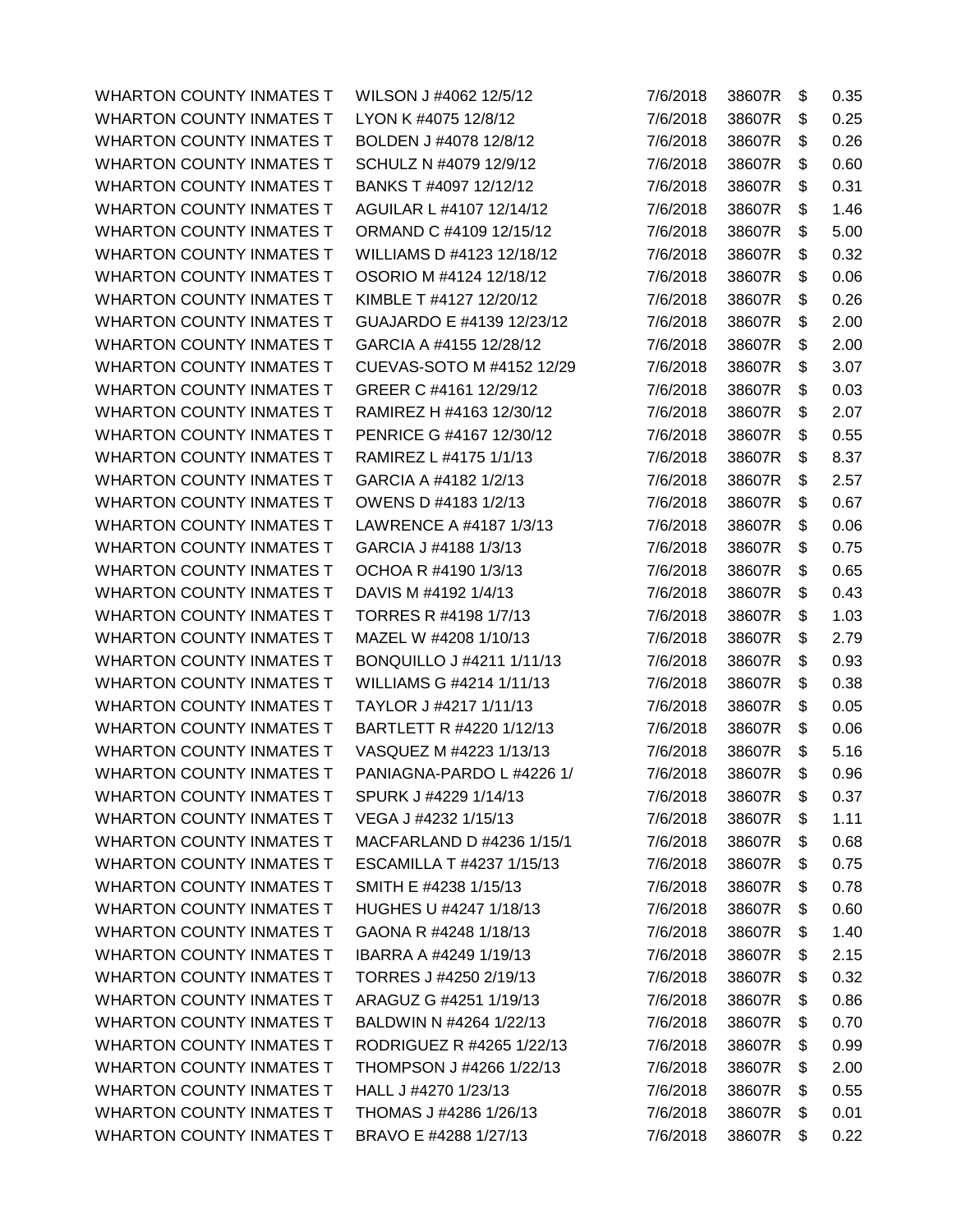WHARTON COUNTY INMATES T EPHRAN K #4291 1/28/13 WHARTON COUNTY INMATES T EVANS D #4293 1/28/13 WHARTON COUNTY INMATES T CREAGER C #4299 1/28/13 WHARTON COUNTY INMATES T RODRIGUEZ A #4301 1/30/13 WHARTON COUNTY INMATES T CORDOVA T #4384 2/13/13 WHARTON COUNTY INMATES T PHILLIPS M #4418 2/17/13 WHARTON COUNTY INMATES T LONGORIA D #4444 2/22/13 WHARTON COUNTY INMATES T GARZA N #4466 2/28/13 WHARTON COUNTY INMATES T RODRIGUEZ R #4484 3/4/13 WHARTON COUNTY INMATES T BISHOP P #4520 3/2/13 WHARTON COUNTY INMATES T MACEK C #4552 3/17/13 WHARTON COUNTY INMATES T WAMPLER J #4553 3/17/13 WHARTON COUNTY INMATES T TEMPLE C #4582 3/22/13 WHARTON COUNTY INMATES T RIVERA E #4618 3/29/13 WHARTON COUNTY INMATES T ROGERS R #4644 4/4/13 WHARTON COUNTY INMATES T STAVINOHA B #4679 4/25/13 WHARTON COUNTY INMATES T RIOS J #4813 5/3/13 WHARTON COUNTY INMATES T FRANKLIN M #4837 5/6/13 WHARTON COUNTY INMATES T GARCIA E #4864 5/11/13 WHARTON COUNTY INMATES T GUERRA R #4892 5/17/13 WHARTON COUNTY INMATES T SILVA T #4896 5/18/13 WHARTON COUNTY INMATES T GARCIA J #4905 5/20/13 WHARTON COUNTY INMATES T ANZALDUA P #4922 5/23/13 WHARTON COUNTY INMATES T MENDOZA-JIMENEZ M #4935 5 WHARTON COUNTY INMATES T MINTO C #4955 5/28/13 WHARTON COUNTY INMATES T VELASQUEZ I #4966 5/30/13 WHARTON COUNTY INMATES T BALLINGER K #4980 6/1/13 WHARTON COUNTY INMATES T PANIAGUA L #5197 7/18/13 WHARTON COUNTY INMATES T AVILA-ALBA J #5199 7/18/1 WHARTON COUNTY INMATES T FIGUEROA S #5205 7/19/13 WHARTON COUNTY INMATES T CASTILLO B #5208 7/20/13 WHARTON COUNTY INMATES T ESCAMILLA A #5233 7/25/13 WHARTON COUNTY INMATES T NIELSEN C #5265 8/1/13 WHARTON COUNTY INMATES T HUERTA L #5411 8/30/13 WHARTON COUNTY INMATES T GONZALES R #5413 8/31/13 WHARTON COUNTY INMATES T MINER R #5458 9/9/13 WHARTON COUNTY INMATES T EWY C #5465 9/11/13 WHARTON COUNTY INMATES T SHELTOR L #5489 9/16/13 WHARTON COUNTY INMATES T GARZA C #5498 9/18/13 WHARTON COUNTY INMATES T SOMMERLATTE H #5506 9/23/ WHARTON COUNTY INMATES T MALONE K #5543 10/1/13 WHARTON COUNTY INMATES T NUNEZ F #5573 10/6/13 WHARTON COUNTY INMATES T CARR K #5584 10/10/13 WHARTON COUNTY INMATES T JANAK D #5635 10/19/13 WHARTON COUNTY INMATES T HUBENAK S #5636 10/20/13 WHARTON COUNTY INMATES T HORES J #5687 10/28/13 WHARTON COUNTY INMATES T ACUNA M #5700 10/31/13

| 7/6/2018 | 38607R | \$<br>0.14  |
|----------|--------|-------------|
| 7/6/2018 | 38607R | \$<br>0.05  |
| 7/6/2018 | 38607R | \$<br>0.01  |
| 7/6/2018 | 38607R | \$<br>0.36  |
| 7/6/2018 | 38607R | \$<br>0.04  |
| 7/6/2018 | 38607R | \$<br>8.37  |
| 7/6/2018 | 38607R | \$<br>8.96  |
| 7/6/2018 | 38607R | \$<br>12.59 |
| 7/6/2018 | 38607R | \$<br>10.00 |
| 7/6/2018 | 38607R | \$<br>0.35  |
| 7/6/2018 | 38607R | \$<br>11.00 |
| 7/6/2018 | 38607R | \$<br>0.10  |
| 7/6/2018 | 38607R | \$<br>12.92 |
| 7/6/2018 | 38607R | \$<br>25.49 |
| 7/6/2018 | 38607R | \$<br>1.19  |
| 7/6/2018 | 38607R | \$<br>24.00 |
| 7/6/2018 | 38607R | \$<br>10.74 |
| 7/6/2018 | 38607R | \$<br>6.00  |
| 7/6/2018 | 38607R | \$<br>10.70 |
| 7/6/2018 | 38607R | \$<br>0.12  |
| 7/6/2018 | 38607R | \$<br>5.97  |
| 7/6/2018 | 38607R | \$<br>25.25 |
| 7/6/2018 | 38607R | \$<br>8.60  |
| 7/6/2018 | 38607R | \$<br>0.21  |
| 7/6/2018 | 38607R | \$<br>9.00  |
| 7/6/2018 | 38607R | \$<br>2.65  |
| 7/6/2018 | 38607R | \$<br>4.07  |
| 7/6/2018 | 38607R | \$<br>0.17  |
| 7/6/2018 | 38607R | \$<br>15.11 |
| 7/6/2018 | 38607R | \$<br>8.38  |
| 7/6/2018 | 38607R | \$<br>17.54 |
| 7/6/2018 | 38607R | \$<br>0.69  |
| 7/6/2018 | 38607R | \$<br>17.33 |
| 7/6/2018 | 38607R | \$<br>6.14  |
| 7/6/2018 | 38607R | \$<br>10.00 |
| 7/6/2018 | 38607R | \$<br>0.25  |
| 7/6/2018 | 38607R | \$<br>2.51  |
| 7/6/2018 | 38607R | \$<br>7.00  |
| 7/6/2018 | 38607R | \$<br>0.54  |
| 7/6/2018 | 38607R | \$<br>12.87 |
| 7/6/2018 | 38607R | \$<br>0.52  |
| 7/6/2018 | 38607R | \$<br>18.00 |
| 7/6/2018 | 38607R | \$<br>0.65  |
| 7/6/2018 | 38607R | \$<br>5.09  |
| 7/6/2018 | 38607R | \$<br>41.00 |
| 7/6/2018 | 38607R | \$<br>55.67 |
| 7/6/2018 | 38607R | \$<br>1.10  |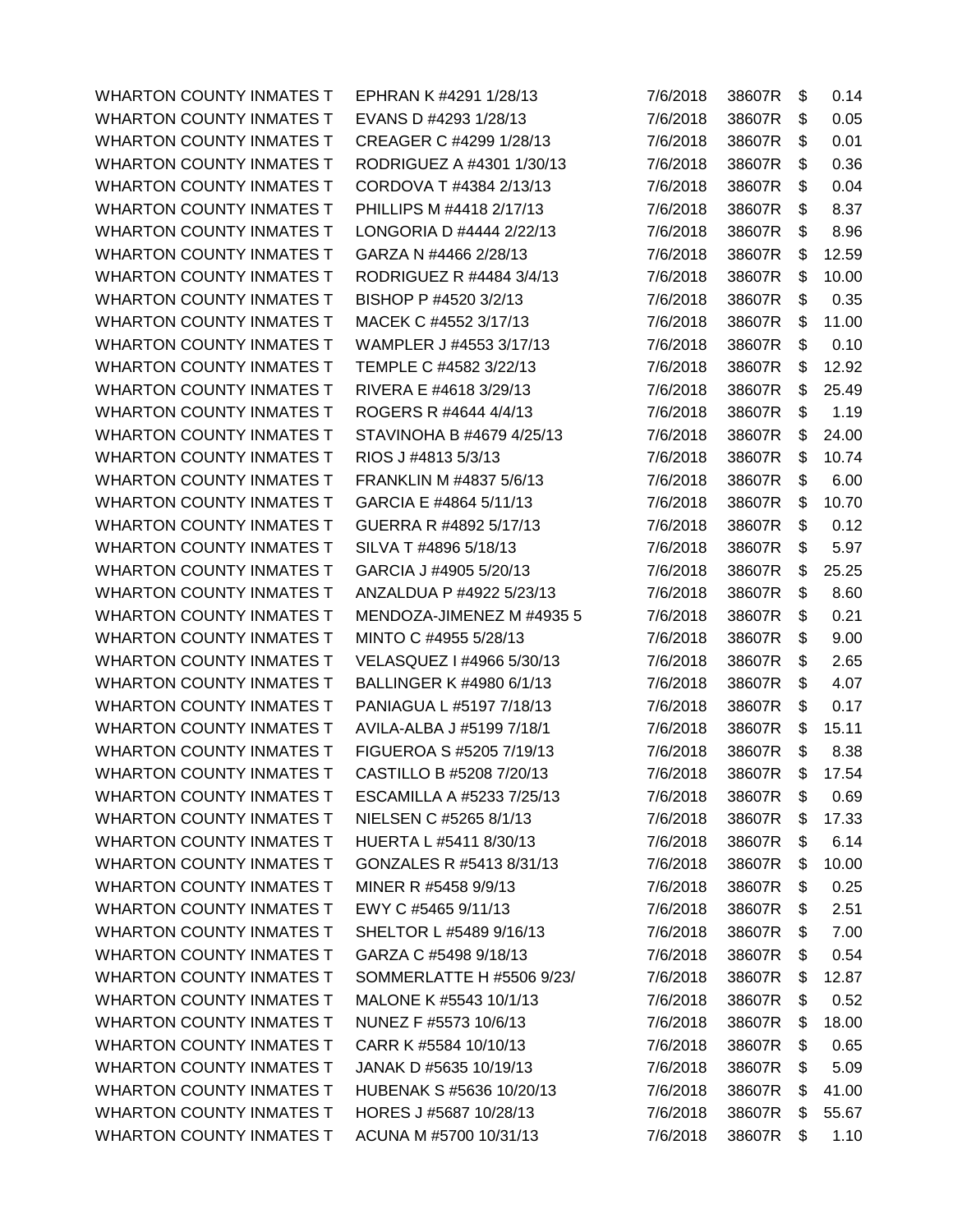WHARTON COUNTY INMATES T VEGA J #5749 11/13/13 7/6/2018 38607R \$ 0.22 WHARTON COUNTY INMATES T ROJAS V #5854 12/9/13 7/6/2018 38607R \$ 0.58 WHARTON COUNTY INMATES T HOPKINS B #5893 12/16/13 7/6/2018 38607R \$ 5.00 WHARTON COUNTY INMATES T VALDEZ R #5915 12/21/13 7/6/2018 38607R \$ 0.16 WHARTON COUNTY INMATES T BALDERAS-GARCIA T #6000 1 7/6/2018 38607R \$ 0.56 WHARTON COUNTY INMATES T ROBERTSON M #6006 1/10/14 7/6/2018 38607R \$ 0.51 WHARTON COUNTY INMATES T VILLA-PRIETO N #6071 1/30 7/6/2018 38607R \$ 0.57 WHARTON COUNTY INMATES T ZAPATA J #6074 1/30/14 7/6/2018 38607R \$ 0.93 WHARTON COUNTY INMATES T RUSS J #6083 1/31/14 7/6/2018 38607R \$ 9.00 WHARTON COUNTY INMATES T JAQUEZ D #6092 2/3/14 7/6/2018 38607R \$ 0.34 WHARTON COUNTY INMATES T QUINTANILLA C #6113 2/11/ 7/6/2018 38607R \$45.00 WHARTON COUNTY INMATES T HERNANDEZ-LEAL G #6154 2/ 7/6/2018 38607R \$ 0.02 WHARTON COUNTY INMATES T HERNANDEZ J #6165 2/25/14 7/6/2018 38607R \$ 2.75 WHARTON COUNTY INMATES T SALAS S #6213 3/11/14 7/6/2018 38607R \$ 14.72 WHARTON COUNTY INMATES T ST JAMES T #6216 3/12/14 7/6/2018 38607R \$ 15.00 WHARTON COUNTY INMATES T TIPPS D #6239 3/17/14 7/6/2018 38607R \$ 0.68 WHARTON COUNTY INMATES T DIAZ H #6283 3/26/14 7/6/2018 38607R \$ 7.81 WHARTON COUNTY INMATES T ANDREWS J #6293 3/27/14 7/6/2018 38607R \$43.68 WHARTON COUNTY INMATES T ESTRADA E #6305 3/29/14 7/6/2018 38607R \$23.28 WHARTON COUNTY INMATES T ZAMORA C #6316 4/2/14 7/6/2018 38607R \$20.00 WHARTON COUNTY INMATES T TERRELL D #6319 4/2/14  $\overline{7/6}/2018$  38607R \$ 0.63 WHARTON COUNTY INMATES T MENDEZ-MARTINEZ J #6389 4 7/6/2018 38607R \$ 9.81 WHARTON COUNTY INMATES T POLINA P #6415 4/22/14 7/6/2018 38607R \$ 0.56 WHARTON COUNTY INMATES T VILLARREAL D #6518 5/13/1 7/6/2018 38607R \$ 0.06 WHARTON COUNTY INMATES T GRIFFIN D #6586 5/31/14 7/6/2018 38607R \$ 5.86 WHARTON COUNTY INMATES T ASTORGA M #6642 6/11/14 7/6/2018 38607R \$ 0.67 WHARTON COUNTY INMATES T KULAK J #6655 6/16/14 7/6/2018 38607R \$12.00 WHARTON COUNTY INMATES T RIVERA J #6683 6/21/14 7/6/2018 38607R \$ 7.26 WHARTON COUNTY INMATES T MAYA A #6720 6/28/14 7/6/2018 38607R \$35.05 WHARTON COUNTY INMATES T GARZA E #6731 7/2/14 7/6/2018 38607R \$ 6.39 WHARTON COUNTY INMATES T RAY E #6736 7/3/14 7/6/2018 38607R \$ 0.46 WHARTON COUNTY INMATES T RODRIGUEZ L #6742 7/5/14 7/6/2018 38607R \$ 8.00 WHARTON COUNTY INMATES T ANDREWS J #6755 7/8/14 7/6/2018 38607R \$ 1.15 WHARTON COUNTY INMATES T REVIS B #6787 7/16/14 7/6/2018 38607R \$ 0.26 WHARTON COUNTY INMATES T GAIZA G #6788 7/16/14 7/6/2018 38607R \$ 0.09 WHARTON COUNTY INMATES T FALCON L #6858 8/1/14 7/6/2018 38607R \$ 7.00 WHARTON COUNTY INMATES T VERA J #6889 8/8/14 7/6/2018 38607R \$ 8.27 WHARTON COUNTY INMATES T PEREZ H #6935 8/19/14 7/6/2018 38607R \$ 0.11 WHARTON COUNTY INMATES T HORELICIA R #6944 8/21/14 7/6/2018 38607R \$ 0.31 WHARTON COUNTY INMATES T THOMPSON M #6948 8/21/14 7/6/2018 38607R \$ 2.00 WHARTON COUNTY INMATES T BLEDSOE K #6998 9/2/14 7/6/2018 38607R \$ 6.92 WHARTON COUNTY INMATES T POSADA J #7021 9/4/14 7/6/2018 38607R \$ 0.12 WHARTON COUNTY INMATES T GARZA A #7024 9/6/14 7/6/2018 38607R \$10.47 WHARTON COUNTY INMATES T DOYLE 1 #7051 9/12/14 7/6/2018 38607R \$ 0.08 WHARTON COUNTY INMATES T MARTINEZ A #7056 9/13/14 7/6/2018 38607R \$10.00 WHARTON COUNTY INMATES T HARRIS P #7102 9/22/14 7/6/2018 38607R \$ 11.25

WHARTON COUNTY INMATES T GOLDSON A #5747 11/13/13 7/6/2018 38607R \$ 9.96